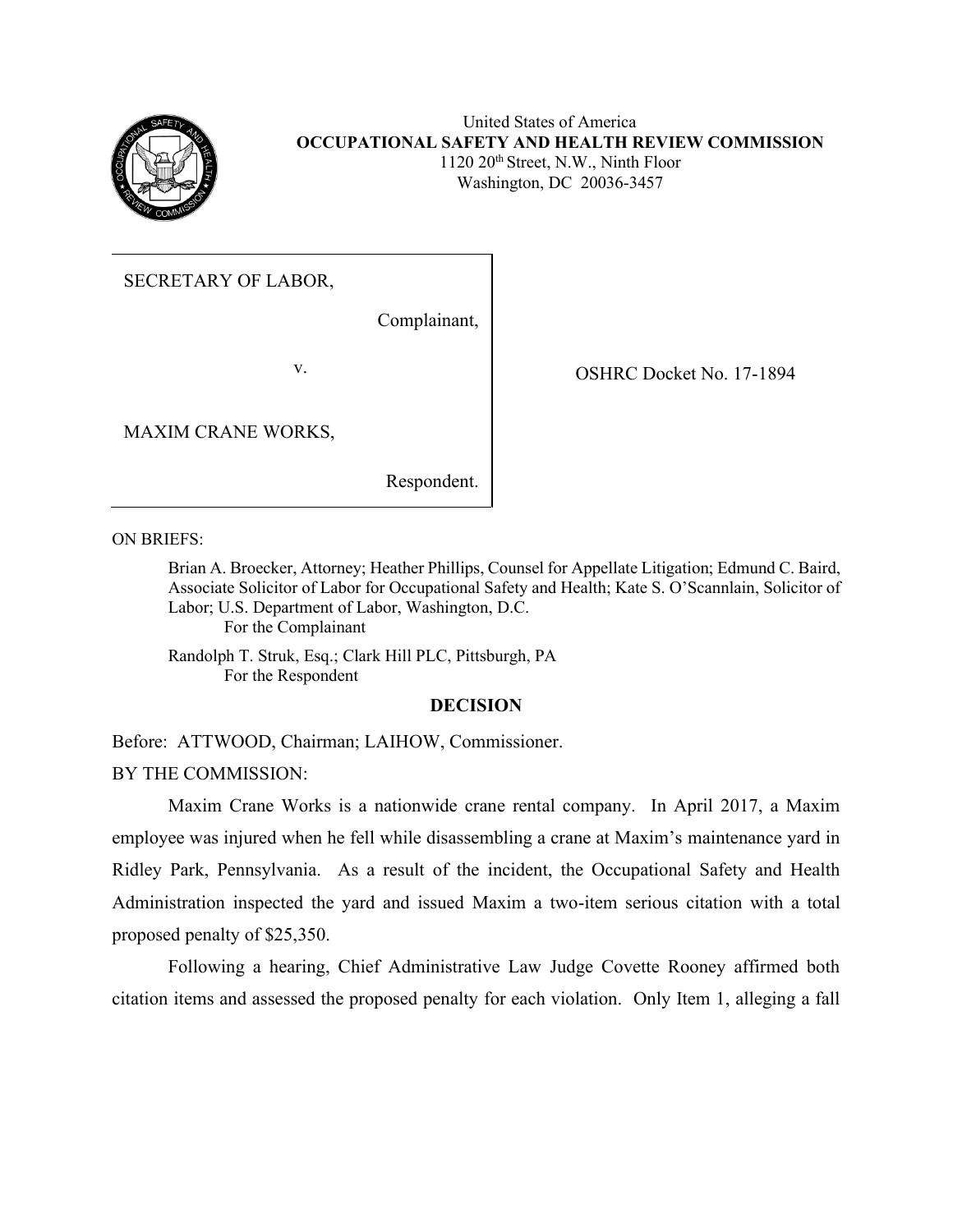protection violation of 29 C.F.R. § 1910.28(b)(1)(i), is at issue before the Commission.<sup>1</sup> For the reasons discussed below, we affirm the citation.<sup>2</sup>

### **BACKGROUND**

At its Ridley Park yard, Maxim stores, maintains, uses, and rents out a variety of types and sizes of cranes; the company also provides onsite rigging, operational, and maintenance personnel to its customers' worksites. Maxim's customers are predominantly in the construction industry (about 70-75 percent), while the remaining customers are from other industries. Cranes that have been assembled at the yard, whether for maintenance, use, or display, usually must be disassembled before they can be transported to a customer's worksite.

On April 14, 2017, Maxim was disassembling a Manitowoc 14000 crawler crane at the yard for transport to a customer's construction site in New Jersey where a Maxim employee would work onsite as the crane's operator.<sup>3</sup> The crane had been used most recently by Maxim for logistics, loading and unloading of trucks, and moving pieces of equipment or crane sections throughout the yard. During portions of the disassembly process, a Maxim employee stood on top of the lowered lattice boom of the crane. Per company policy, he was not wearing fall protection because he was working at an elevation of less than 15 feet. While disconnecting two sections of the lattice boom, the section the employee was standing on unexpectedly shifted, causing him to lose his balance and fall approximately nine and a half feet to the ground. The employee suffered multiple serious injuries including a fractured skull and concussion.

#### **DISCUSSION**

The question before us is whether the cited standard, 29 C.F.R. § 1910.28(b)(1)(i), which requires fall protection on walking-working surfaces with an unprotected side or edge that is 4 feet

 $<sup>1</sup>$  Maxim petitioned for review of both citation items, but the Commission requested briefs only as</sup> to Item 1. *See Tampa Shipyards, Inc.*, 15 BNA OSHC 1533, 1535 n.4 (No. 86-360, 1992) (consolidated) ("Ordinarily the Commission does not decide issues that are not directed for review.").

 $2$  On June 2, 2020, Maxim filed a motion requesting oral argument. Because we find that the record and briefs provide a sufficient basis upon which to decide this case, the motion is denied. *See, e.g.*, *Manganas Painting Co.*, 21 BNA OSHC 1964, 1968 n.3 (No. 94-0588, 2007).

<sup>&</sup>lt;sup>3</sup> The Manitowoc crane was contracted to be assembled and operational at the construction site on April 24.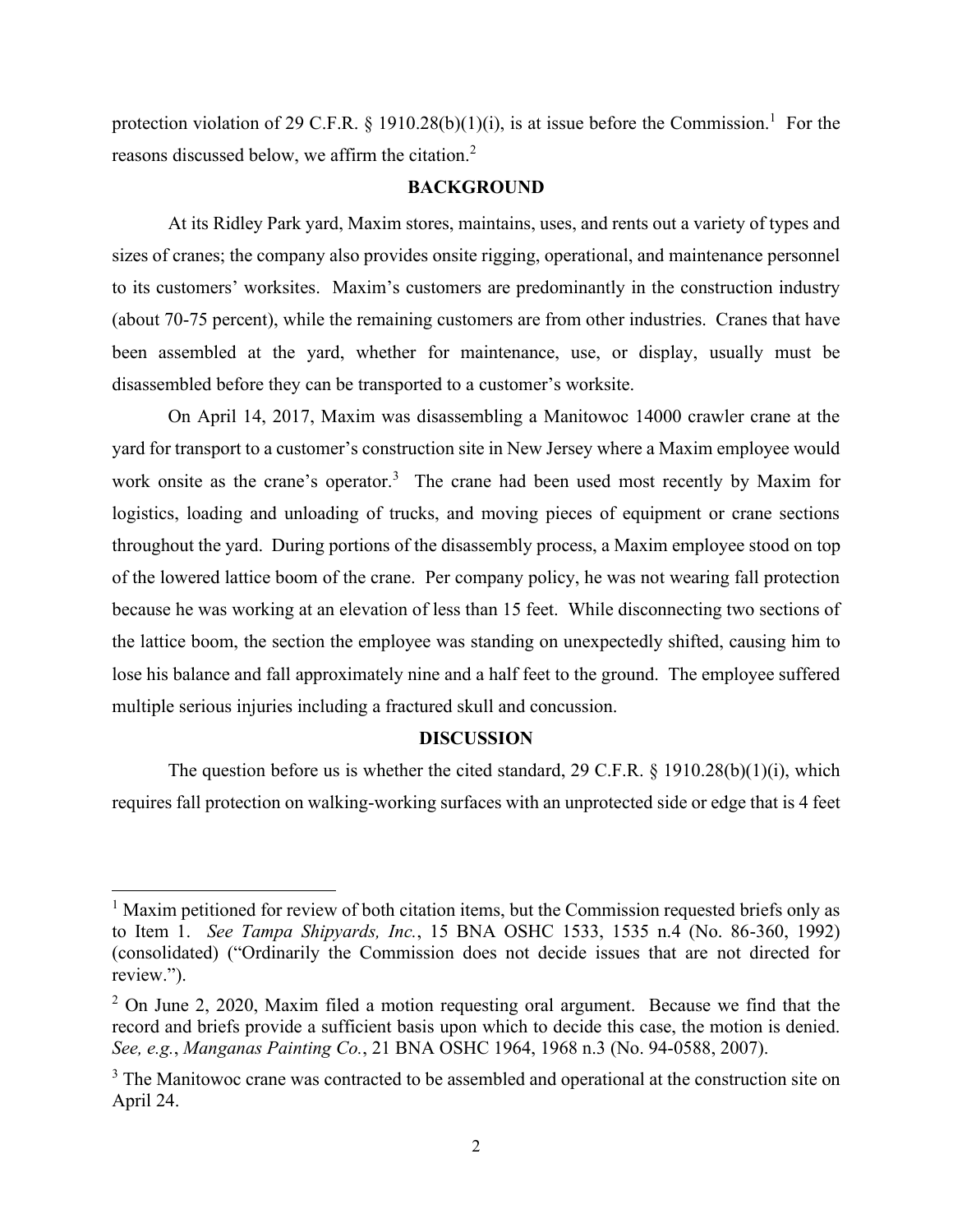or more above a lower level, applies to the cited condition.<sup>4</sup> On review, as it did before the judge, Maxim argues that 29 C.F.R. § 1926.1423(f), a construction standard that requires fall protection for crane disassembly work starting at an elevation of 15 feet, preempts the cited general industry standard because (1) Maxim was engaged in construction work, and (2) even if it was not, § 1926.1423(f) should nonetheless apply to its disassembly work. The judge rejected both arguments and agreed with the Secretary that the cited general industry provision applies because Maxim was not engaged in construction work at the time of the crane's disassembly.

### **I. Whether Maxim was engaged in construction work**

The construction standards in Part 1926 apply to "every employment and place of employment of every employee *engaged in construction work*." 29 C.F.R. § 1910.12(a) (emphasis added). The term "construction work," as used in  $\S$  1910.12(a), is defined as "work for construction, alteration, and/or repair, including painting and decorating." 29 C.F.R. § 1910.12(b). The Sixth Circuit, a relevant circuit here,<sup>5</sup> has established a two-step test for determining whether an employer is engaged in construction work. <sup>6</sup> *Cardinal Indus. Inc.*, 828 F.2d 373, 379 (6th Cir.

<sup>&</sup>lt;sup>4</sup> To establish a violation, the Secretary must prove that the cited standard applies, there was a failure to comply with the standard, employees were exposed to the violative condition, and the employer knew or could have known of the violative condition with the exercise of reasonable diligence. *See Briones Utility Co.*, 26 BNA OSHC 1218, 1219 (No. 10-1372, 2016); *Astra Pharm. Prods., Inc.*, 9 BNA OSHC 2126, 2129 (No. 78-6247, 1981), *aff'd in pertinent part,* 681 F.2d 69 (1st Cir. 1982). Only the applicability element of the Secretary's prima facie case is on review before the Commission.

<sup>5</sup> This case arose in Pennsylvania, which is in the Third Circuit, and Maxim has its headquarters in Kentucky, which is in the Sixth Circuit. *See* 29 U.S.C. § 660(a) (employers may seek review in the circuit in which the violation occurred, the circuit in which the employer's principal office is located, or in the District of Columbia Circuit); 29 U.S.C. § 660(b) (Secretary may seek review in the circuit where the violation occurred or in the circuit in which the employer's principal office is located). In general, "[w]here it is highly probable that a Commission decision would be appealed to a particular circuit, the Commission has . . . applied the precedent of that circuit in deciding the case—even though it may differ from the Commission's precedent." *Kerns Bros. Tree Serv.*, 18 BNA OSHC 2064, 2067 (No. 96-1719, 2000) (citation omitted).

<sup>6</sup> We note that two months after issuing its decision in *Cardinal Indus., Inc.*, 12 BNA OSHC 1585 (No. 82-427, 1985), the Commission relied on that decision's reasoning in *Nu-Way Mobile Home Mfg.*, 12 BNA OSHC 1670 (No. 80-7082, 1986), which presented the same question and a similar fact pattern. *Nu-Way*, which could have been appealed to the Fifth or D.C. Circuits, was not appealed. The following year, the Sixth Circuit reversed the Commission's *Cardinal Industries* decision. *Cardinal Indus.*, 828 F.2d at 380. Therefore, the rationale underpinning the *Nu-Way*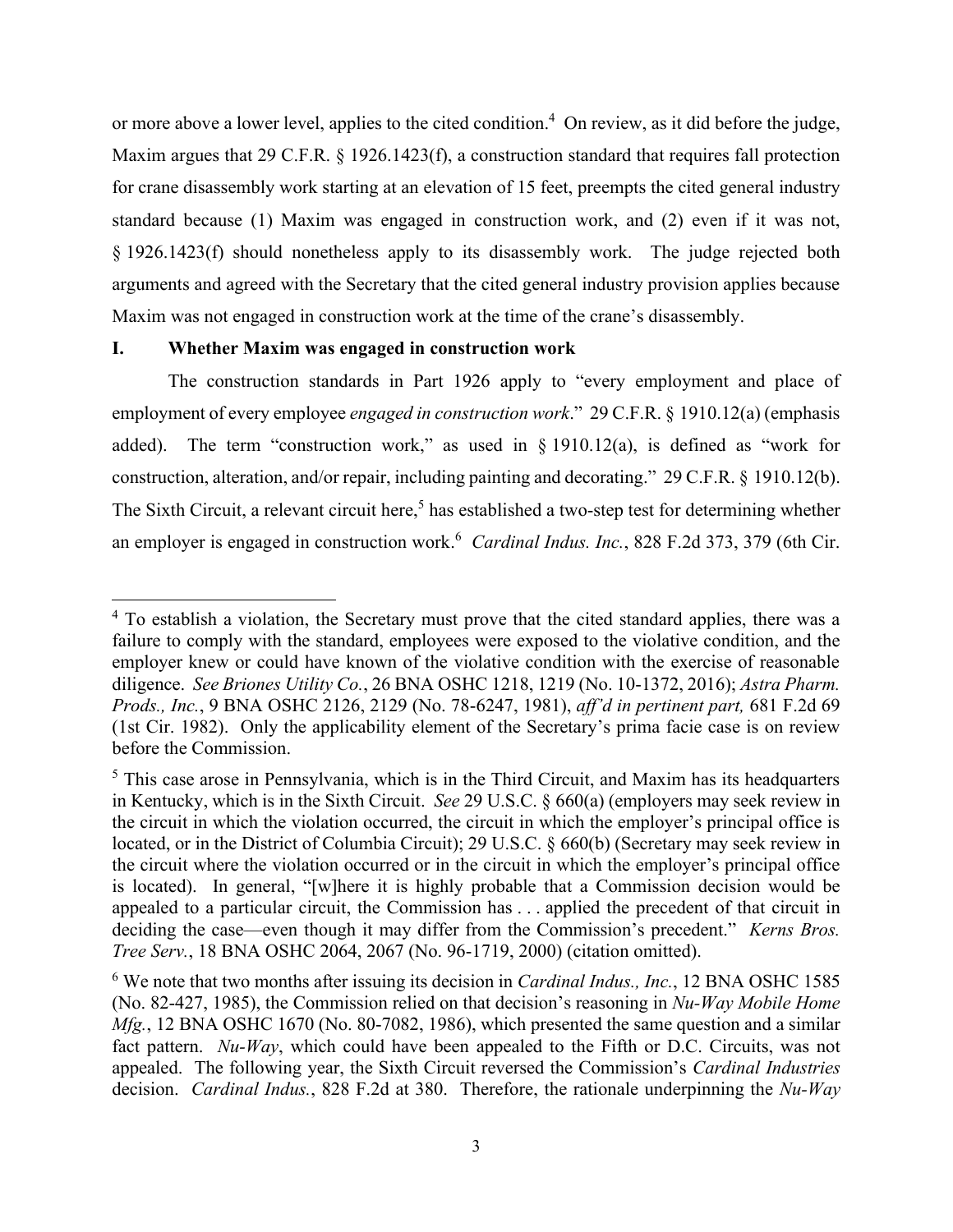1987), *abrogated by Martin v. OSHRC* (*CF&I*), 499 U.S. 144 (1991). The first step is to determine whether there was "a nexus between the work and the construction site." *Id.*; *Simpson, Gumpertz & Heger Inc.*, 15 BNA OSHC 1851, 1857 (No. 89-1300, 1992) (relying on court's analysis of the definition of "construction work" in *Cardinal Industries*), *aff'd*, 3 F.3d (1st Cir. 1993). In other words, the Commission must determine whether there is " 'some direct and tangible connection or relationship with the physical [construction] site or location of the structure.' " *Cardinal Indus.*, 828 F.2d at 379 (quoting *Cardinal Indus., Inc.*, 12 BNA OSHC 1585, 1589 (No. 82-427, 1985) (Rader, Commissioner, dissenting)). If a nexus is established, the second step is to determine whether the work in question was "integral and necessary" to construction work by considering the nature of the tasks performed and the employer's primary function. *See Clean Fuels of Indiana, Inc.*, No. 15-1121, at 4-6 (OSHRC 2020) (assessing whether tank cleaning company's work was "integral and necessary" to construction of gas station); *Ryder Transp. Servs.*, 24 BNA OSHC 2061, 2062 (No. 10-0551, 2014) (citing *B.J. Hughes, Inc.*, 10 BNA OSHC 1545, 1546-47 (No. 76- 2165, 1982)); *Cardinal Indus.*, 828 F.2d at 380 n.11 (factors such as the nature of the tasks performed and the employer's primary function become relevant only after a determination that there is a nexus to a construction site).

Although both parties agree the Commission should examine the work Maxim's employees were performing on the day the violation occurred, they disagree as to the relevant time period for determining whether a nexus between that work and the construction site exists, and whether the work was "integral and necessary" to construction work. Maxim argues that the Commission should disregard any activity the crane was involved in at its maintenance yard *before* that day and focus solely on the purpose for which the crane was being disassembled, while the Secretary argues that the Commission should disregard the reason why the crane was being disassembled, as well as how it was to be used *after* that day.

Because, as noted,  $\S$  1910.12(a) states that the construction standards apply to employees who are "*engaged* in construction work" (emphasis added), only activities occurring at the time of the alleged violation, not any future or past activities, are relevant to this aspect of the inquiry. This does not mean, however, that the work Maxim generally performs at the yard, without regard

decision has effectively been overruled. Moreover, subsequent Commission decisions addressing this same question have applied the principles discussed below. *See infra* note [11.](#page-7-0)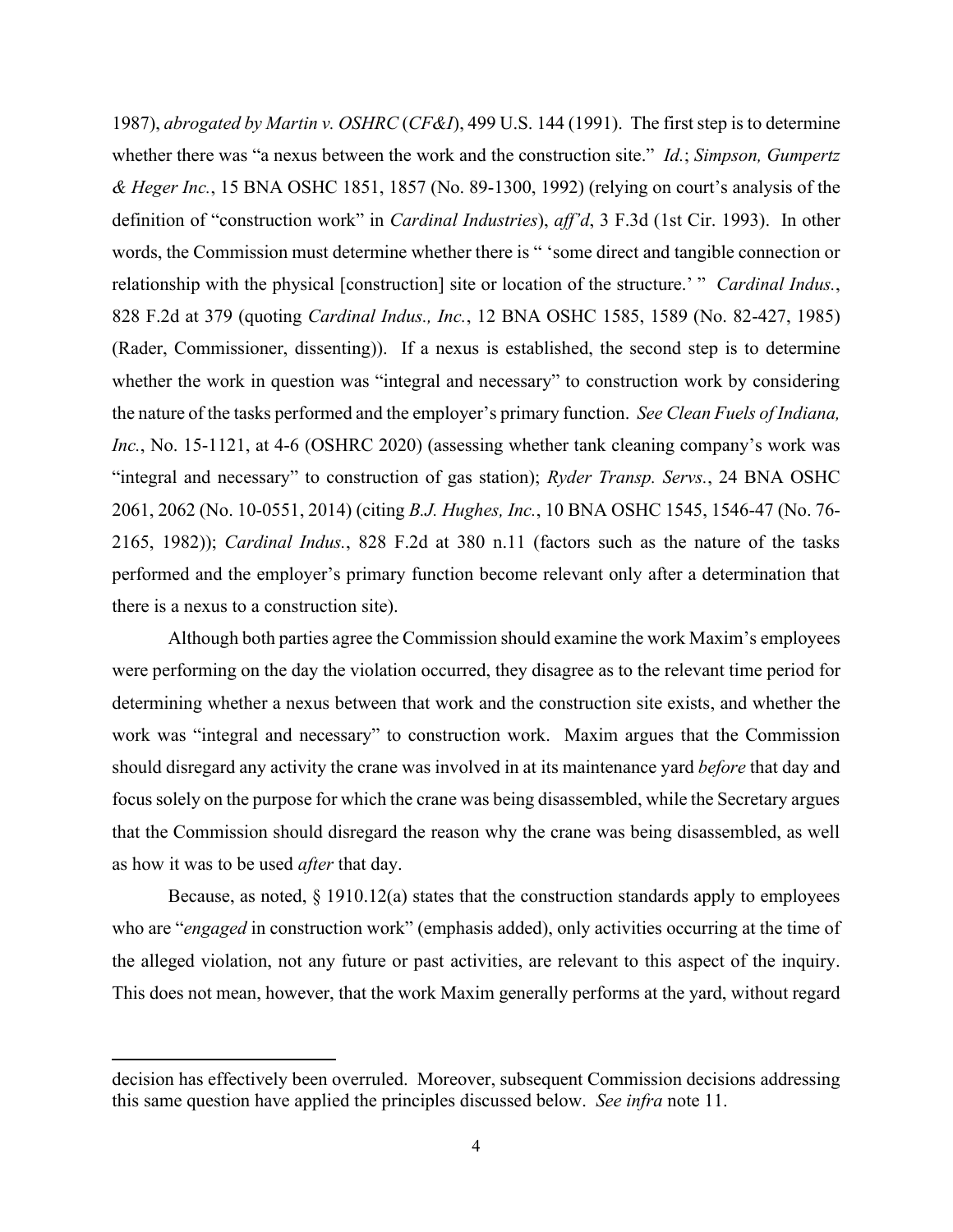to any specific crane, is irrelevant. On the contrary, we find that it informs our assessment of Maxim's primary function in the second step of the inquiry, as we discuss in Section B, below.

## **A. Nexus to a Construction Site**

In finding that Maxim's work at its yard on the day of the violation lacked a nexus with the New Jersey construction site, the judge relied on a number of facts related to the general operation of the yard and how the crane in question had been used there prior to disassembly. As discussed above, however, we find that it is only appropriate to consider the work Maxim was performing at the time of the violation. Thus, the issue here is whether the judge erred in finding that Maxim's disassembly work on the day of the accident lacked a nexus to the construction site for which it was destined.<sup>7</sup>

There is no dispute that the disassembly work occurred at Maxim's maintenance yard, which is neither a construction site nor near the New Jersey construction site. Maxim argues, however, that a nexus nonetheless existed because it was disassembling the crane for transport to a specific construction site where one of its employees would operate the crane. We disagree. In *Cardinal Industries*, the Sixth Circuit concluded that there was not a nexus between the cited employer's work mass-producing housing units in a factory and the various construction sites to which a different employer transported those units and installed them because the production work occurred wholly within the factory, with no connection to a specific construction site. *Cardinal Indus.*, 828 F.2d at 375, 380. Maxim distinguishes its disassembly work from that mass-production work by pointing out that the Manitowoc crane was destined for a *specific* construction site, unlike the housing units in *Cardinal Industries.* But, as the Secretary points out, this is a distinction that makes no difference because, just as the work in *Cardinal Industries* was not customized for a specific construction site, Maxim's disassembly of the crane was not customized work designed to meet the specifications of a specific construction project—rather, as the Secretary contends, it was "routine" disassembly work.<sup>8</sup> See id. at 380 (implying that customization of the units may

 $<sup>7</sup>$  As the judge pointed out, the burden is on the Secretary to establish the applicability of the cited</sup> standard; accordingly, the Secretary must establish that the disassembly work that Maxim was performing at the Ridley Park yard *lacked* a nexus with the New Jersey construction site. *See Astra Pharm.*, 9 BNA OSHC at 2129.

<sup>&</sup>lt;sup>8</sup> We disagree with Maxim that the Secretary's characterization of this work as "routine" minimizes the complicated and difficult nature of crane disassembly. Rather, the Secretary is simply pointing out that there was nothing about disassembling this particular crane for transport to a construction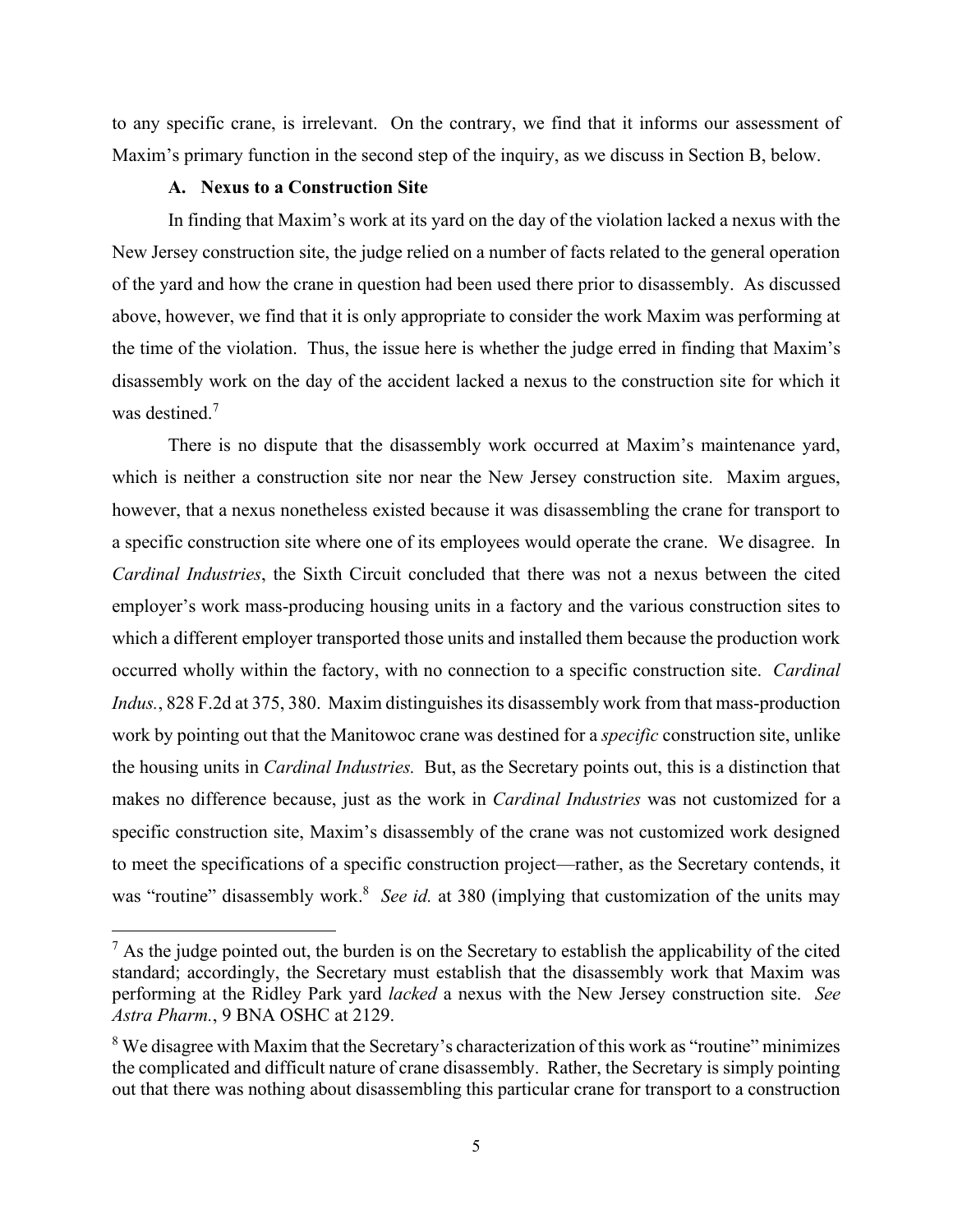have led to a different outcome by specifically mentioning the "mass-production" character of the units in the holding).

In addition to *Cardinal Industries*, the judge also correctly relied on the Sixth Circuit's decision in *Cleveland Electric Illuminating Co. v. OSHRC*, 910 F.2d 1333 (6th Cir. 1990) in finding a nexus lacking here. In that case, the court held that training activities at an electric company substation were not considered construction work and lacked a nexus to a particular construction project because "no actual construction or repair was being performed at the . . . training site when the citation was issued," and the training was general training required for future work at any given construction site. *Id.* at 1336. Maxim contends that its activities are different from those in *Cleveland Electric* in that the training there was not to prepare for a specific construction project, while the Manitowoc crane being disassembled was destined for a specific construction site. In making this argument, however, Maxim ignores the fact that "no actual construction or repair was being performed" at its Ridley Park yard. *See id.* In other words, a key element of the court's rationale was that no such work was being performed at the site where the training took place. Here, Maxim's crane disassembly on the day of the accident took place at its maintenance yard, not an active construction site.

The case law also does not support Maxim's argument that a nexus exists here because one of its employees would be operating the crane once it arrived at the construction site. It is true the Commission has found that equipment or materials suppliers may be engaged in construction work if they perform activities at the worksite that are "an integral part of and cannot be separated from the construction activities"—as opposed to the mere delivery of materials or equipment which is not construction work. *A.A. Will Sand & Gravel Corp.*, 4 BNA OSHC 1442, 1443 (No. 5139, 1976); *see also Cardinal Indus.*, 828 F.2d at 378 ("[A]n operation will be considered 'construction' under the Davis-Bacon Act [and thus the OSH Act]<sup>9</sup> only if the work is performed on, or in close

site that was different from disassembling the same crane, or a similar crane, for transport to a nonconstruction/industrial site. The Secretary's claim is not that this was an *easy* task, but that it was not a *customized* task.

 $9$  The Davis-Bacon Act's definition of "construction" is relevant here because after defining the term "construction work," § 1910.12(b) expressly refers to the discussion of the terms "construction," "alteration," and "repair" in 29 C.F.R. § 1926.13, which in turn explains that those terms as used in the Construction Safety Act must be interpreted consistently with those terms as used in the Davis-Bacon Act. *See Cardinal Indus.*, 828 F.2d at 376-78. And the Construction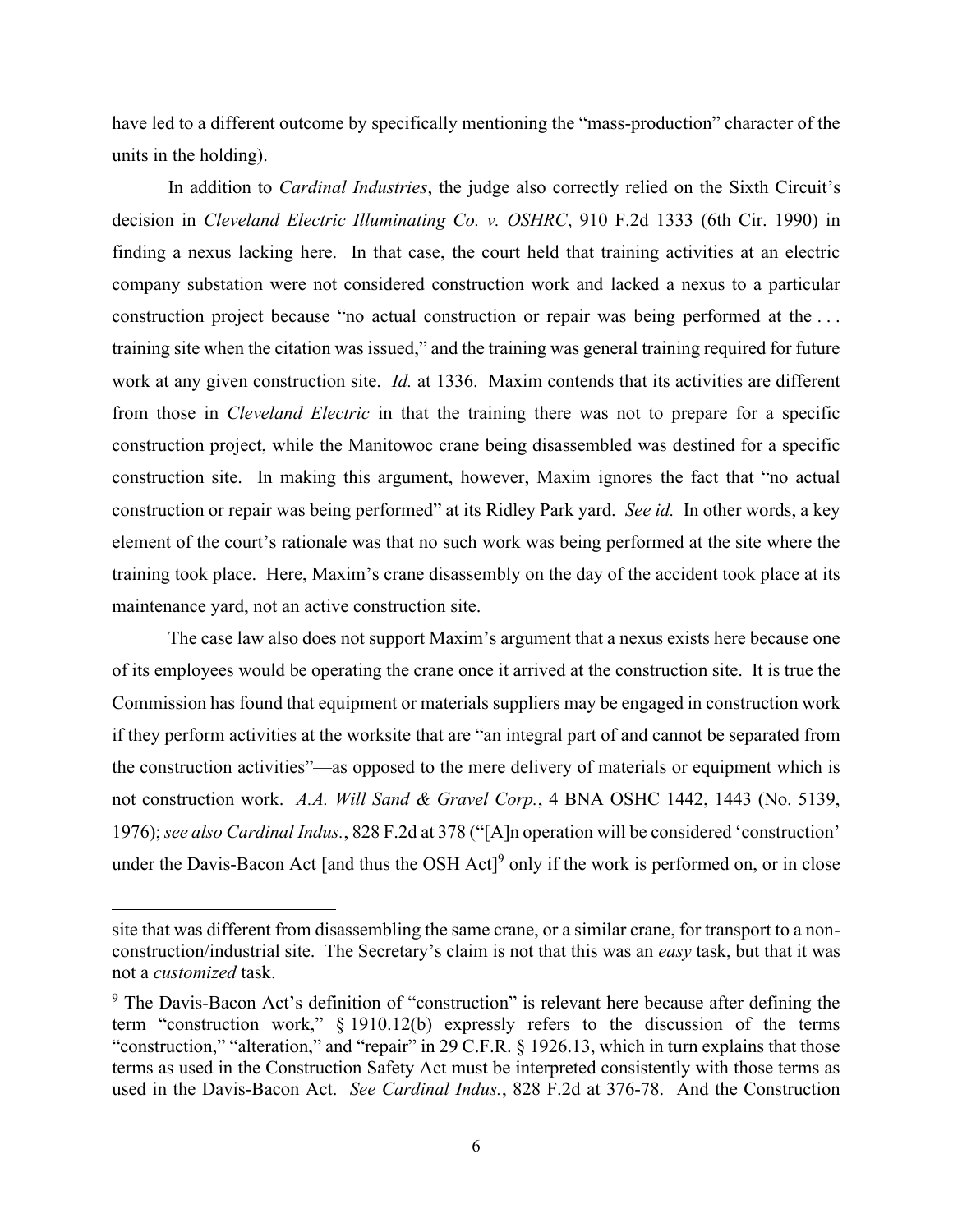proximity to, the construction site. If not, only the delivery *and* installation of items fabricated offsite, not the fabrication process itself, may be considered 'construction' under the Davis-Bacon Act" (emphasis added)). Indeed, the Commission in *A.A. Will Sand* found that the cited employer was engaged in construction work where one of its employees delivered gravel to a construction site, unloaded it onto a conveyor belt in response to signals from workers at the site, and made adjustments to the conveyor itself. 4 BNA OSHC at 1443. And in *Anthony Crane Rental Inc. v. Reich*, the D.C. Circuit found that the cited crane rental company was engaged in construction work despite having leased the crane to the customer without a crane operator and not performing any construction work itself because, by " 'providing [onsite] mechanic services on an ongoing and regular basis, [the crane rental company] engaged in activities which were inextricably linked to the construction project in question.' " 70 F.3d 1298, 1303 (D.C. Cir. 1995) (quoting *Anthony Crane Rental, Inc.,* 16 BNA OSHC 2107, 2108 (No. 91-556, 1994)).

According to Maxim, its crane disassembly work should be treated like that of the employers in *A.A. Will Sand* and *Anthony Crane*—specifically, Maxim claims the employers in both of those cases delivered materials and equipment and worked at the site, just as it was disassembling the crane for transport to a construction site where one of its employees would operate it. But Maxim ignores that the citations in both of those cases involved work that occurred *on* the construction site, not work performed elsewhere before the equipment or materials have even arrived at the site. Because only the work that occurred at the time of the alleged violation is relevant here, Maxim's disassembly of the crane at its Ridley Park yard is not the same as delivering materials or equipment to, and then working on, a construction site. Put simply, any work Maxim was expected to perform at the construction site is not at issue here, only its work at the maintenance yard. $10$ 

Safety Act is relevant because "the construction industry standards in 29 C.F.R. Part 1926 . . . were promulgated pursuant to section 107 of the Contract Work Hours and Safety Standards Act, 40 U.S.C. § 333 (1982), also known as the Construction Safety Act." *Id.* at 376 n.5 (citing 29 C.F.R. § 1926.1).

<sup>&</sup>lt;sup>10</sup> We are also unconvinced by Maxim's claim that its disassembly work is an example of an activity initiated away from a construction site that can still be considered necessary for and directly connected to a particular construction project. Maxim again relies on *Anthony Crane*, arguing that both Maxim and the employer in that case were crane rental companies that provided cranes to a construction site along with employees to work onsite (as a mechanic in *Anthony Crane* and as a crane operator here). But, as explained above, unlike the citation here, that citation related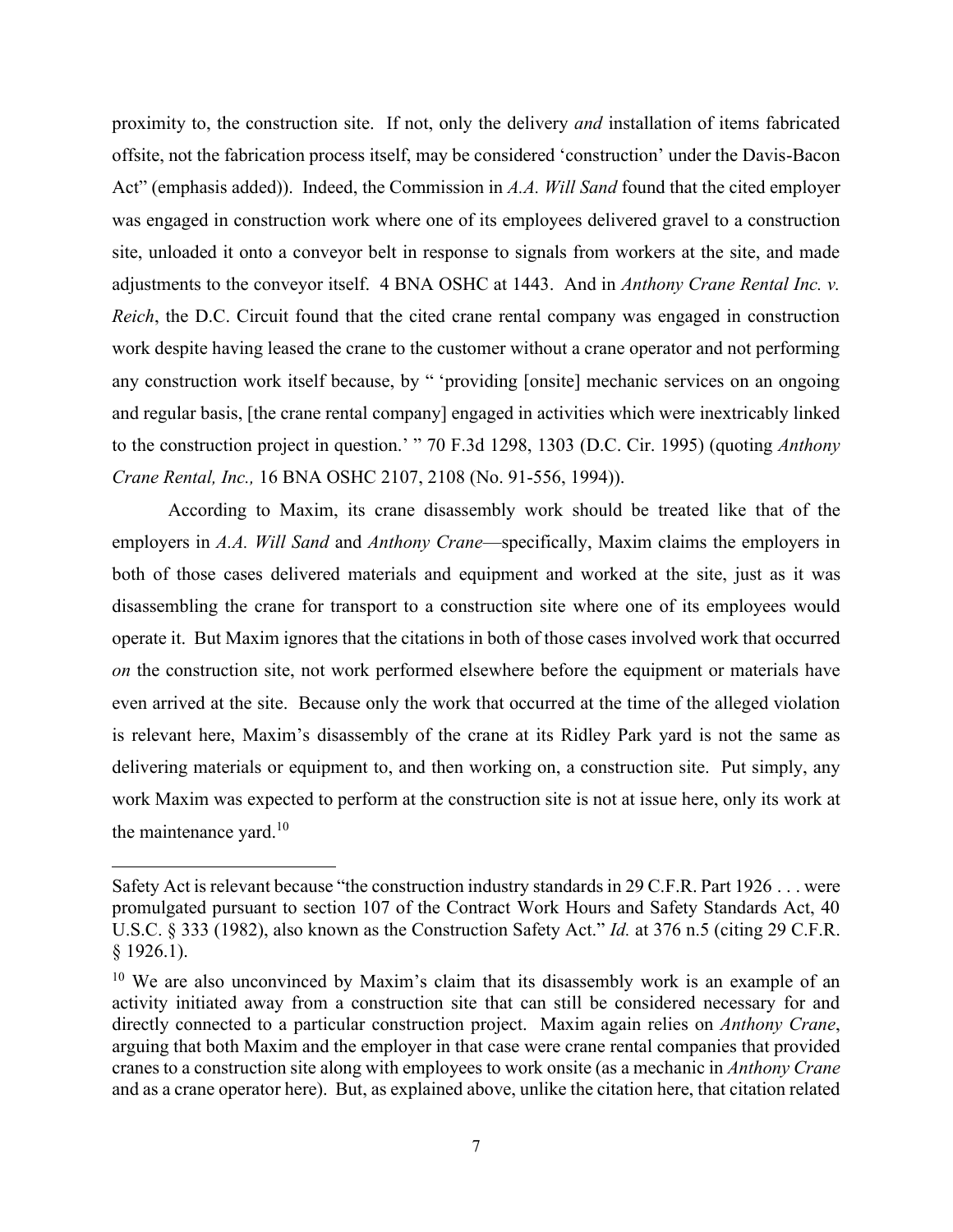In sum, the common thread in the cases in which a nexus was established is missing here the violative conditions neither occurred at a construction site nor involved work that occurred as part of an active construction project. Accordingly, we find the Secretary has demonstrated that Maxim's disassembly work lacked a nexus to a construction site, and therefore the cited general industry standard is applicable to the cited condition.

### **B. Integral and Necessary Part of Construction Work**

Given this conclusion, the second step of the analysis—whether Maxim's activities were "integral and necessary" to construction work—need not be reached. However, we nonetheless find the Secretary has also demonstrated that Maxim's work was not an "integral and necessary" part of construction work. *See Ryder Transp.*, 24 BNA OSHC at 2062; *Cardinal Indus.*, 828 F.2d at 380 n.11 (factors such as the nature of the tasks performed and the employer's primary function become relevant only after a determination that there is a nexus to a construction site).

While there is no question that disassembling a crane could be considered construction work, the Commission has held that even "activities that could be regarded as construction work should not be so regarded when they are performed solely as part of a nonconstruction operation." *B.J. Hughes*, 10 BNA OSHC at 1547 (employer's cementing work was not construction work because it was performed as part of an oil-drilling operation—a nonconstruction operation). In addition, such activities are not considered construction work when they are "ancillary to and in aid of [an employer's] primary nonconstruction function."<sup>11</sup> *Royal Logging*, 7 BNA OSHC 1744,

<span id="page-7-0"></span>to a condition that occurred at the construction site. *See Anthony Crane*, 70 F.3d at 1303. As such, the D.C. Circuit's decision does not address whether a similar "direct and tangible connection" to a construction site would exist if the cited condition had not occurred on a construction site.

Likewise, in *National Engineering & Contracting Co. v. OSHRC*, the employer was cited under a construction standard for a condition that occurred while employees were replacing valves in a pump house as part of a larger construction project to upgrade and expand a waste treatment plant. 838 F.2d 815, 816 (6th Cir. 1987). The Sixth Circuit affirmed the judge's finding that the valve replacement could not be isolated from the project as a whole and viewed as accomplishing a nonconstruction purpose when the employer's primary purpose at the worksite was to perform construction work. *Id.* at 818. Although Maxim argues that the disassembly work at its yard similarly cannot be isolated from the New Jersey construction project as a whole, we agree with the Secretary that *National Engineering* is distinguishable since the employees there were working at the construction site and the employer's primary purpose at the worksite was construction.

<sup>11</sup> Maxim argues that *B.J. Hughes* and *Royal Logging* are inapplicable here because they predate the Sixth Circuit's *Cardinal Industries* decision and because the activities involved in those cases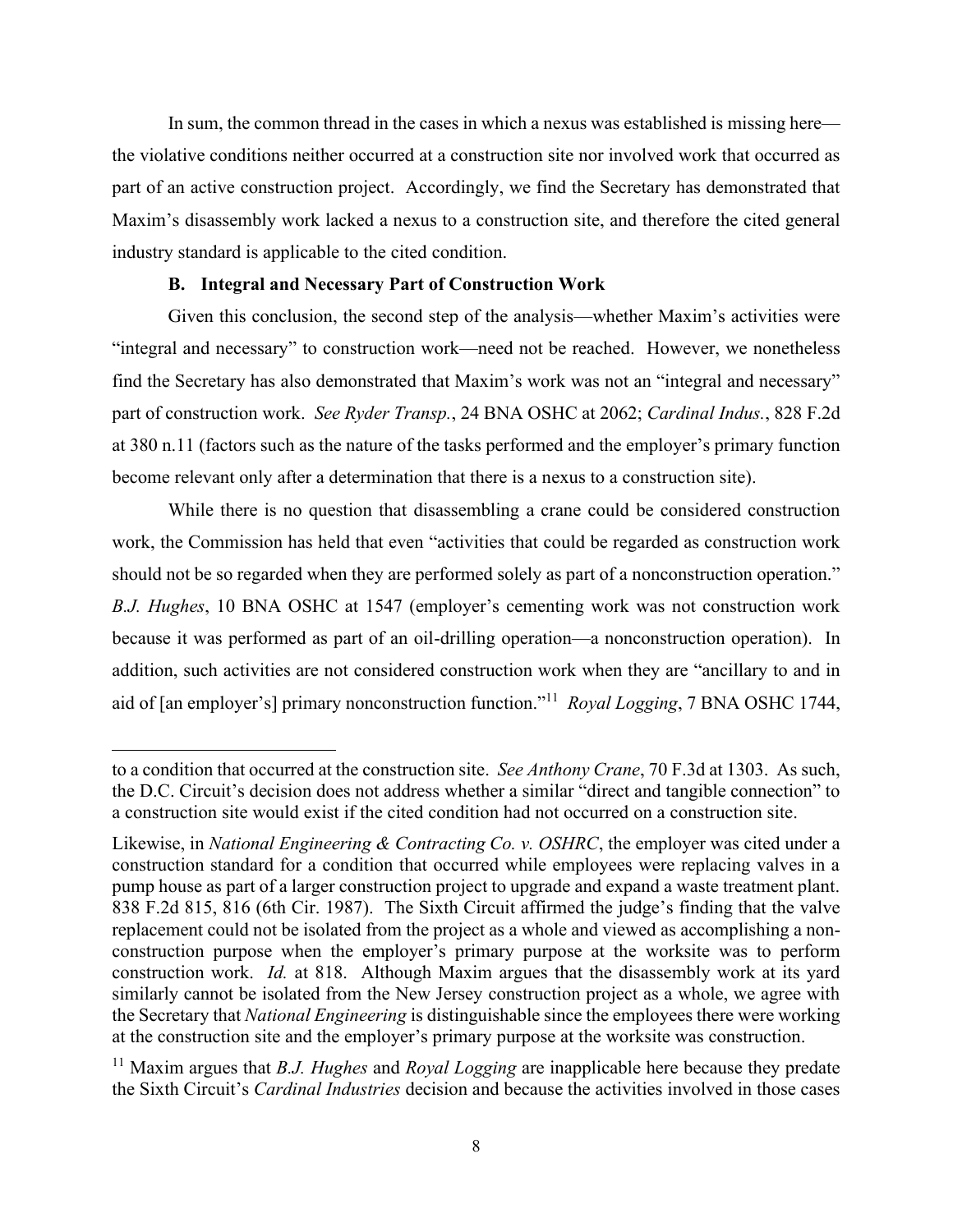1750 (No. 15169, 1979) (logging company's "roadbuilding activities, rather than being the purpose of Respondent's work, [we]re ancillary to and in aid of its primary nonconstruction function to cut and deliver logs"), *aff'd*, 645 F.2d 822 (9th Cir. 1981). *But see Clean Fuels*, No. 15-1121, at 4-5 (OSHRC 2020) (cleaning fuel tanks at construction site of newly constructed gas station was construction work because it was "inextricably linked" to the construction).

As to whether Maxim's primary function at the Ridley Park yard where the disassembly took place is construction, we conclude that it is not. Maxim's "core business" (in the words of its Safety Director) is to lease cranes to companies in the construction and other industries, as well as to provide crane operators and personnel for rigging and maintenance. And the primary purpose of its maintenance yard is to serve as a satellite location to store and maintain crawler, as well as other, cranes for lease to industrial and construction worksites throughout the region. As the judge noted, the activities that take place at the yard—including logistics, crane assembly and disassembly, loading and unloading tractor trailers, and moving pieces of equipment and crane sections—are nonconstruction activities.

Disassembly of the Manitowoc crane was thus part of Maxim's primary function at the yard, which was preparing cranes for lease to other companies. This particular crane, and most other cranes at the yard, could not be transported to, and so could not be leased to, other companies without first being disassembled. Accordingly, if Maxim decided to assemble a particular crane for its own nonconstruction use at the yard—as it did with the Manitowoc crane—Maxim would have to disassemble it in order to lease the crane to a customer. That the crane being disassembled on April 14 was designed for use on construction sites and was rented to Maxim's construction customers does not change the fact that its disassembly occurred to prepare the crane for rental a nonconstruction purpose. Therefore, we find that the disassembly activities here were performed as part of Maxim's rental operation and thus were "ancillary to and in aid of" Maxim's primary

lacked a nexus to a specific construction project. As the Secretary points out, the court's decision in *Cardinal Industries* simply clarified that an employer's work must have a nexus to a construction site. The Commission and the courts have continued to treat pre-*Cardinal Industries*  decisions as good law when they do not contradict the clarification provided by the Sixth Circuit's decision. *See, e.g.*, *Cleveland Elec.*, 910 F.2d at 1335 (citing *Royal Logging*); *Clean Fuels*, No. 15-1121, at 5 (OSHRC 2020) (citing *B.J. Hughes* and *Royal Logging*); *Ryder Transp.*, 24 BNA OSHC at 2062 n.3 (citing to *B.J. Hugues* and distinguishing *Royal Logging* on the facts).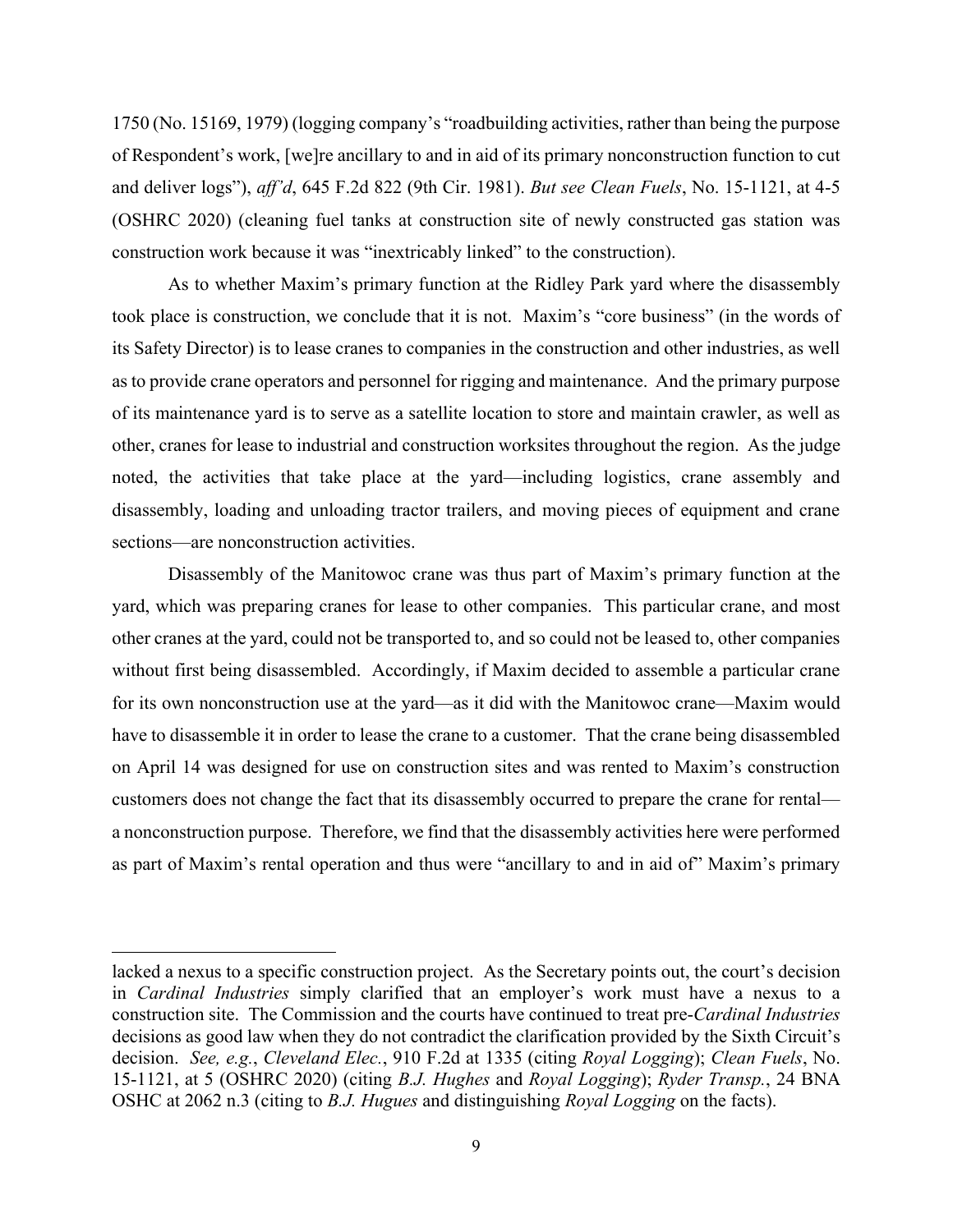nonconstruction function of leasing cranes to its customers. *See B.J. Hughes*, 10 BNA OSHC at 1547; *Royal Logging*, 7 BNA OSHC at 1750.

## **II. Whether § 1926.1423(f) nonetheless applies to the crane's disassembly**

Maxim makes several arguments to support its contention that the requirements of § 1926.1423(f) should apply to its disassembly work instead of the cited general industry standard irrespective of whether Maxim was engaged in construction work. We find none of the company's claims persuasive.

First, Maxim relies on a portion of the preamble to the Cranes and Derricks in Construction Final Rule to support its contention that OSHA deliberately placed all fall protection standards regarding cranes and derricks in Subpart CC of Part 1926, and thus did not intend to limit the applicability of those standards solely to construction. But Subpart CC's scope provision reads: "This standard applies to power-operated equipment, *when used in construction*, that can hoist, lower and horizontally move a suspended load." 29 C.F.R. § 1926.1400(a) (emphasis added). This plain language is consistent with the preamble, which states that "the standard applies to only equipment used for construction activities." Cranes and Derricks in Construction, 75 Fed. Reg. 47,906, 47,923 (Aug. 9, 2010) (Final Rule); *see Arcadian Corp.*, 17 BNA OSHC 1345, 1348 (No. 93-3270, 1995) (considering legislative history where plain meaning of statutory language is clear only to determine whether there is express legislative intent to the contrary), *aff'd*, 110 F.3d 1192 (5th Cir. 1997).

Section 1926.1423 itself specifies that "[p]aragraph[] . . . (f) of this section appl[ies] to all equipment *covered by this subpart* except tower cranes." 29 C.F.R. § 1926.1423(a)(1) (emphasis added). And the portion of the preamble discussing § 1926.1423 states, "subpart CC specifies the circumstances in which fall protection must be provided to workers *on equipment covered by subpart CC*" and discusses the fact that "[f]alls have traditionally been the leading cause of death among *construction* workers." Cranes, 75 Fed. Reg. at 47,999 (emphases added). Thus, the scope provision plainly limits applicability of the standard to cranes when they are used in construction, a reading that—contrary to Maxim's claim—the preamble supports.<sup>12</sup>

<sup>&</sup>lt;sup>12</sup> Maxim also argues that because  $\frac{1926.1423}{15}$  is the only OSHA standard that addresses crane assembly and disassembly, it is more specifically applicable than the general industry standard and should apply here. However, a specific standard will prevail over a general standard only if *both* standards are applicable to the condition. 29 C.F.R. § 1910.5(c)(1); *see also* OSHA, CPL-02-00-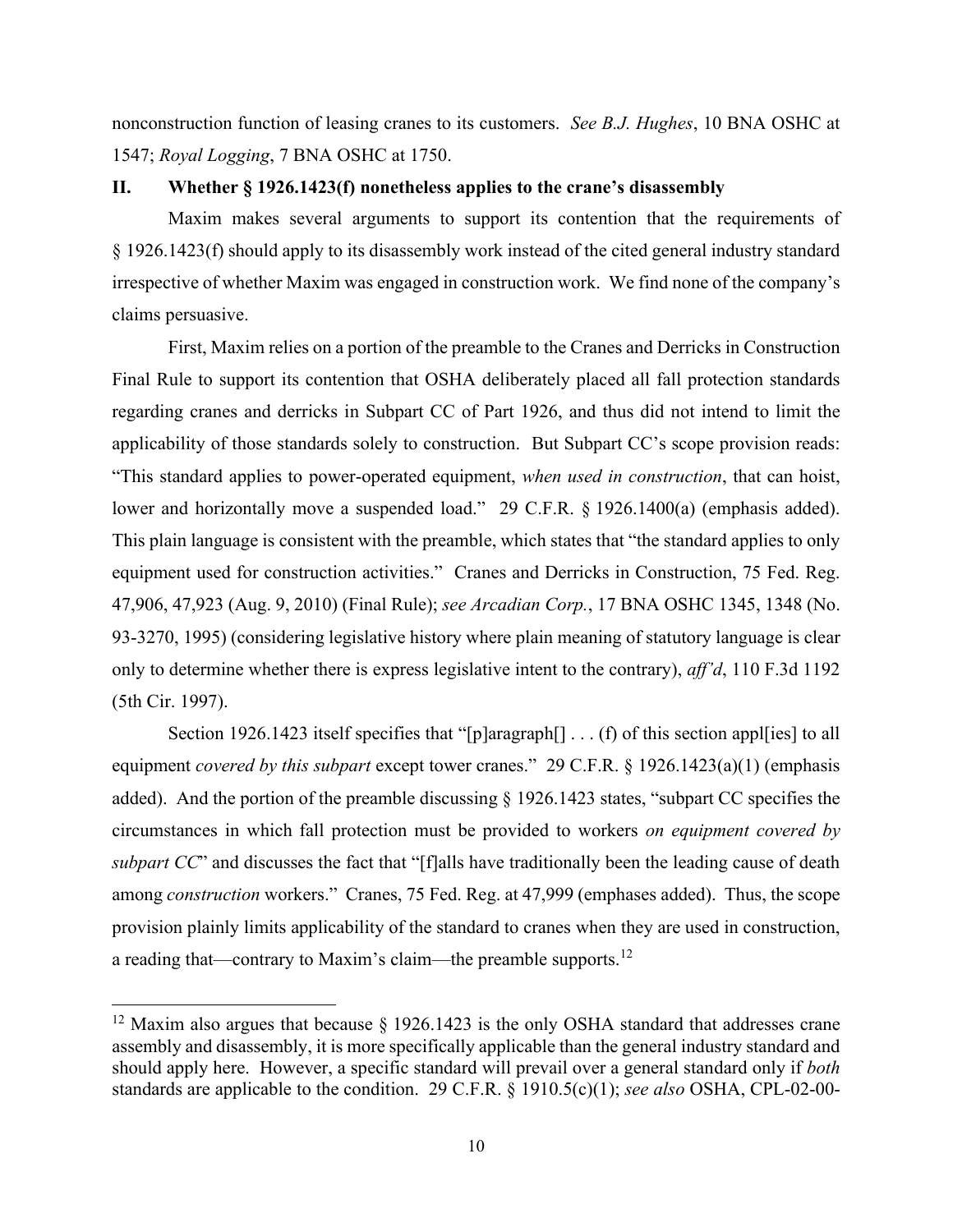Second, Maxim alleges that § 1926.1423(f) reflects OSHA's determination of the safest requirements for crane disassembly and that, consequently, complying with the cited general industry standard poses a greater hazard than complying with § 1926.1423(f). Maxim explains that the only feasible place for employees to tie off on a lattice boom is at their feet on the boom itself, which creates two problems: (1) the lanyard poses a tripping and entanglement hazard that makes a fall more likely; and (2) at heights of less than 15 feet, a personal fall arrest system either would not stop a fall before the employee hits the ground or the lanyard would have to be so short that performing the required tasks would be impossible. *See* Cranes, 75 Fed. Reg. at 48,002 (identifying the difficulty of having a lanyard both short enough to prevent the employee from hitting the ground and long enough to afford the employee the range of movement necessary for the work).

In response, both the judge and the Secretary point to the compliance officer's testimony that a portable anchorage point could be used. Maxim disputes the feasibility of that option but offered no rebuttal to that testimony. *Morrison-Knudsen Co.*, 16 BNA OSHC 1105, 1119 (No. 88-572, 1993) (Secretary's unrebutted evidence is sufficient to sustain his case). Even if using a portable anchorage point was infeasible and tying off at an employee's feet at elevations below 15 feet would be more dangerous than not tying off, Maxim remains adamant that it is not alleging a greater hazard defense here, only challenging the general industry standard's applicability. And as discussed above,  $\S$  1926.1423 plainly states it is applicable only to construction work.<sup>13</sup>

Finally, Maxim argues that public policy requires the Commission to apply § 1926.1423(f) to the company's disassembly activities because our decision here will mean that different fall protection standards apply depending on where a crane is assembled or disassembled, even though the potential hazards are identical regardless of where the activities take place.<sup>14</sup> More broadly,

<sup>160,</sup> Field Operations Manual, ch. 4 ¶ I.A.3 (Aug. 2, 2016) (restating § 1910.5(c)(1)'s requirement). Here, as we have already found, § 1926.1423(f), by its own terms, does not apply because Maxim was not engaged in construction work.

 $<sup>13</sup>$  Furthermore, the injured employee testified that Maxim sometimes assembles and disassembles</sup> cranes at sites that have a strict six-foot fall protection rule. In those situations, Maxim's employees "abide by [those companies'] safety standards."

 $14$  Thus, for example, the assembly of the Manitowoc crane at the New Jersey construction site, and its later disassembly at the site after completion of the project in order to transport it back to Maxim's yard, would constitute construction activities, subject to the construction standard.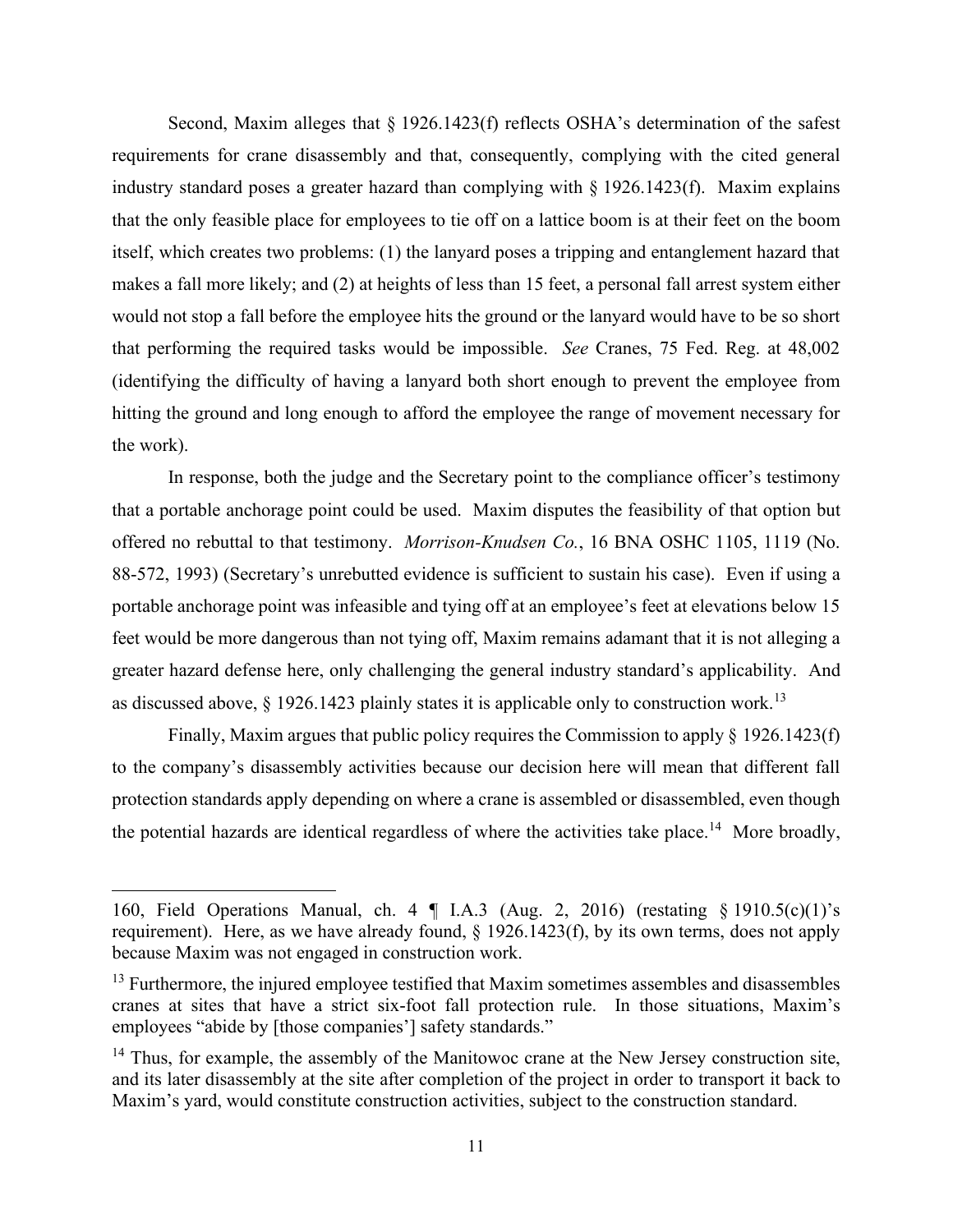Maxim argues that applying subpart CC based on the location of the crane's operation means that employers could ignore other critical safety standards included in subpart CC, even though the activities involve the same tasks and the same inherent risks.

OSHA directly addressed this policy concern in the final rule preamble when it explained that "[e]mployers who use covered equipment for both general industry work and construction work would not be required to comply with subpart CC when the equipment is used for general industry work and not construction work." Cranes, 75 Fed. Reg. at 47,923. OSHA thus deliberately chose not to make these standards generally applicable, and the Commission lacks any authority to broaden the standard so that it applies to employers in all industries. As the Commission has explained:

An employer who disagrees with a standard, on the basis that its particular requirements are arbitrary or inappropriate, has two options. The employer may apply for a variance. The employer may also seek to have the Secretary alter [the] standard through rule-making proceedings. Such alterations to OSHA's safety standards cannot, however, be obtained in adjudicatory proceedings before the Commission, which only concerns itself with the employer's alleged violation of an existing standard. In these proceedings, an employer cannot question a standard's wisdom.

*Carabetta Enters. Inc.*, 15 BNA OSHC 1429, 1432 (No. 89-2007, 1991) (citations omitted). Consequently, whether there should be a consistent set of rules for crane assembly and disassembly, or even for crane operations generally, across general industry and construction sites, is an issue for OSHA to address through rulemaking. Accordingly, we affirm Citation 1, Item 1.<sup>15</sup> SO ORDERED.

> $\sqrt{s/}$ Cynthia L. Attwood Chairman

/s/

Amanda Wood Laihow

Dated: May 20, 2021 Commissioner

<sup>&</sup>lt;sup>15</sup> Maxim does not challenge either the characterization of, or the \$12,675 penalty assessed for, Item 1, and we see no reason to disturb the judge's findings on these issues. *See*, *e.g.*, *KS Energy Servs., Inc.*, 22 BNA OSHC 1261, 1268 n.11 (No. 06-1416, 2008) (affirming alleged characterization and assessing proposed penalty where characterization and penalty were not in dispute).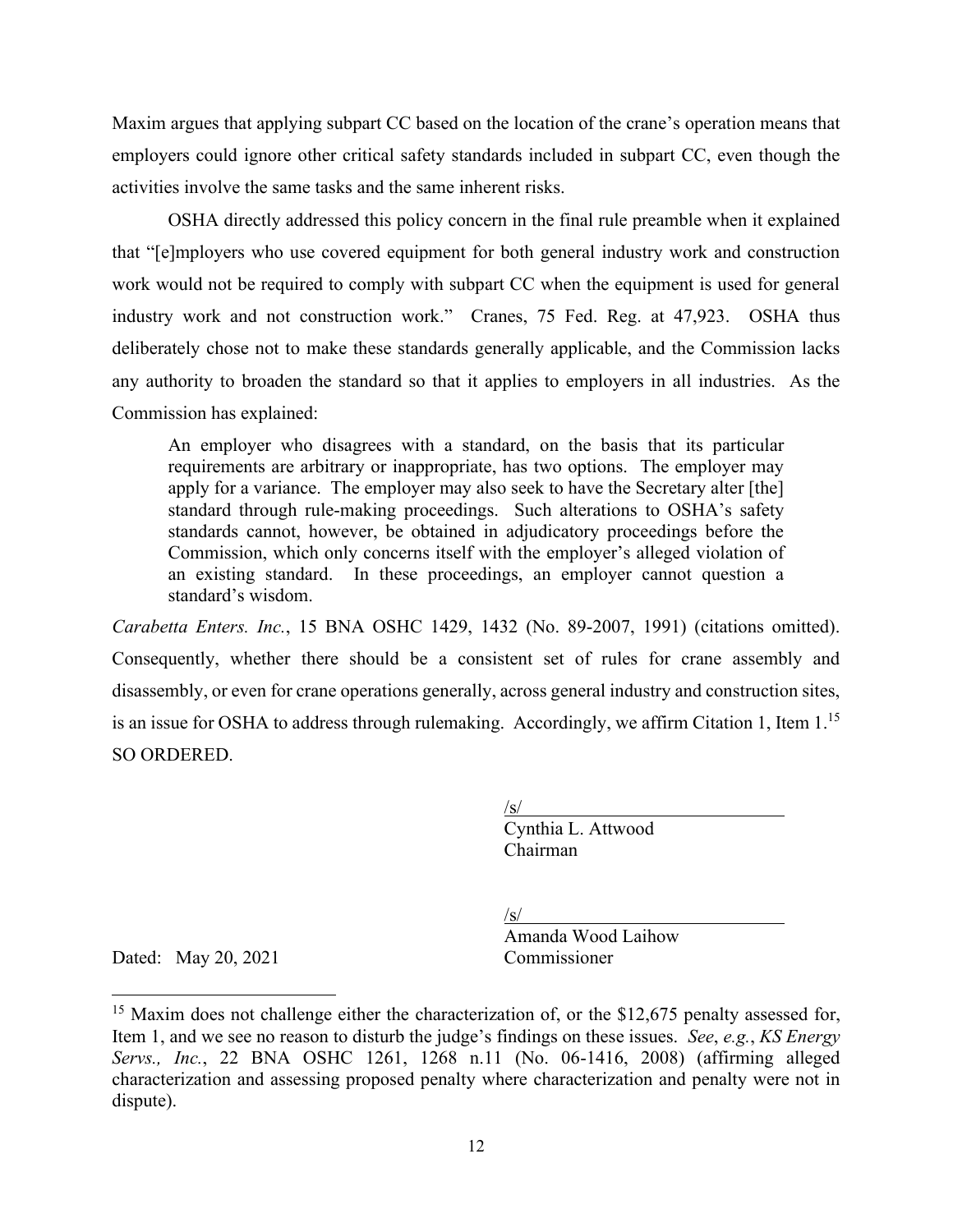## Some personal identifiers have been redacted for privacy purposes.



### United States of America **OCCUPATIONAL SAFETY AND HEALTH REVIEW COMMISSION** 1120 20th Street, N.W., Ninth Floor Washington, DC 20036-3457

# SECRETARY OF LABOR,

Complainant,

MAXIM CRANE WORKS, and its successors,

Respondent.

v. 994

Appearances: Kate O'Scannlain, Solicitor of Labor Oscar L. Hampton III, Regional Solicitor Brittany M. Williams, Attorney U.S. Department of Labor, Office of the Solicitor, Philadelphia, Pennsylvania For the Complainant Randolph T. Struk, Esquire Clark Hill PLC, Pittsburgh, Pennsylvania

For the Respondent

Before: Covette Rooney Chief Administrative Law Judge

## **DECISION AND ORDER**

 Maxim Crane Works (Respondent) is a crane rental company. On Friday, April 14, 2017, a crane assembly/disassembly director who worked for Respondent fell approximately 9 feet to the ground from the lattice boom of a Manitowoc 14000 crane as it was being disassembled at Respondent's facility in Ridley Park, Pennsylvania. The worker had no fall protection and was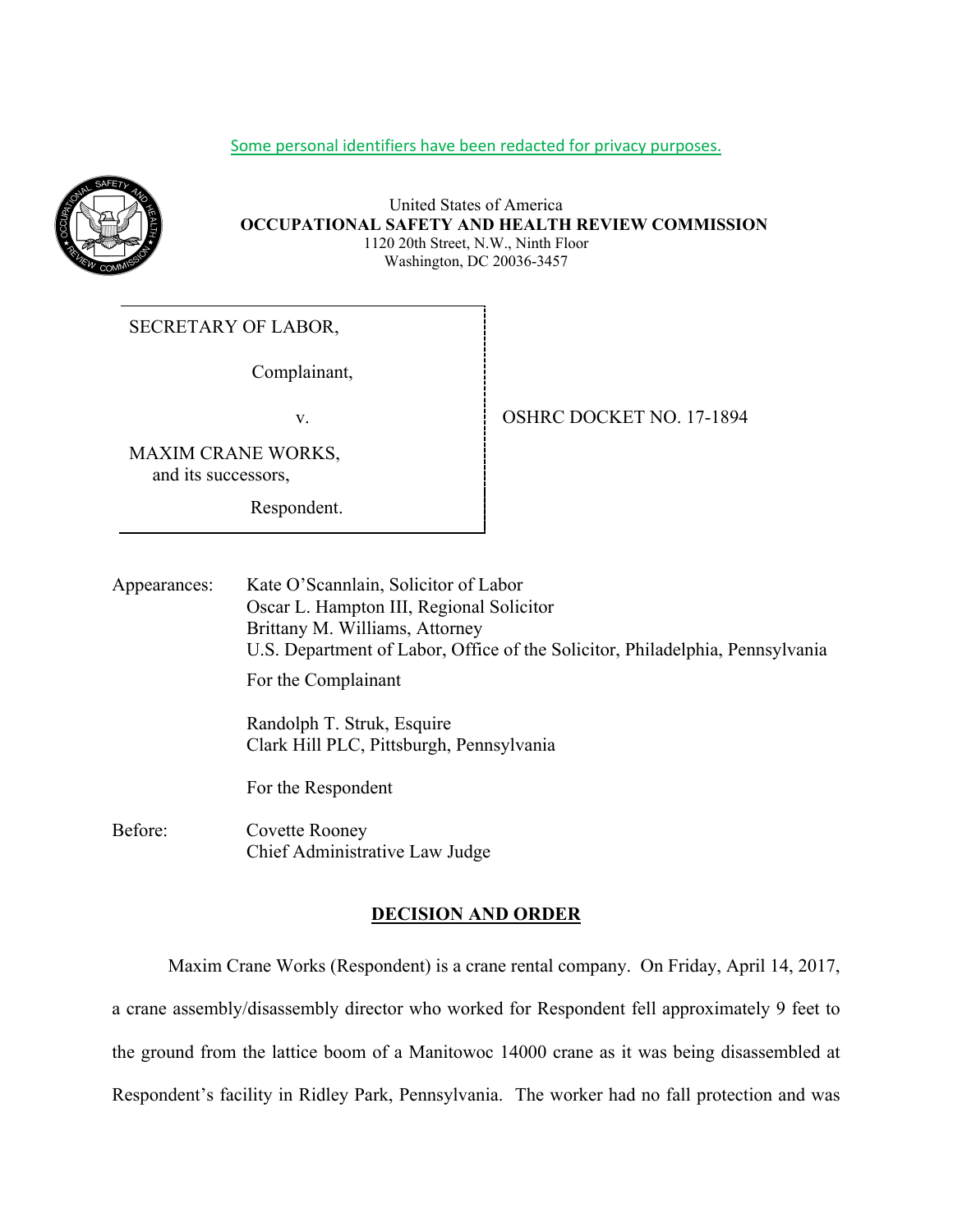hospitalized, having suffered serious injuries including a concussion as a result of the fall. The Manitowoc 14000 was being disassembled for the purpose of transporting it from Respondent's facility in Ridley Park to a construction worksite in New Jersey.

The Occupational Safety and Health Administration (OSHA) investigated this matter on Tuesday, April 18, 2017 pursuant to the Occupational Safety and Health Act of 1970, 29 U.S.C. §§ 651-678 (OSH Act). After its investigation, OSHA signed, dated and mailed to Respondent, on August 8, 2017, a two-item serious citation alleging violations of OSHA's general industry standards found at 29 C.F.R. Part 1910, and proposing a total penalty of \$25,350. Respondent received the citation on October 17, 2017 and filed a notice of contest on November 3, 2017, bringing this matter before the Occupational Safety and Health Review Commission (Commission). A hearing was held in Philadelphia, Pennsylvania on October 23 and 24, 2018. Both parties filed post-hearing briefs and post-hearing reply briefs. As discussed below, the citations and proposed penalties are affirmed.

#### **JURISDICTION AND COVERAGE**

The Commission gains jurisdiction to adjudicate an alleged violation of the OSH Act by an employer if the employer is engaged in business affecting commerce within the meaning of section 3(5) of the Act and if the employer timely contests the OSHA Citation. 29 U.S.C. §§ 652(5), 659(c). The record establishes that Respondent, as of the date of the alleged violation, was an employer engaged in business affecting commerce within the meaning of section 3(5) of the Act. 29 U.S.C. § 652(5). *See* Complaint & Answer at ¶¶ 4; Joint Prehearing Statement at 9-  $10 \, \text{T}$  V.

It is also determined that Respondent filed a timely notice of contest. For the purposes of determining jurisdiction, the relevant consideration is the timeliness of Respondent's notice of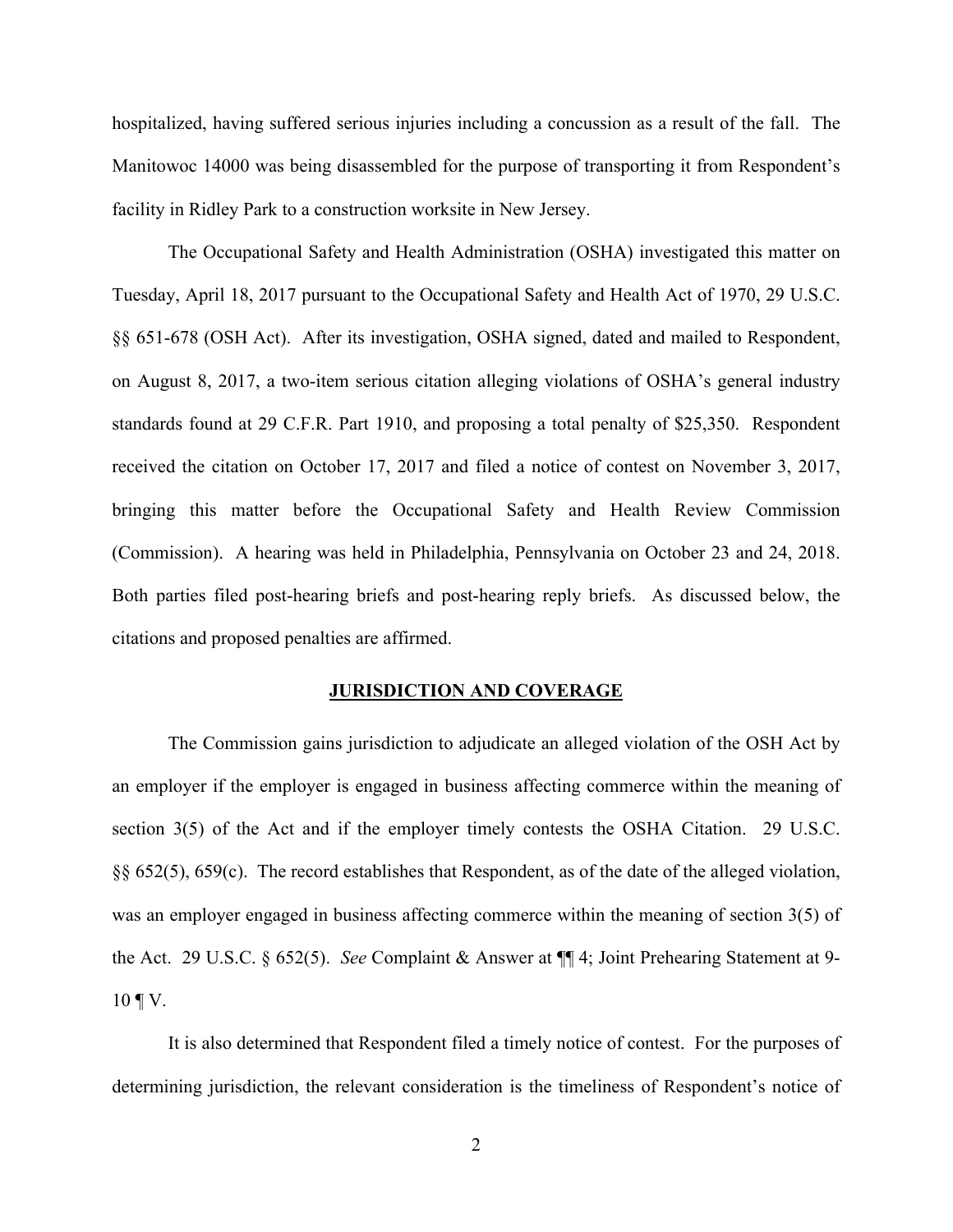contest, not the timeliness of the Secretary's citation.<sup>1</sup> 29 U.S.C. 659(c); see also *Yelvington Welding Serv.*, 6 BNA OSHC 2013, 2016 (No. 15958, 1978) (construing 29 U.S.C. § 658(c) [section 9(c) of the OSH Act relating to the 180-day timeline to issue a citation] as a statute of limitations rather than an absolute jurisdictional bar to the issuance of a citation after six months.).

The OSH Act allows 15 working days "from the receipt" of the citation by the employer for the employer to notify the Secretary of its intent to contest the citation. 29 U.S.C. § 659(a) (If an employer fails to file a timely notice of contest, "the citation and the assessment, as proposed, shall be deemed a final order of the Commission and not subject to review by any court or agency."). While the citation for this matter was dated and sent by certified mail on August 8, 2017, the record establishes that Respondent did not receive the first mailing of the citation. Instead, Respondent received the citation by a second mailing, via United Parcel Service ground delivery, signed as received on October 17, 2017. Within 15 working days of October 17, Respondent notified the Secretary of its intent to contest the citation on November 3, 2017. Therefore, Respondent's notice of contest is timely.

Based upon the record, the undersigned concludes that the Commission has jurisdiction over the parties and subject matter in this case, and Respondent is covered under the Act.

<sup>&</sup>lt;sup>1</sup> The timeliness of the citation was a subject of Respondent's August 15, 2018 motion for summary judgment, which was denied on September 10, 2018 and then denied reconsideration on September 21, 2018. *See* Respondent Maxim Crane Works LP's Motion for Summary Judgment (Aug. 15, 2018); Respondent Maxim Crane Works LP's Memorandum of Law in Support of Motion for Summary Judgment (Aug. 15, 2018); Secretary's Response in Opposition to Respondent's Motion for Summary Judgment (Aug. 30, 2018); Order Denying Respondent's Motion for Summary Judgment (Sept. 10, 2018); Respondent Maxim Crane Works LP'S Sur-Reply to the Secretary's Response in Opposition to Respondent's Motion for Summary Judgment (Sept. 10, 2018); Secretary's Response in Opposition to Respondent's Motion for Reconsideration (Sept. 18, 2018); Order Denying Respondent's Motion for Reconsideration (Sept. 21, 2018). After a hearing with testimony regarding this matter, this issue is adjudicated herein.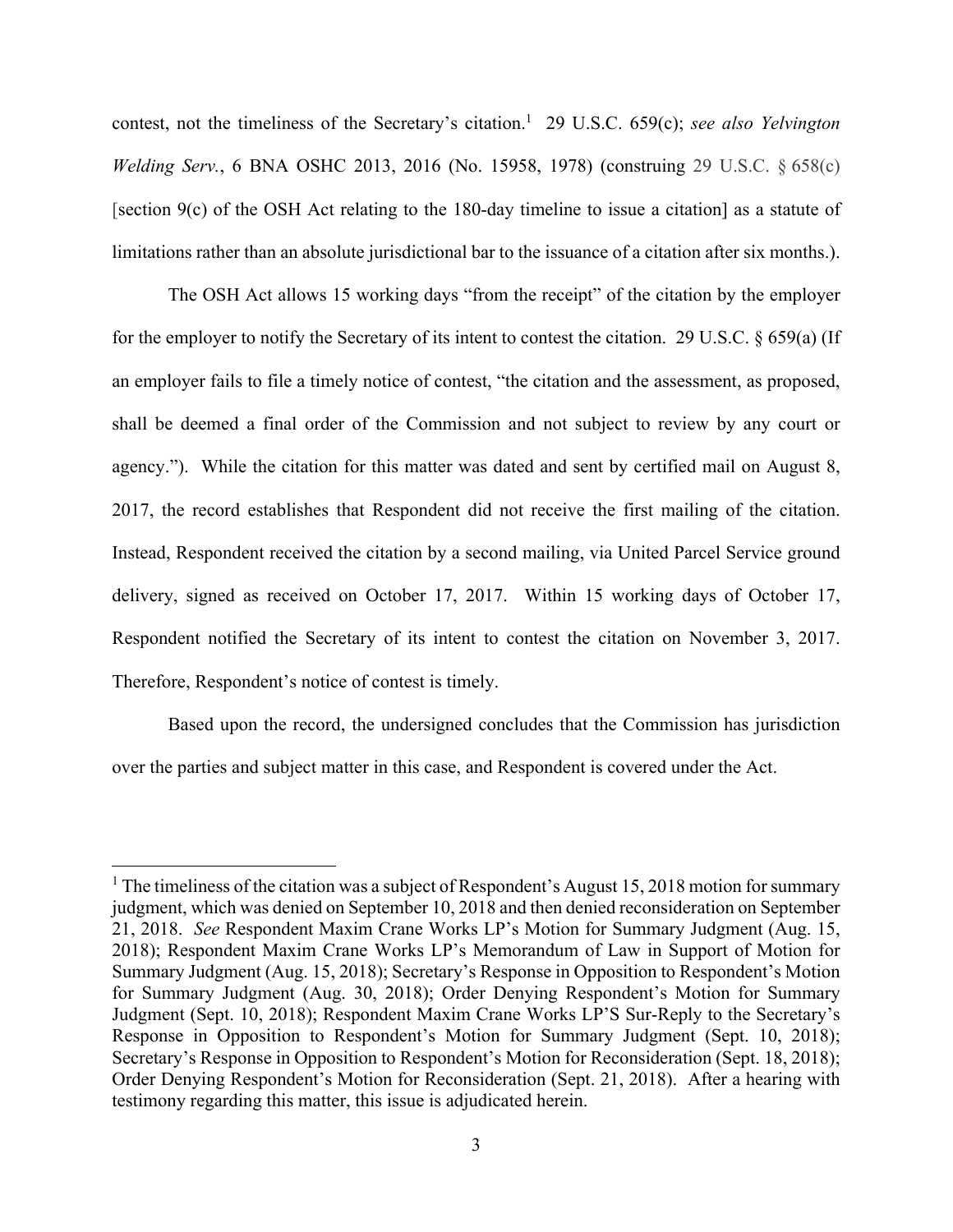## **STIPULATIONS**

The parties stipulated to the following facts:

- 1. Maxim has a web site at www.cranerental.com.
- 2. On April 14, 2017, Maxim had a facility located at 601 W. Chester Pike, Ridley Park, PA 19078 (hereafter the "worksite").
- 3. On April 14, 2017, Maxim employee [redacted] was part of a work crew that was disassembling the lattice boom of the Manitowoc 14000 crane at the worksite.
- 4. On April 14, 2017, during the course of disassembling the lattice boom of the Manitowoc 14000 crane, sections of the lattice boom were at times rigged to a Liebherr LRl400 crane.
- 5. On April 14, 2017, [redacted] was on top of the lowered lattice boom of the Manitowoc 14000 during portions of the disassembly process.
- 6. On April 14, 2017, while on top of the lowered lattice boom of the Manitowoc 14000, [redacted] was approximately nine and a half feet above the ground.
- 7. On April 14, 2017, [redacted] was not using fall protection while on top of the lowered lattice boom of the Manitowoc 14000.
- 8. On April 14, 2017, [redacted] fell off the lowered boom of a Manitowoc 14000 crane and was treated by medical professionals at a local hospital.
- 9. On April 14, 2017, Maxim reported [redacted]'s accident to OSHA via the hotline.
- 10. OSHA conducted an inspection at Maxim's Ridley Park facility, and subsequently issued a Citation and Notification of Penalty to Maxim.

("Stipulations"; Joint Prehearing Statement at 9.)

## **BACKGROUND**

Respondent's core business is to provide lifting services to its customers. (Tr. at 377.) Respondent rents out cranes of all different types and all different sizes, and also provides competent rigging, operational and maintenance personnel for its cranes on Respondent's customers' worksites. (Tr. at 378.) Respondent's customers include "anybody with a good credit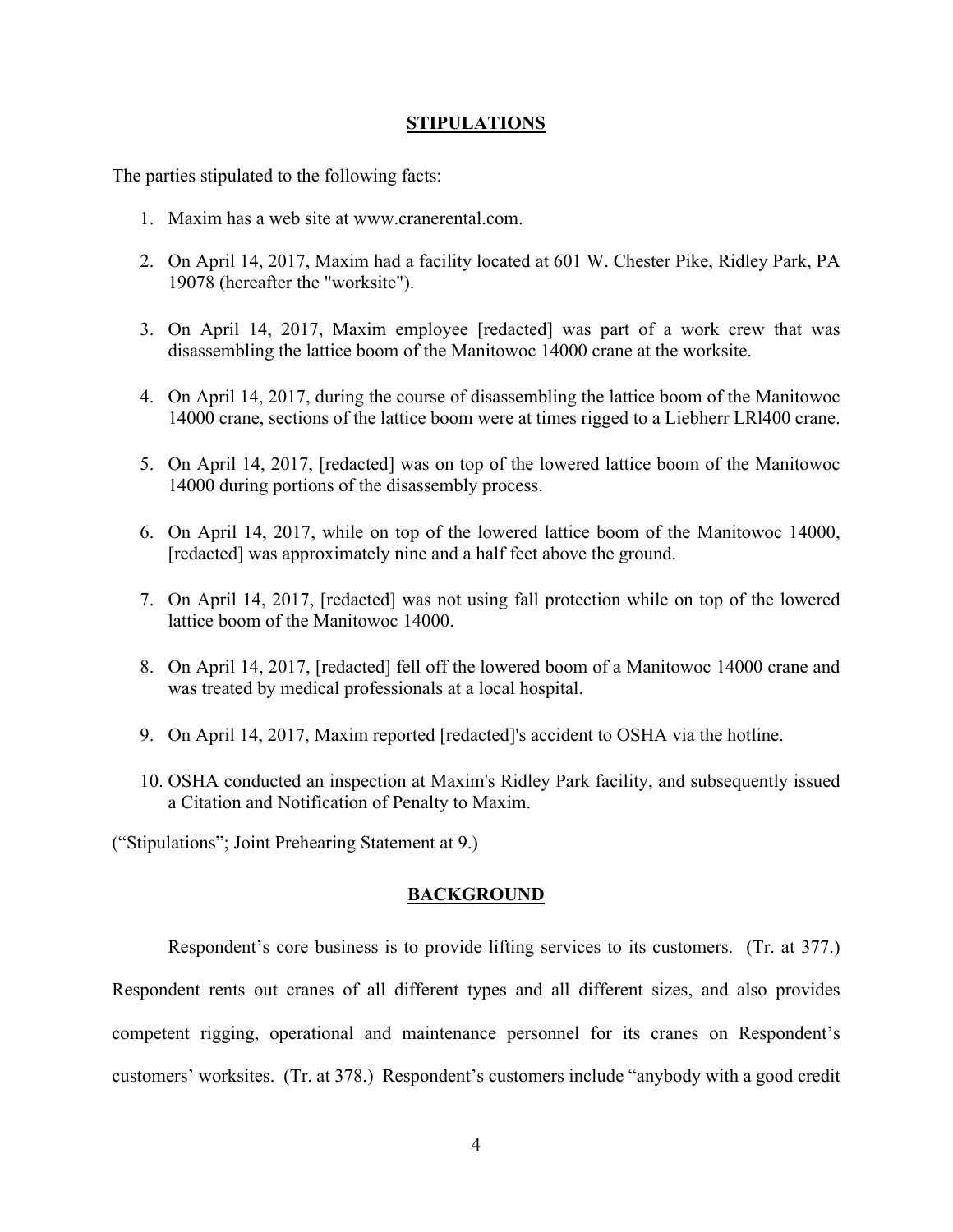reference," but, according to Respondent's Safety Director, John Merrill, 70 to 75 percent of Respondent's customers are in the "construction industry" whereas the other 25 to 30 percent of its customers are from "some other industry." (Tr. at 378-379.) Respondent serves customers nationwide and employs 2,500 workers. (Tr. at 49; Ex. C-4 at 1.) At Respondent's "satellite" worksite in Ridley Park, Respondent employs eight workers. (Tr. at 49, 311; Ex. C-4 at 1.)

In its Ridley Park yard, Respondent stores, maintains and uses the cranes that are also eventually rented out to "industrial facilities in the southern part of the region." (Tr. at 318-319.) Respondent's Regional Safety Manager, Joseph Shinn, testified that, in between rentals, Respondent uses the cranes in the Ridley Park yard to load and unload tractor trailers, assemble and disassemble other cranes, and move pieces of equipment or crane sections throughout the yard. (Tr. at 320.)

At the time of the incident, Respondent was in the process of disassembling the Manitowoc 14000 crane (Manitowoc) in preparation for its transportation to one of Respondent's customers, Durr Mechanical, for a steel erection construction site in New Jersey. (Tr. at 406-407.) Respondent enlisted the assistance of another one of its cranes it had at the Ridley Park yard, a Liebherr LR1400 (Liebherr), to aid the disassembly process of the Manitowoc. (Stipulations at ¶ 4.) Disassembly of the Manitowoc at the Ridley Park yard was estimated to take two to three days. (Tr. at 408, 421.) The Manitowoc would then be transported to New Jersey in sections, with state issued transportation permits allowing the large sections to travel. Once at the Durr Mechanical construction site in New Jersey, the Manitowoc would be assembled, on the construction site, for use at that location. Respondent's employees were scheduled to operate the Manitowoc at the Durr Mechanical location in New Jersey. (Tr. at 407, 413.)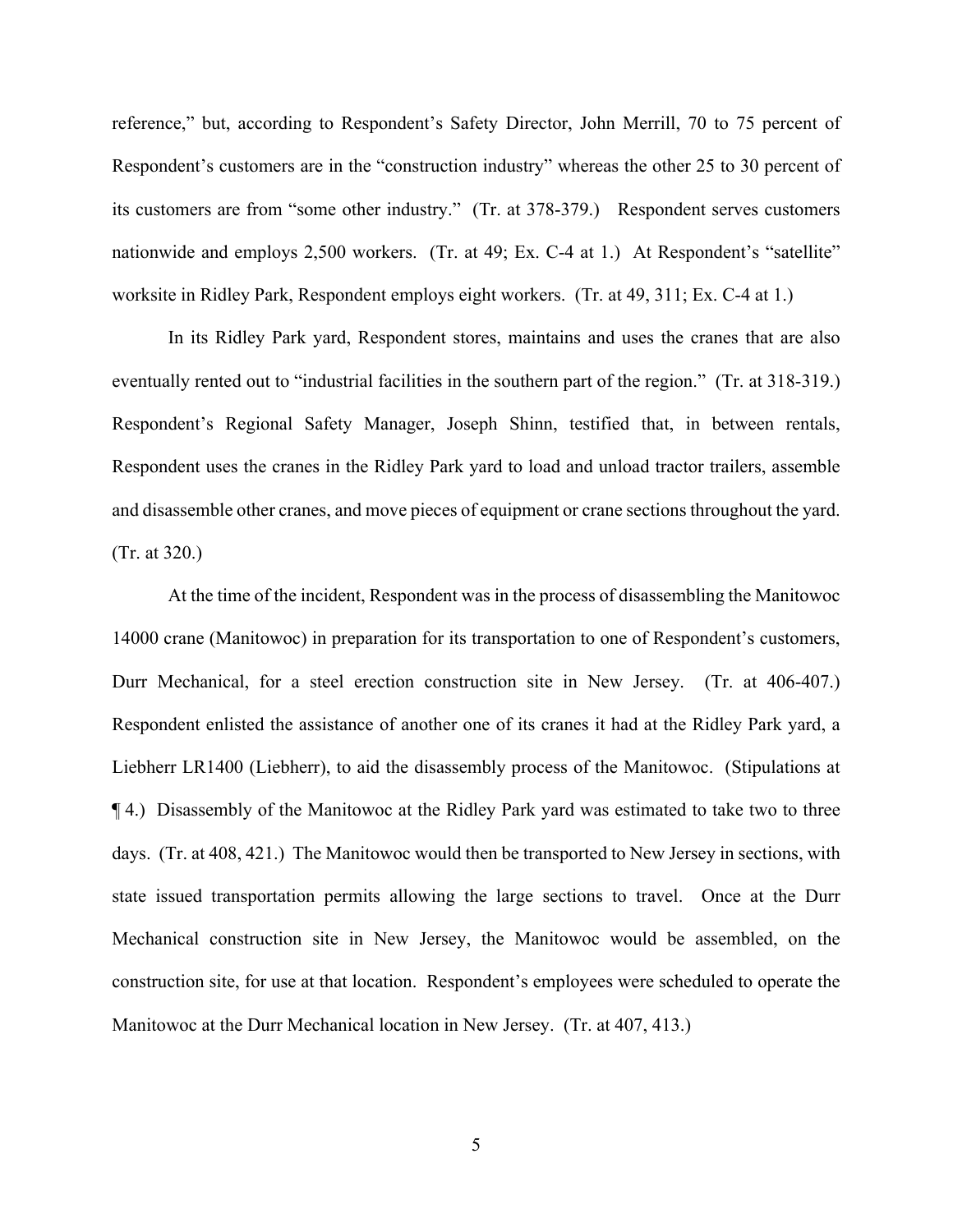On the day of the incident in Ridley Park, six Respondent employees were directed to disassemble the Manitowoc. (Ex. C-20.) The order to disassemble the crane came from Respondent's Operations Department, located 40 miles away from the Ridley Park yard. The Operations Director was John Mongon. Mongon directed Ridley Park Branch Manager "DJ" to disassemble the crane, and DJ directed mechanic [redacted] and the crew of five other Respondent workers, including Jacob Stanchock, Dante Puzzangara, Jonathan Labuski, Charles Boone and Harry Duff, to accomplish that task. (Tr. at 224, 244, 282; Ex. C-20.) Respondent management on site at the Ridley Park yard at the time of the incident included Branch Manager "DJ" and Safety Manager Joseph Shinn. DJ and Shinn were in the shop at the Ridley Park yard at the time of the incident, in view of the disassembly process but not participating in the disassembly process. (Tr. at 91, 231, 233, 244, 254-255.) Shinn was part of the management team but did not direct work. (Tr. at 317-318.) Shinn testified that he did not know that the Manitowoc was being disassembled that day; he found out when he got a telephone call notifying him "to come to the yard right as the accident happened." (Tr. at 318.) Joe Shinn called 911. (Tr. at 268; Ex. C-61.)

## *Incident*

Respondent assigned 6 workers to disassemble the Manitowoc on the day of the incident. [redacted] led the disassembly crew, directing the movements and sequence of events of the crew during the disassembly process. (Tr. at 222-223.) It is undisputed that, while [redacted] directed the disassembly process, all of the workers had "interchangeable" positions and accomplished the task together and [redacted] had no management authority. (Tr. at 222-224, 283.)

The Manitowoc is a large crawler crane. It is designed to work on "uneven ground, muddy ground, an area that needs improvement," because "the design of the crane is made so that it's very stable, inherently stable. It also has a lot of traction to be moving around on lousy ground." (Tr.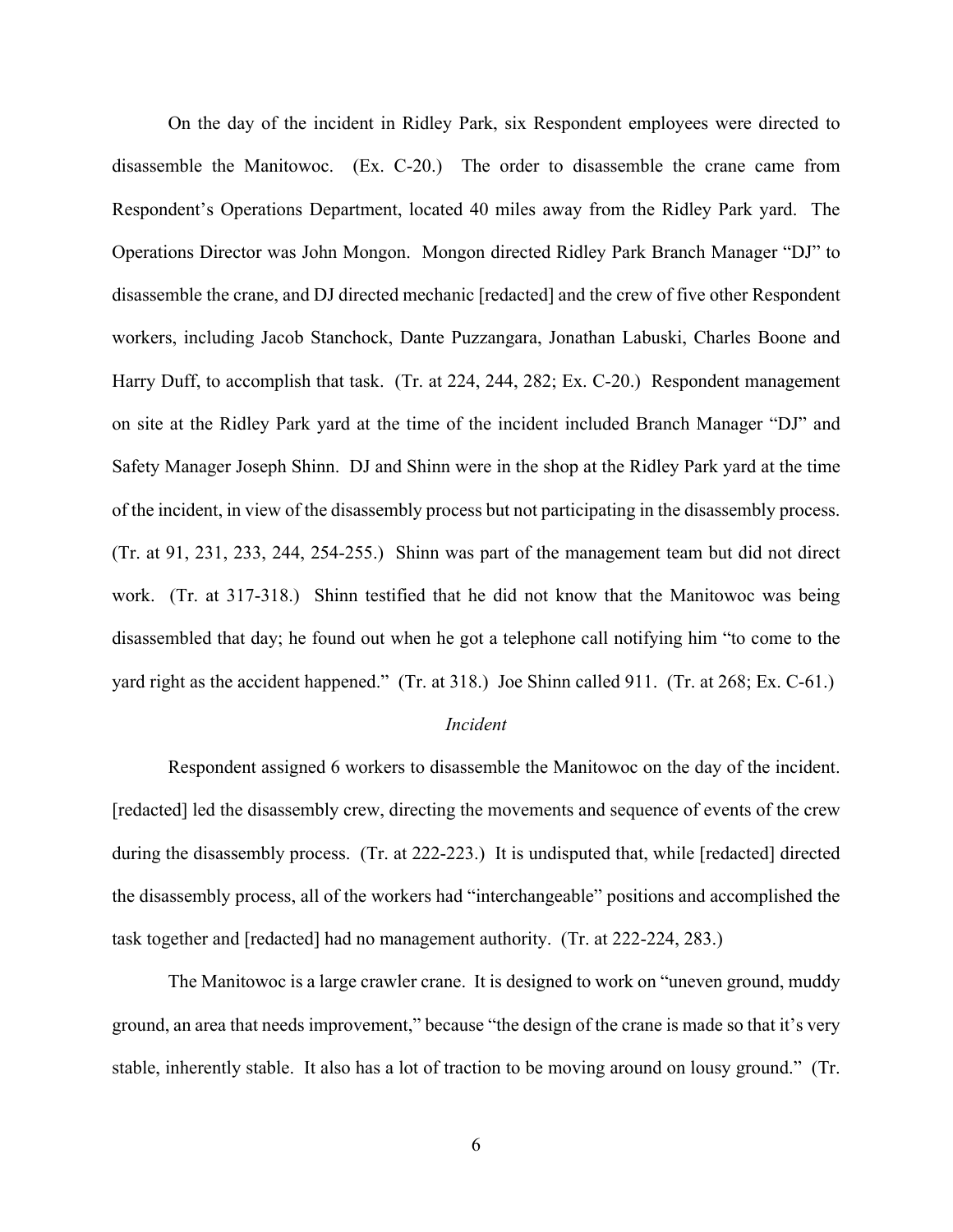at 379.) The Manitowoc is so large that it must be disassembled and transported in sections from location to location and the operator's manual contains many warnings on crushing, falling, collapsing hazards while operating, assembling and disassembling the crane. *See* Exs. C-36, R-36A (Manitowoc operator manual). Indeed, the Manitowoc requires another crane to assist in its disassembly – in this case, the Liebherr. [redacted] and the other crewmembers were using the Liebherr to disassemble the Manitowoc's boom on the day of the incident. The record does not contain much information, such as an operator manual, on the Liebherr other than it was used at the Ridley Park yard to hoist sections of the Manitowoc during the disassembly process on the day of the incident.

The following facts are not in dispute: no crew member, including [redacted], wore fall protection while working to disassemble the Manitowoc that day. The Manitowoc's boom is not equipped with a railing or anything else to prevent a fall. The Manitowoc's boom was lowered and resting on the ground around the time of the incident. The boom itself consists of several sections – starting with "the head" at the very end of the boom followed by two 40- foot sections, and then, as relevant to this case, 1) a 10-foot section, 2) an 18-foot section, and finally, 3) the heel (the section of the boom that connects to the cab of the crane). (Tr. at 23, 386; Exs. C-20, C-22, R-22A.) Around the time of the incident, Respondent had disconnected the head and the two 40 foot sections from the boom. (Tr. at Ex. C-20.) This case focuses on the last three sections: 1) the 10-foot section, 2) the 18-foot section, and 3) the heel.

All three of these sections were connected to each other by 25-30-pound steel pins – each 2.5 to 3 inches in diameter – and the task at the time of the incident that day was to disconnect the 10-foot section from the 18-foot section (which was still connected to the heel) by removing the steel pins that joined them. (Tr. at 64-65, 182-183, 227-228, 383.) While on the Manitowoc's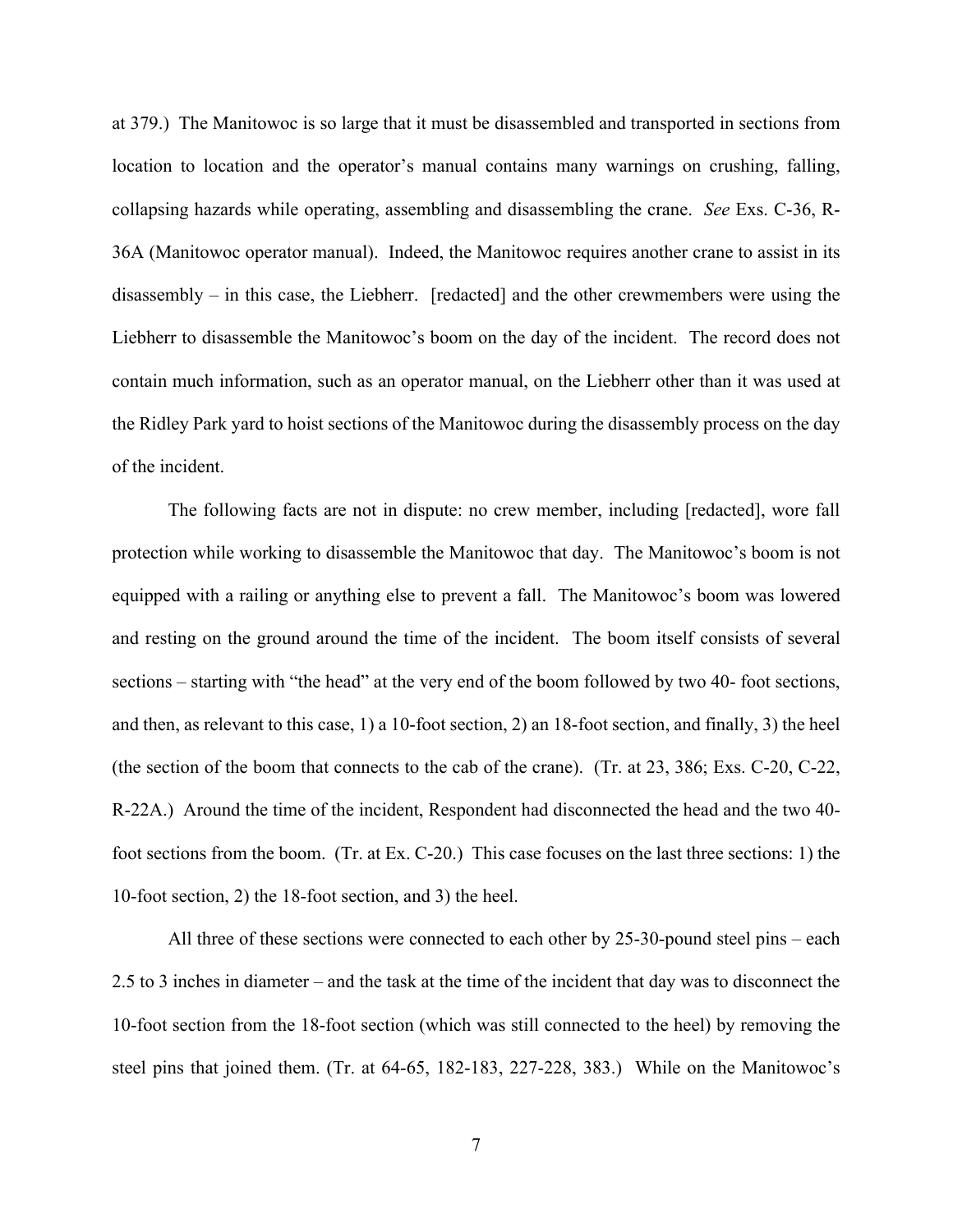boom, before the three sections were disconnected from each other, [redacted] was standing at a height of 9.5 feet above the ground. Additionally, while standing on the Manitowoc's boom, before the three sections were disconnected from each other, the Manitowoc's 18-foot section of the boom was rigged to the Liebherr while [redacted] was standing on it. (Tr. at 227, 266, 297;

Exs. C-4 at 2, C-20, C-61 at 1.)

The Liebherr was used to hoist the 18-foot section of the Manitowoc boom to aid in the release of the 25-30-pound steel pins, which were to be removed by Puzzangara on the ground below. (Tr. at 64-65, 266-267, 297-298; Exs. C-4 at 2, C-61 at 2.) Respondent concedes that the Liebherr raised and lowered the 18-foot section of the Manitowoc's boom in the following manner:

26. Any alleged hoisting of a load that serves as the basis for Maxim's alleged violation of 29 CFR 1910.180(h)(3)(v) was limited to lifting an 18-foot section of the boom of the Manitowoc crane no more than  $\frac{1}{4}$  inch. *HT at p. 272, LL 7-20.*<sup>2</sup>

27. Any alleged lowering of a load that serves as the basis for Maxim's alleged violation of 29 CFR 1910.180(h)(3)(v) was limited to lowering an 18-foot section of the boom of the Manitowoc crane no more than 2-3 inches. *HT at p. 273, LL 13- 23*.

(Resp't Br. at 6.) After the pins were removed, the 10-foot section failed to disengage from the 18-foot section of the Manitowoc boom. (Tr. at 267, 298; Ex. C-61 at 2.) [redacted] was on the top of the boom at that time, and as he turned to walk toward the heel, the 10-foot section unexpectedly disengaged from the 18-foot section of the boom, causing [redacted] to lose his balance and fall approximately 9.5 feet to the ground below. (Tr. at 52-53, 64, 228-229, 267-268, 298; Exs. C-4 at 2-3, C-61 at 2.) [redacted] suffered multiple lacerations, a fractured scapula, a fractured skill and a concussion. (Tr. at 233; Stipulations at ¶ 8.)

<sup>&</sup>lt;sup>2</sup> The reference to "HT" is a direct quote from Respondent's brief and refers to the "Hearing" Transcript."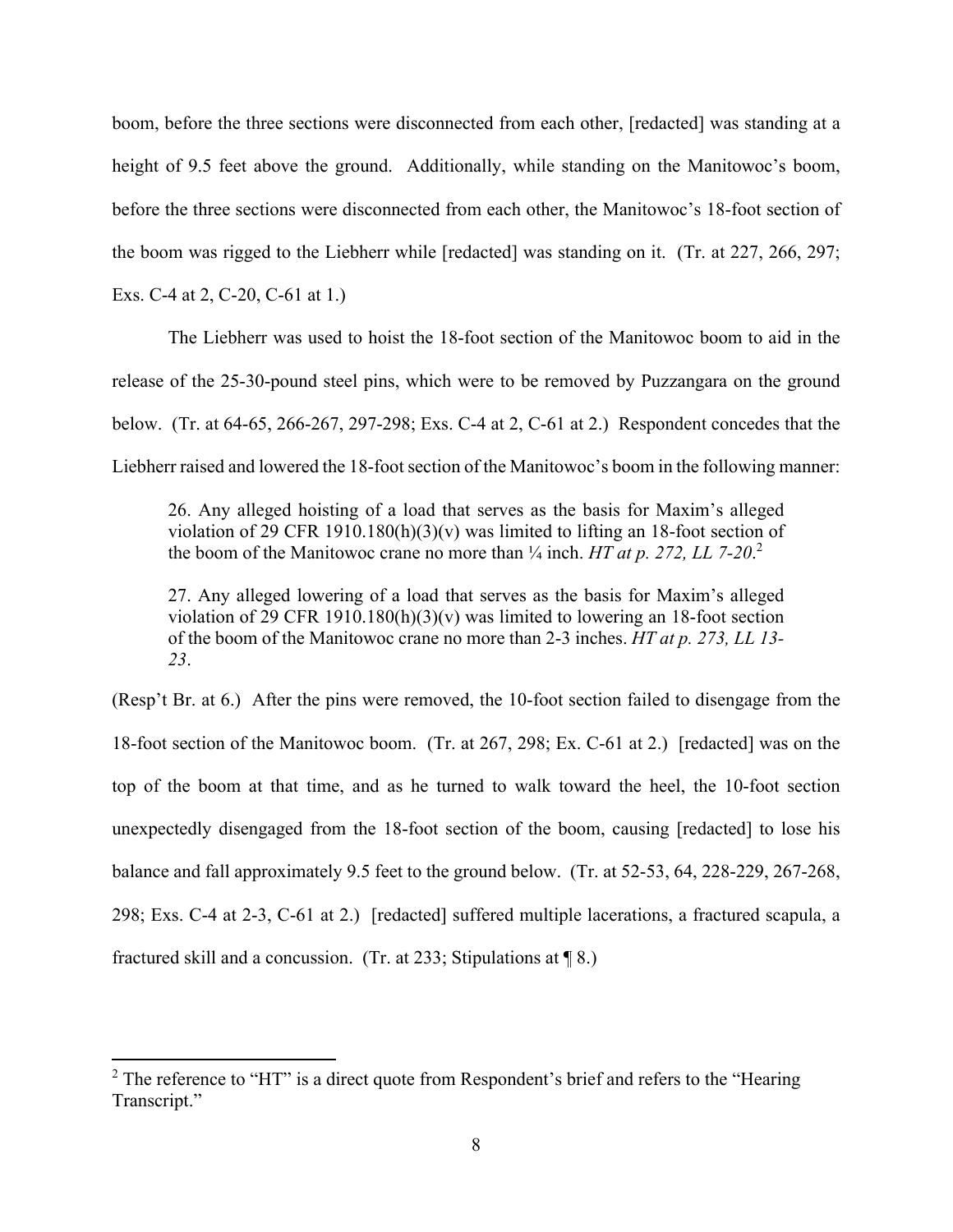## *OSHA Investigates and Issues a Citation*

On Monday, April 17, 2017, OSHA directed OSHA compliance safety and health officer (CO) Herbert Allen Wilcox<sup>3</sup> to investigate this matter, following Respondent's report to OSHA of [redacted]'s hospitalization. (Tr. at 36, 39, 120-121; Ex. C-2.) CO Wilcox arrived at Respondent's Ridley Park yard the following day, April 18, to begin the investigation. CO Wilcox's investigation lasted 3.5 to 4 hours, during which he interviewed management and non-management employees, took photographs and measurements, and obtained copies of Respondent's incident reports, photographs, safety and health manual, and the Manitowoc's operator's manual. (Tr. at 36, 39; Exs. C-3-C6, C-11, C-22-C-23, C-36-38.)

CO Wilcox first spoke with John Mongon, Respondent's operations manager, and Joe Shinn, Respondent's safety manager. (Tr. at 40.) CO Wilcox testified that they told him that Respondent requires fall protection above 15 feet and that Respondent has a progressive disciplinary policy for enforcement of its safety rules that includes a verbal warning, written warnings and then termination. (Tr. at 41.) CO Wilcox then walked Respondent's worksite and took notes. (Tr. at 40-43, 49-52; Ex. C-3 (CO Wilcox's notes interviewing John Mongon ("JM") and Joe Shinn ("JS")), C-4 (CO Wilcox's field notes).) He interviewed several employees, including Jonathan Labuski, who provided a signed written statement to CO Wilcox. (Tr. at 259- 269, 367-369; Ex. C-19.) CO Wilcox testified that the workers told him that they had seen

<sup>&</sup>lt;sup>3</sup> CO Wilcox has performed 63 inspections over the course of the two years he has been a compliance safety and health officer at OSHA. (Tr. at 28.) Prior to joining OSHA, CO Wilcox spent approximately 18 years in the health and safety industry, working as a consultant for a health and safety and environmental consulting firm, and performing as a safety director at a manufacturing and sawmill facility. (Tr. at 28-29.) CO Wilcox has an associate's degree in bioenvironmental engineering and an associate's degree in allied health sciences. He is in his final semester of a bachelor's degree in environmental science with a concentration in safety and health. (Tr. at 29.)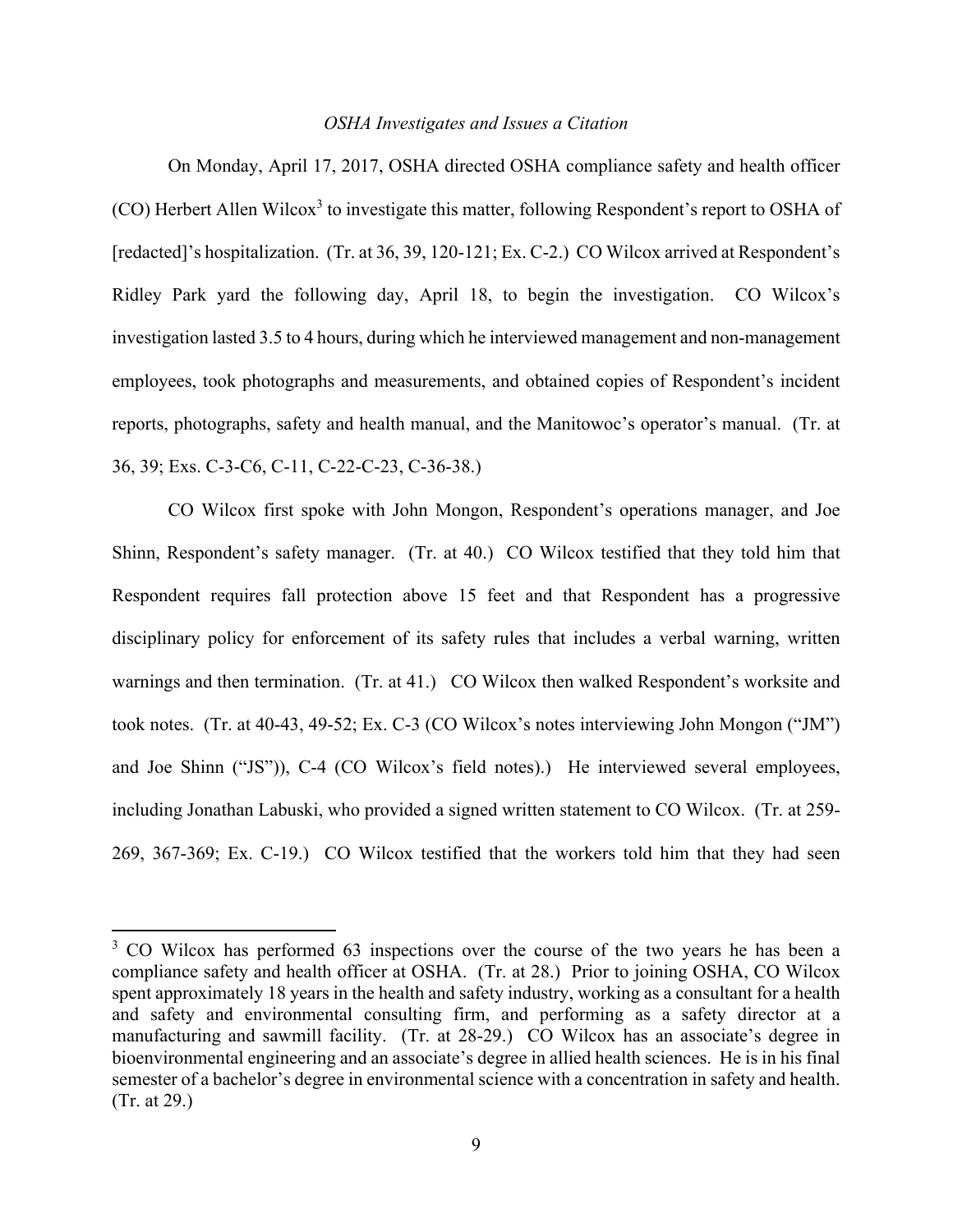instances of verbal reprimands for safety violations, but that no worker told him that they had heard of written warnings or terminations due to safety warnings. (Tr. at 55.) CO Wilcox also testified that he received no information from Respondent that any worker had been disciplined for "riding" a load. (Tr. at 110-111.)

After his investigation, CO Wilcox developed an OSHA violation worksheet that served as a basis for his recommendation for the OSHA citations at issue here. (Tr. at 71-74; Ex. C-19.) At that point, according to CO Wilcox, his recommendations are reviewed and issued by the OSHA area director. (Tr. at 27.) The Citation in this matter was signed by Jorge Alzata for OSHA Area Director Theresa Downs on August 8, 2017. (Citation at 7, 9.)

OSHA receptionist Pamela Graham testified about what happened to the Citation in this matter after August 8, 2017. (Tr. at 330-367.) Ms. Graham testified that she was assigned the task of mailing out the Citation to Respondent. (Tr. at 333.) Ms. Graham sent the Citation to Respondent via United States Postal Service certified mail on August 8, 2017. (Tr. at 335.) Ms. Graham testified that her diary sheet for this case, and the USPS tracking system<sup>4</sup> using the

<sup>&</sup>lt;sup>4</sup> Ms. Graham tracked and printed out the tracking results from the USPS tracking website of the certified mailing of the Citation package using its designated USPS certified mailing tracking number on October 16, 2017 and October 31, 2017. (Tr. at 336-343; Exs. C-47-C-48.) The October 16 printout does not show events earlier than September 11, 2017 as it appears that the events field is not expanded any earlier than that date on the printout. (Ex. C-47 at 1.) Respondent did not object to the admission of the October 16 printout at the hearing. (Tr. at 337.) The October 31 printout, however, does show earlier events, starting on August 9, 2017. (Ex. C-48 at 3.) Respondent raised a hearsay objection to the admission of the October 31 printout at the hearing. (Tr. at 338-342.)

Respondent argued that "there's been an implication in some pleadings that have been filed in this case that we somehow refused to take [the delivery of the citation] or not." (Tr. at 341.) Over Respondent's hearsay objection, the October 31 was admitted under Federal Rule of Evidence 807 "Residual Exception" as the information within the October 31 printout comes directly from the USPS tracking website and because it is more probative than any other evidence that can be obtained through reasonable efforts (such as tracking down the "specific USPS employee who attempted to deliver the certified mailing"). (Tr. at 341-342.) The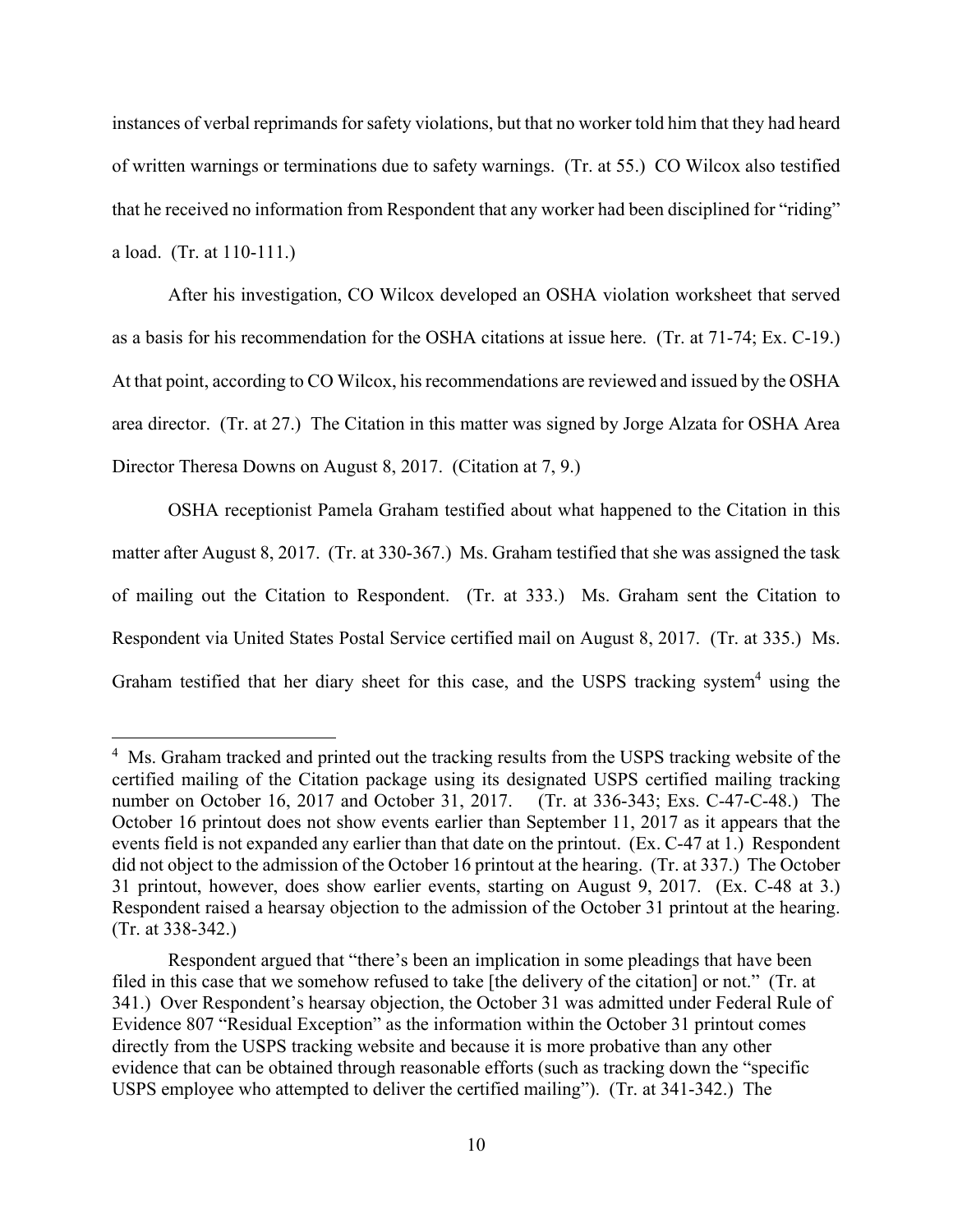tracking number on the certified mailing receipt, confirmed that she mailed the Citation for this matter on August 8, 2017. (Tr. at 335; Ex. C-45-C-48.)

Ms. Graham testified that the certified mailing was never returned to the OSHA office by the USPS. (Tr. at 350.) She testified that she was alerted to a possible issue with the certified mailing of the Citation by an October monthly report circulated by her managers regarding dates and deadlines for various employers. (Tr. at 343, 352-355.) After checking the certified mailing tracking number on the USPS tracking website on October 16, 2017, Ms. Graham mailed the Citation a second time, using United Parcel Service (UPS) Ground. (Tr. at 344; Ex. C-49-C-51.) Ms. Graham then checked the UPS tracking system, which notified her that this second mailing of the Citation was delivered to Respondent on October 17, 2017. (Tr. at 348.)

#### **DISCUSSION**

## *The Citation Was Timely*

Respondent claims that the Secretary issued the Citation for this matter in an untimely manner, in violation of the OSH Act, and that therefore the Citation should be vacated, and the penalties should be nullified. (Resp't Br. at 22-24.) The Secretary argues that Respondent misinterprets the OSH Act, that the Secretary indeed issued the Citation in a timely manner, in accordance with the OSH Act, and that Respondent's argument should therefore be rejected. (Sec'y Reply Br. at 1-4.) The undersigned agrees with the Secretary.

Section 9(c) of the OSH Act states "[n]o citation may be issued under this section after the expiration of six months following the occurrence of any violation." 29 U.S.C. § 658(c). The

undersigned notes that the October 31 printout indicates that on August 28, 2017, the certified mailing was marked as "Unclaimed/Being Returned to Sender." (Ex. C-48 at 2.) While noteworthy, this information is not necessary and is not used by the undersigned to conclude that OSHA timely issued the citation in this matter, as discussed herein.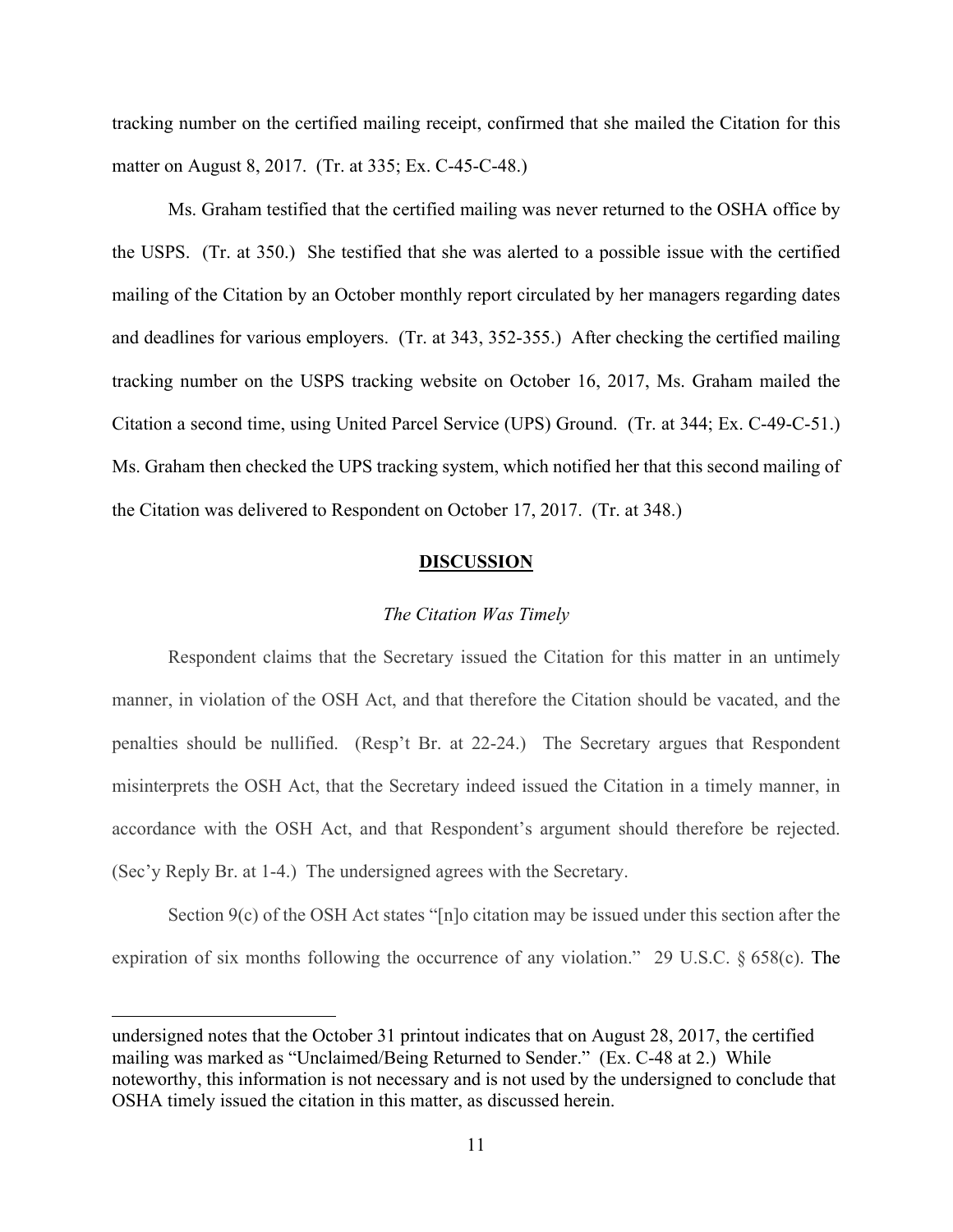Commission looks "to  $\S 10(a)$  [29 U.S.C.  $\S 659(a)$ ] as governing the service of citation, as well as the notification of proposed penalty, where as here both documents were served together." *B. J. Hughes, Inc.*, 7 BNA OSHC 1471, 1474 n.6 (No. 76-2165, 1979) (holding that where "the citation and notification of proposed penalty were in fact sent together, [they] must stand or fall together insofar as the validity of their service is concerned."). Section 10(a) of the OSH Act states in pertinent part:

If, after an inspection or investigation, the Secretary issues a citation under section 9(a) of this Act, he shall, within a reasonable time after the termination of such inspection or investigation, notify the employer by certified mail of the penalty, if any, proposed to be assessed under section 17 of this Act and that the employer has fifteen working days within which to notify the Secretary that he wishes to contest the citation or proposed assessment of penalty.

29 U.S.C. § 659(a). The Commission has held that "ordinarily, nonreceipt or refusal to accept mail does not affect the validity of service. 4 C. Wright & A. Miller, Federal Practice and Procedure § 1148 at 590–91 (1969)." *George Barry, et al., d/b/a Union Waterproofing, Roofing & Painting Co.*, 9 BNA OSHC 1264, 1266-1267 (No. 77-2720, 1981); *see also Donald K. Nelson Constr., Inc.*, 3 BNA OSHC 1914, 1915 (No. 4302, 1976) ("Rules governing service are designed to apply generally to all cases in order that an objective determination of the adequacy of service may be made.").

 The relevant facts for this issue are these: the occurrence of the alleged violation in this matter happened on April 14, 2017. The date of the Area Director's authorized individual's signature on the Citation and Notification of Penalty is August 8, 2017, slightly less than four months from the date of the incident. The Citation and Notification of Penalty was mailed by certified mail that same day on August 8, 2017. Respondent did not receive the certified mailing of the Citation and Notification of Penalty. Respondent received the second mailing of the August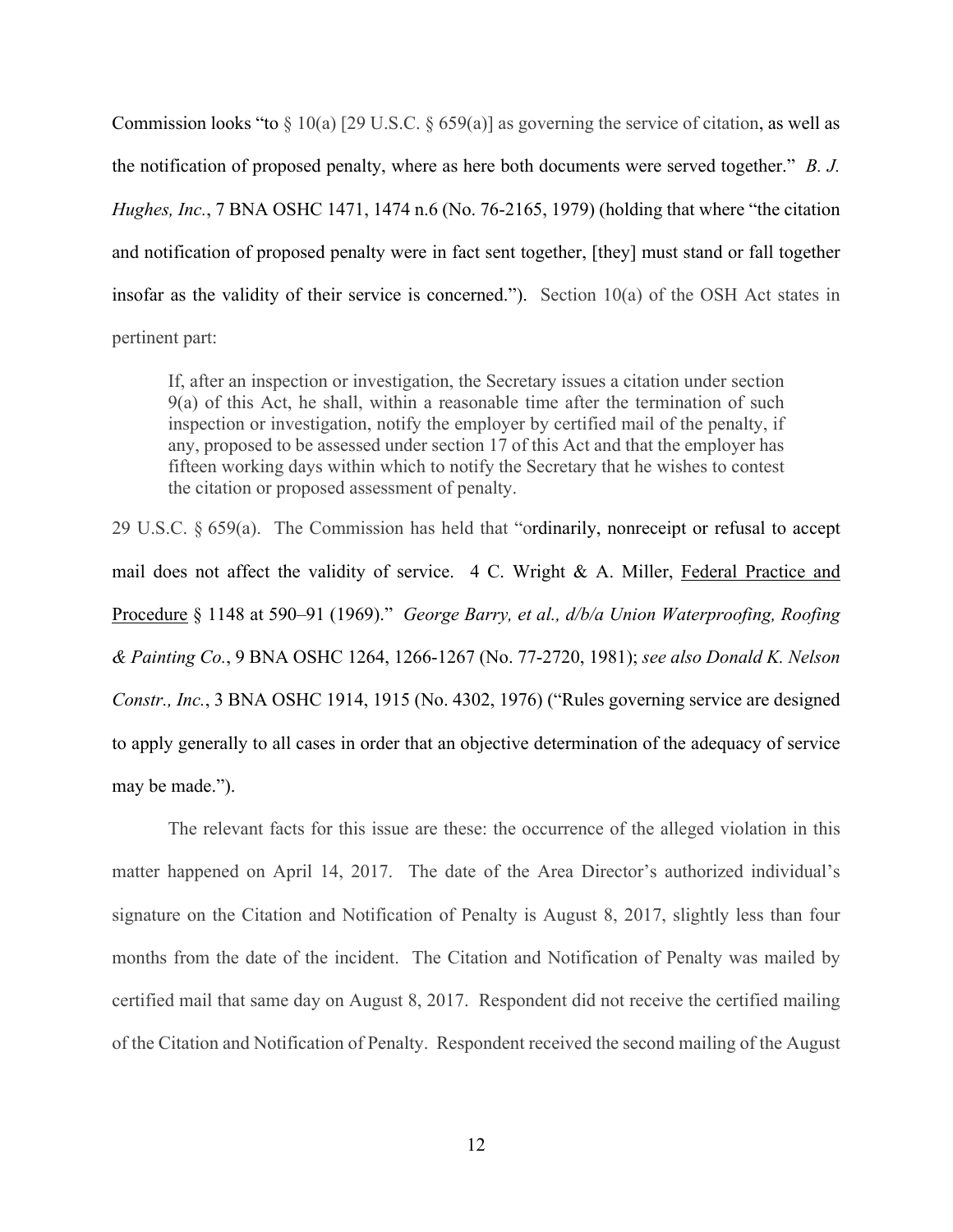8, 2017 signed Citation and Notification of Penalty, sent by UPS Ground, on October 17, 2017, approximately three days after the end of the six-month statute of limitations had run.

Respondent argues that sections  $9(c)$  and  $10(a)$  impose a duty on the Secretary "to issue and serve" the Citation within six months of the alleged violation. (Resp't Br. at 24.) Respondent points to the following excerpt from OSHA's field operations manual (FOM): " 'a citation shall not be issued where any alleged violation last occurred six months or more prior to the date on which the citation is actually signed, dated *and served* by certified mail as provided by § 10(a) of the Act. FOM, CPL 02-00-160, chapter 5,  $\P$  XI.A.' " (Resp't Br. at 22-23) (emphasis by Respondent). Respondent claims that because it received the Citation more than six months after April 14, 2017, "the Secretary failed to issue *and serve* the Citation within the statute of limitations period, as required by §§ 9(c) and 10(a) of the OSH Act[.]" (Resp't Br. at 24) (emphasis in the original).

Here, even following Respondent's logic, the Secretary issued the Citation and Notification of Penalty in a timely manner. The record amply establishes that OSHA in fact sent the Citation and Notification of Penalty by certified mail on August 8, 2017, well within the six-month statute of limitations.<sup>5</sup> The record also establishes that Respondent was in nonreceipt of the August 8, 2017 certified mailing of the Citation and Notification of Penalty. Thus, service of the August 8, 2017, certified mailing of the Citation and Notification of Penalty was still valid, even though

<sup>5</sup> Both parties discussed *Earth Developers, Inc.*, 27 BNA OSHC 1030 (No. 17-1120, 2017) (ALJ), a case where the citation was deemed untimely because the record established that it was mailed after the statute of limitations had run. (Resp't Br. at 23-24; Sec'y Reply Br. at 3.) The undersigned agrees with the Secretary that this case is non-precedential and distinguishable. *Leone Constr. Co.*, 3 BNA OSHC 1979, 1981 (No. 4090, 1976) (holding that unreviewed administrative law judge decision does not constitute binding precedent for the Commission). Here, unlike the facts in *Earth Developers*, the record amply establishes that the Secretary sent the Citation and Notification of Penalty by certified mail within the statute of limitations timeframe.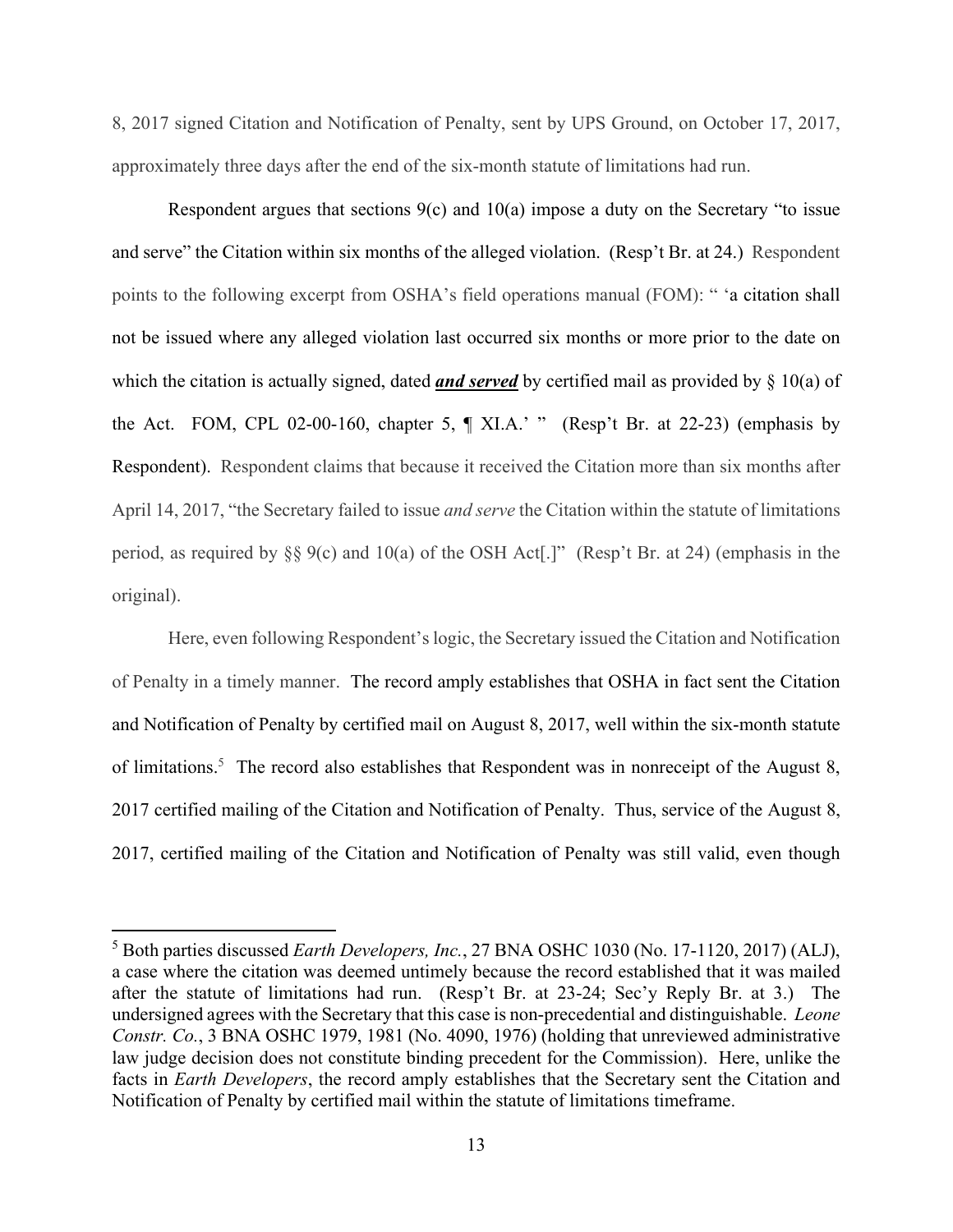Respondent did not receive it. *George Barry, et al., d/b/a Union Waterproofing, Roofing & Painting Co.*, 9 BNA OSHC at 1266-1267. Furthermore, Respondent has not claimed any sort of prejudice in presenting its case by receiving the second mailing of the Citation and Notification of Penalty approximately three days after the end of the six-month timeframe. *Gen. Dynamics Corp., Elec. Boat Div., Quonset Point Facility*, 15 BNA OSHC 2122, 2125 (No. 87-1195, 1993) ("Under long-established Commission precedent, the employer must establish such prejudice, to warrant vacating the citation for lack of 'reasonable promptness.' ").

To the extent that Respondent is arguing that the OSH Act mandates that the Citation was issued only upon its receipt, the undersigned is not persuaded. The word "receipt" in section 10(a) is separate from the word "issued" and refers to the starting point of the separate 15-day period the employer has to contest the Citation that has been issued:

If, within fifteen working days from the receipt of the notice issued by the Secretary the employer fails to notify the Secretary that he intends to contest the citation or proposed assessment of penalty, and no notice is filed by any employee or representative of employees under subsection (c) within such time, the citation and the assessment, as proposed, shall be deemed a final order of the Commission and not subject to review by any court or agency.

29 U.S.C. § 659(a) (emphasis added). Indeed, the Commission has examined the legislative history of the OSH Act and has determined that, regarding the service of the Citation, "the distinction between citations and notices of proposed penalties is deliberate, for Congress explicitly rejected a provision that would have combined proposed penalties with the issuance of a citation." *B. J. Hughes, Inc.*, 7 BNA OSHC at 1474 n.6 citing Subcommittee on Labor of the Committee on Labor and Public Welfare, United States Senate, Legislative History of the Occupational Safety and Health Act of 1970, 92nd Cong., 1st Sess., p. 1202.6

<sup>&</sup>lt;sup>6</sup> The undersigned also finds that the Secretary's arguments regarding his interpretation of the word "issue" to be reasonable. The Secretary argues that he has "consistently and reasonably interpreted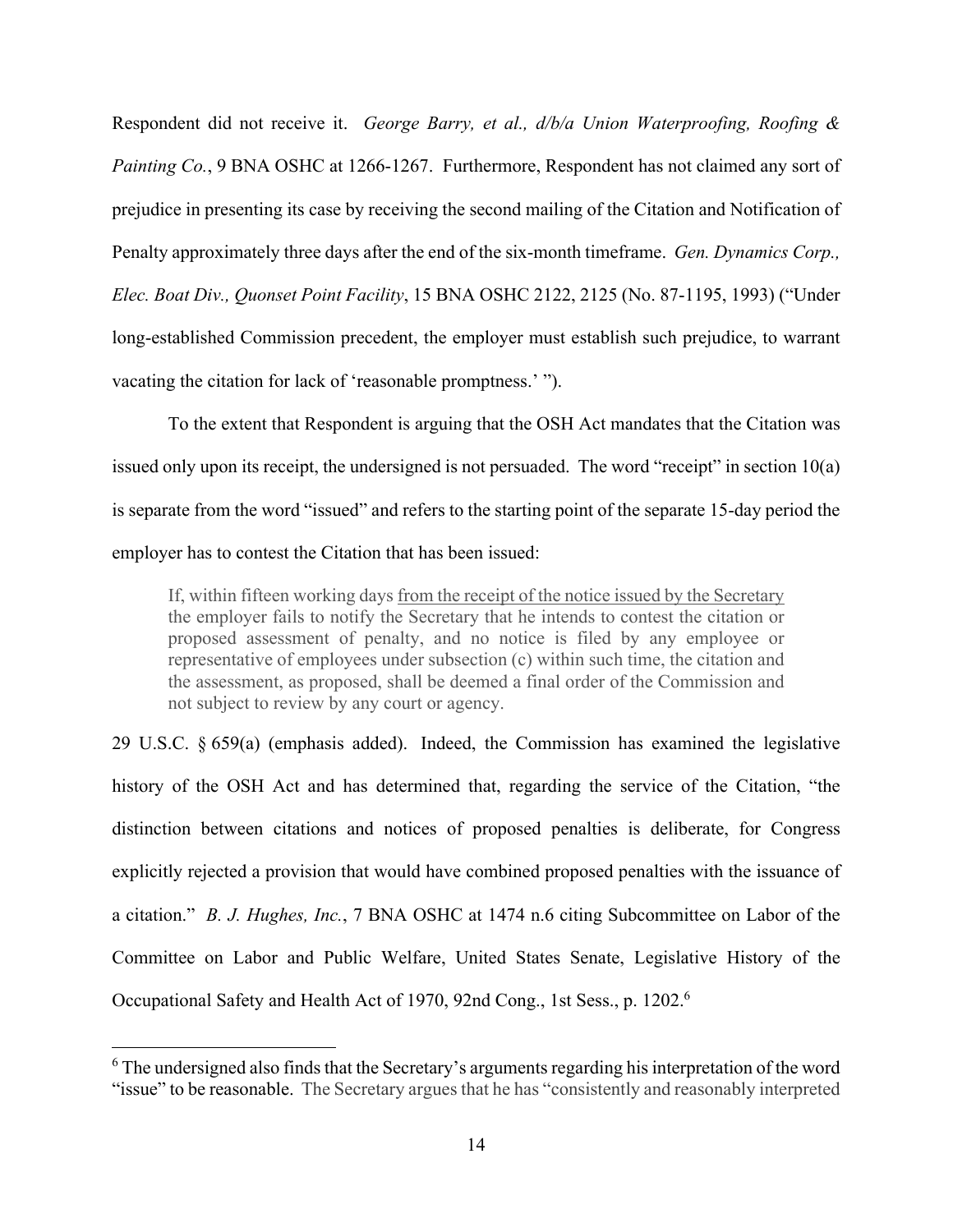Accordingly, the undersigned finds that the Citation in this matter was timely.

## *The Citation Items Are Affirmed*

To prove a violation of an OSHA standard, the Secretary must establish that (1) the cited standard applies, (2) there was a failure to comply with the cited standard, (3) employees had access to the violative condition, and (4) the employer knew or could have known of the condition with the exercise of reasonable diligence. *Astra Pharma. Prods.*, 9 BNA OSHC 2126, 2129 (No. 78-6247, 1981) *aff'd in relevant part*, 681 F.2d 691 (D.C. Cir. 1980). A violation is "serious" if a substantial probability of death or serious physical harm could have resulted from the violative condition. 29 U.S.C. § 666(k).

## Serious Citation 1, Item 1: Fall Protection

The Secretary claims that Respondent violated 29 C.F.R. § 1910.28(b)(1)(i), which requires:

Except as provided elsewhere in this section, the employer must ensure that each employee on a walking-working surface with an unprotected side or edge that is 4 feet (1.2 m) or more above a lower level is protected from falling by one or more of the following: (A) Guardrail systems; (B) Safety net systems; or (C) Personal fall protection systems, such as personal fall arrest, travel restrain, or position systems.

29 C.F.R. § 1910.28(b)(1)(i). The Secretary alleges that Respondent "did not ensure that each employee on a walking-working surface with an unprotected side or edge that was 4 feet (1.2 m) or more above a lower level was protected from failing by one or more the following: Guardrail systems, safety net systems, or personal fall arrest systems:

<sup>&#</sup>x27;issuance' as used in  $\S 9(c)$  to mean 'to sign and send by certified mail[,]' and that he has "consistently advanced this interpretation in Commission litigation." (Sec'y Reply Br. at 1-3.) The Secretary further points out that OSHA's FOM's use of "served by certified mail" means "sent by certified mail," and so "the FOM is perfectly consistent with the formal interpretation set forth in the Secretary's litigation papers." (Sec'y Reply Br. at 4.)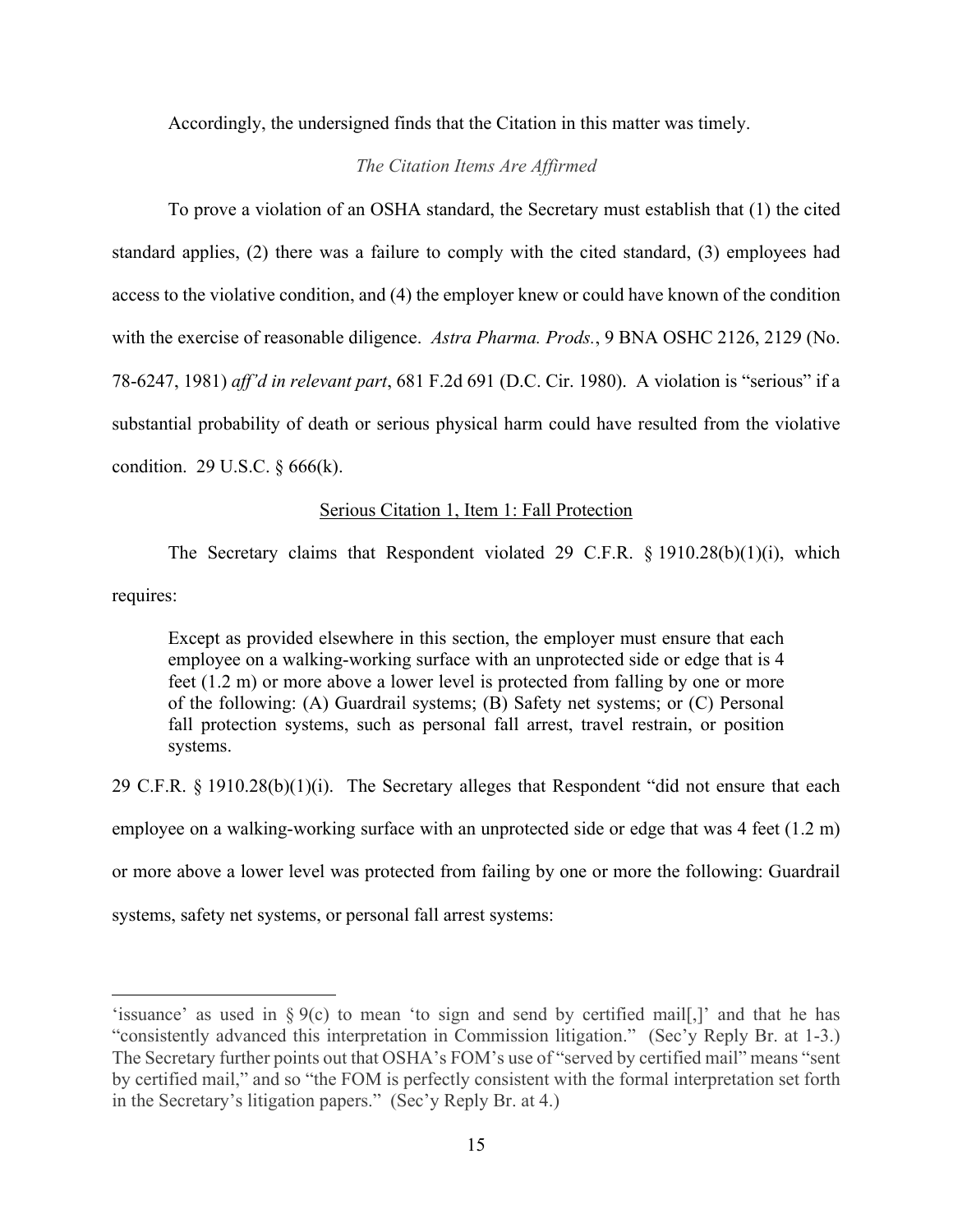(a) 601 Chester Pike/Manitowok [*sic*] crane – On or about 4/14/17, an employee was standing on a section of the lattice boom, exposing the employee to a fall hazard of approx. 9.5 feet

(Citation at 6.)

It is undisputed that Respondent's employee, [redacted], worked from the top of the Manitowoc's lowered boom, without any sort of fall protection, from a height of 9.5 feet during the disassembly process on the day of the incident. (Stipulations ¶¶ 5-7.) It is also undisputed that Respondent requires fall protection during the disassembly process at the Ridley Park yard beginning at 15 feet. (Tr. at 41, 229-230.) The cited standard requires fall protection at 4 feet. Respondent argues that the cited standard is inapplicable and that the fall protection standard for cranes in construction at 29 C.F.R. § 1926.1423(f), which requires fall protection at 15 feet for assembly/disassembly of cranes in construction work, applies to the cited working conditions instead. (Resp't Br. at 11-22; Resp't Reply Br. at 2-8.) The Secretary claims that the cited general industry standard applies to the disassembly of the Manitowoc in the Ridley Park yard on the day of the incident because that activity did not fall within the definition of "construction work," as has been defined in Commission precedent. (Sec'y Br. at 17-20.)

## The General Industry Standards are Applicable

The construction industry standards prescribed in Part 1926 apply to "every employment and place of employment of every employee engaged in construction work." 29 C.F.R. § 1910.12(a). The term "construction work" as used in section 1910.12(a) "means work for construction, alteration, and/or repair, including painting and decorating." 29 C.F.R. § 1910.12(b).

"Part 1926 applies … to employers who are actually engaged in construction work or who are engaged in operations that are an integral and necessary part of construction work." *Snyder Well Servicing, Inc.*, 10 BNA OSHC 1371, 1373 (No. 77-1334, 1982). "Activities that could be regarded as construction work should not be so regarded when they are performed solely as part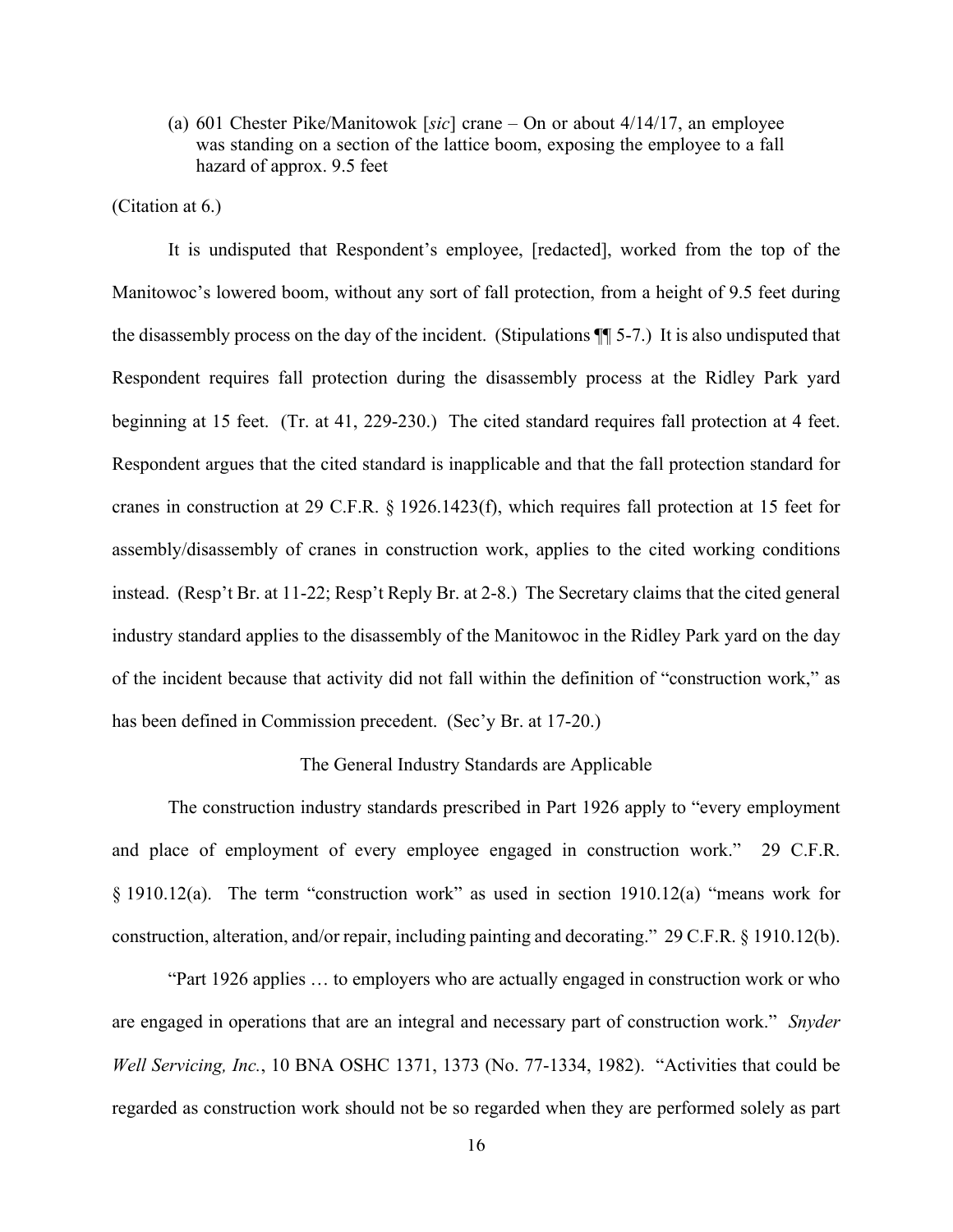of a nonconstruction operation." *BJ-Hughes*, 10 BNA OSHC 1545, 1547 (No. 76-2615, 1982); *see also Royal Logging Co.*, 7 BNA OSHC 1744, 1750 (No. 15169, 1979) (concluding that even though a logging operation involved some roadbuilding, that roadbuilding was "ancillary to and in aid of [the logging company's] primary nonconstruction function to cut and deliver logs"), *aff'd* 645 F.2d 822 (9th Cir. 1981). Similarly, the mere use of equipment that is often used in construction work does not transform nonconstruction work to "construction work." *BJ-Hughes,* 10 BNA OSHC at 1547 (rejecting Secretary's argument that Part 1926 applied because the equipment involved was typically used in construction).

 "[A] finding of 'construction work' under section 1910.12 requires some nexus to the construction site." *Brock v. Cardinal Indus., Inc.*, 828 F.2d 373, 379-380 (6th Cir. 1987), *abrogated on other grounds by Martin v. OSHRC*, 499 U.S. 144 (1991). A nexus, in the worker safety context, is a "direct and tangible connection or relationship" between the work being performed and the worksite. *Id*. at 379; *see generally Integra Health Mgmt., Inc.*, 27 BNA OSHC 1838, 1844-1846(No. 13-1124, 2019) (Commission discussing "nexus" concept with regard to workplace violence under a §5(a)(1) [29 U.S.C. § 654(a)(1)], the "general duty clause," analysis). Here, the Secretary argues that there is an insufficient nexus between Respondent's disassembly work at the Ridley Park yard and the New Jersey construction site. (Sec'y Br. at 17-22.) Respondent argues that there is a "clear, direct and tangible" nexus between the disassembly activities and the construction site in New Jersey. (Resp't Br. at 11-17.)

The burden is on the Secretary to establish the applicability of the general industry 4-foot fall protection requirement, instead of the less restrictive 15-foot fall protection cranes in construction requirement, in this case. *Astra Pharma. Prods.*, 9 BNA OSHC at 2129. As discussed herein, the record establishes that the Ridley Park crane disassembly work had some form of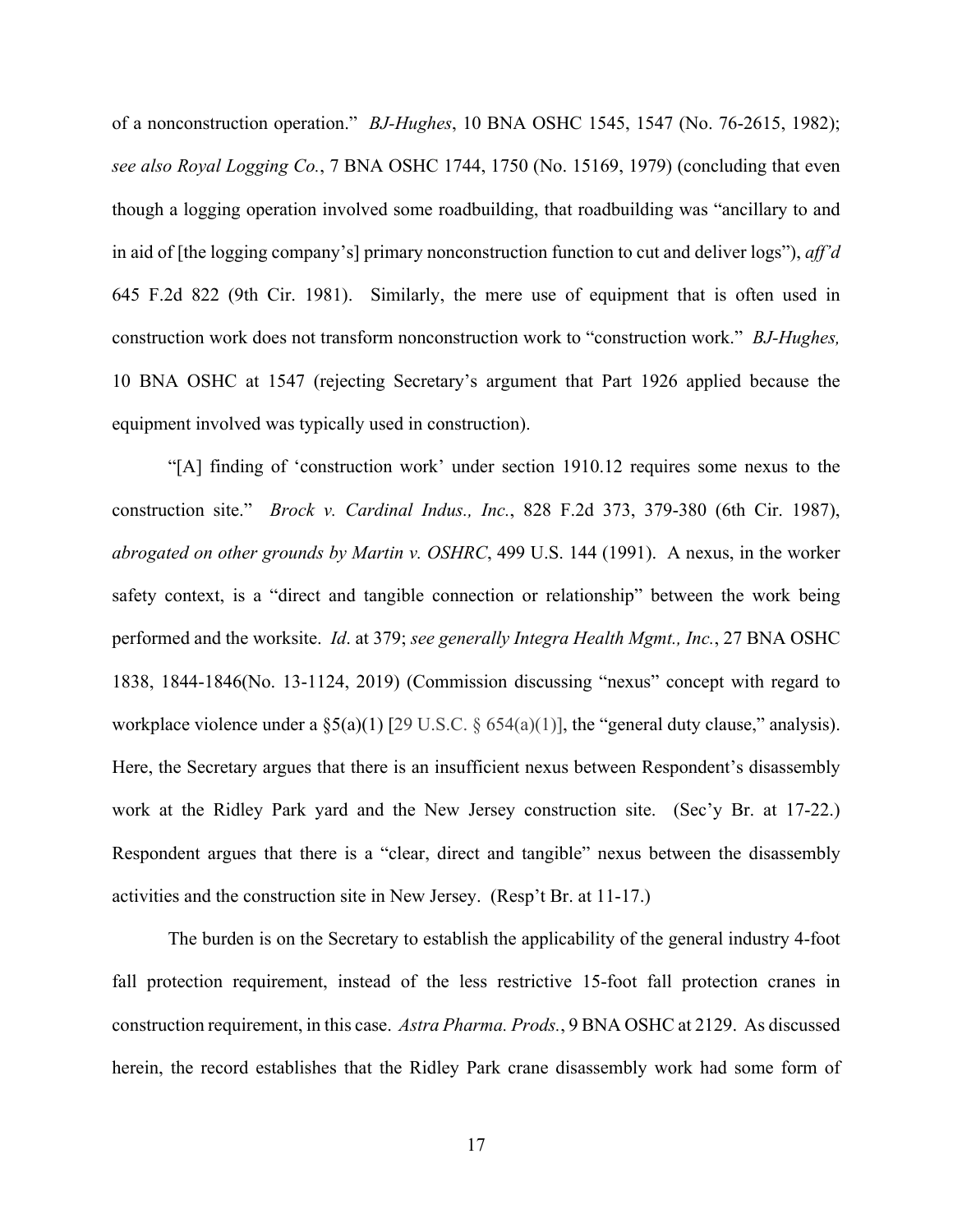connection to both the Ridley Park yard and to a New Jersey construction site. Thus, to prove his case, the Secretary must establish that the disassembly work that Respondent was doing at the Ridley Park yard had an insufficient "direct and tangible connection or relationship" with the New Jersey construction site. Based on the evidence in the record, the undersigned concludes that the Secretary has established that the Ridley Park disassembly activities had an insufficient nexus with the New Jersey construction worksite, and therefore the more restrictive 4-foot fall protection requirement under the cited general industry standard applies in this case.

 The Secretary argues that the disassembly activity on the day of the incident took place not at a construction site, but at the Ridley Park yard. (Sec'y Br. at 19.) The Secretary additionally points out that Respondent is not a construction company, rather, it is a crane rental company, and the Ridley Park yard is used for "storage, maintenance, and retail operations to support the rental, leasing and sale" of Respondent's cranes. (Sec'y Br. at 19.)

Respondent argues that it was disassembling the Manitowoc on the day of the incident so that it could be transported to the New Jersey construction site, for which it was earmarked and leased.<sup>7</sup> (Resp't Br. at 13.) Once at the New Jersey construction site, Respondent's own employees would reassemble the Manitowoc and operate it on the construction site. (Resp't Br. at 13.) Respondent argues that without the disassembly of the Manitowoc on the day of the incident, "the crane could not have been transported to, nor could it otherwise have been operated at," the New Jersey construction site. (Resp't Br. at 15.) Thus, according to Respondent, the disassembly activities on the day of the incident were "performed directly in relation to and for the sole purpose of the [New Jersey] construction project, and were a necessary and immediate

 $<sup>7</sup>$  The Manitowoc is too large to be transported fully assembled to New Jersey from the Ridley</sup> Park yard. (Resp't Br. at 13.)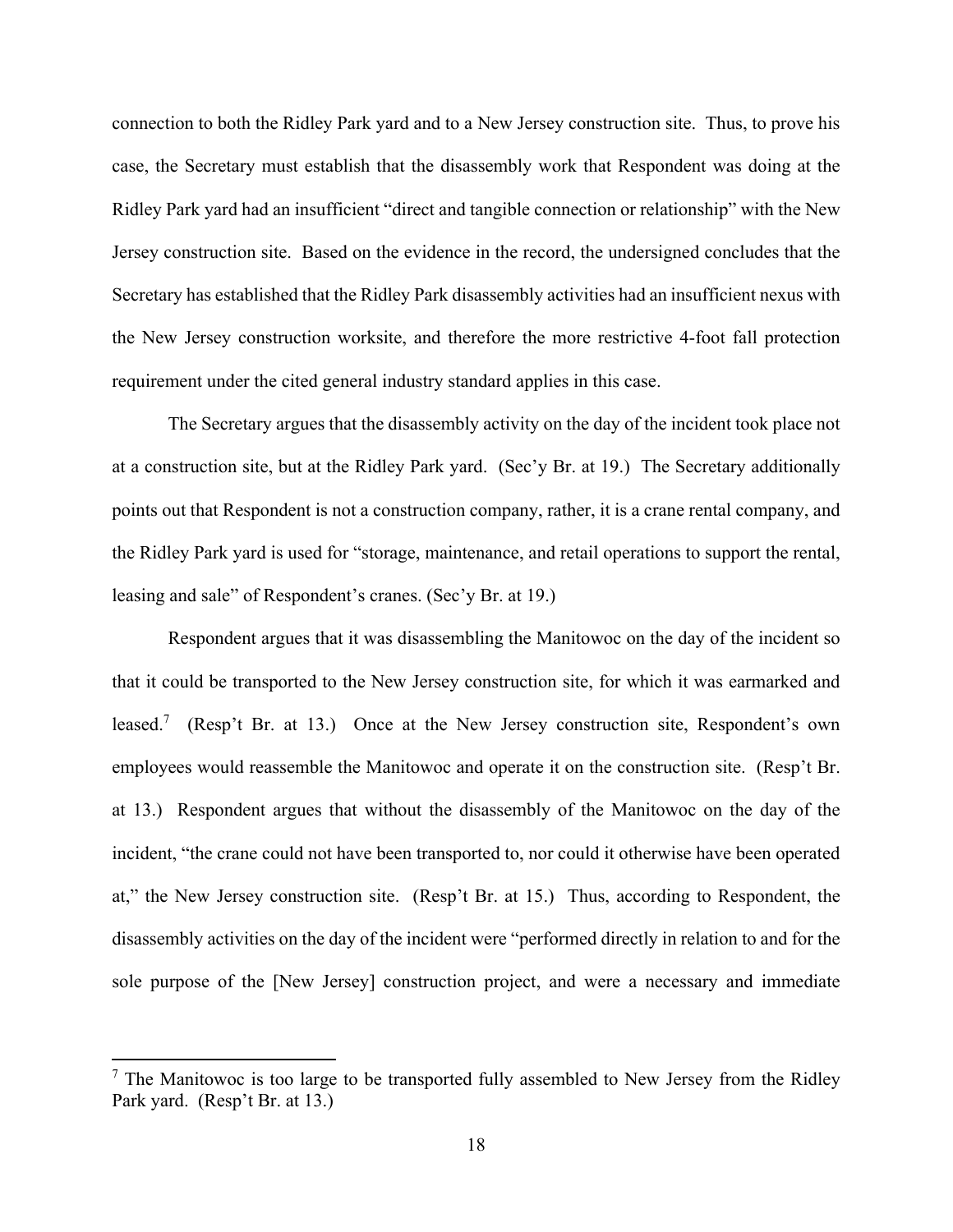precedent step to [Respondent's] operation of the crane to erect steel at that construction site." (Resp't Reply Br. at 2.)

 Both parties rely on *Cleveland Electric Illuminating Co. v. OSHRC*, 910 F.2d 1333 (6th Cir. 1990) as support for their arguments.<sup>8</sup> The Secretary argues that the "activities and conditions present at the time of the alleged violations" are the focal point for this inquiry. (Sec'y Br. at 19- 20.) The Secretary points out that the 6th Circuit held training activities at an electric company substation were not considered "construction work" because "no actual construction or repair was being performed at the Clinton Road training site *when the citation was issued*." (Sec'y Br. at 18- 20.) The Secretary states that the 6th Circuit found that even if the training "was in the nature of construction work, their activities lack the nexus to a particular construction site required by *Cardinal Industries.*" (Sec'y Br. at 19-20.)

 Respondent, on the other hand, argues that, unlike the company in *Cleveland Electric*, Respondent's Manitowoc was earmarked for a specific construction site in New Jersey. (Resp't Reply Br. at 4-5.) Thus, according to Respondent, *Cleveland Electric* supports its argument that the Ridley Park disassembly activities should be considered "construction work" because its Manitowoc was intended solely and specifically for a construction site. (Resp't Reply Br. at 5); *see also* Resp't Br. at 14-15 citing *A. A. Will Sand & Gravel Corp.*, 4 BNA OSHC 1442, 1443 (No. 5139, 1976) (respondent's delivery of material to a construction site constitutes "construction

<sup>8</sup> Both parties also cite to multiple ALJ decisions regarding this issue including *All Florida Tree & Landscape, Inc.*, 25 BNA OSHC 1310, 1349 (No. 13-0373, 2015) (ALJ); *Delta Elevator Serv. Corp.*, 24 BNA OSHC 1968 (No. 12-1446, 2013) (ALJ); *Murphy Enterprises, Inc., d/b/a Murphy Bros. Exposition*, 17 BNA OSHC 1477 (No. 93-2957, 1995) (ALJ); *Cornell & Co., Inc.*, 15 BNA OSHC 1726 (No. 91-990, 1992) (ALJ); *Kullman Industries, Inc.*, 14 BNA OSHC 1282 (No. 88- 109, 1989) (ALJ). As noted above, unreviewed administrative law judge opinions do not constitute binding precedent within the Commission. *Leone Constr. Co.*, 3 BNA OSHC 1979, 1981 (No. 4090, 1976).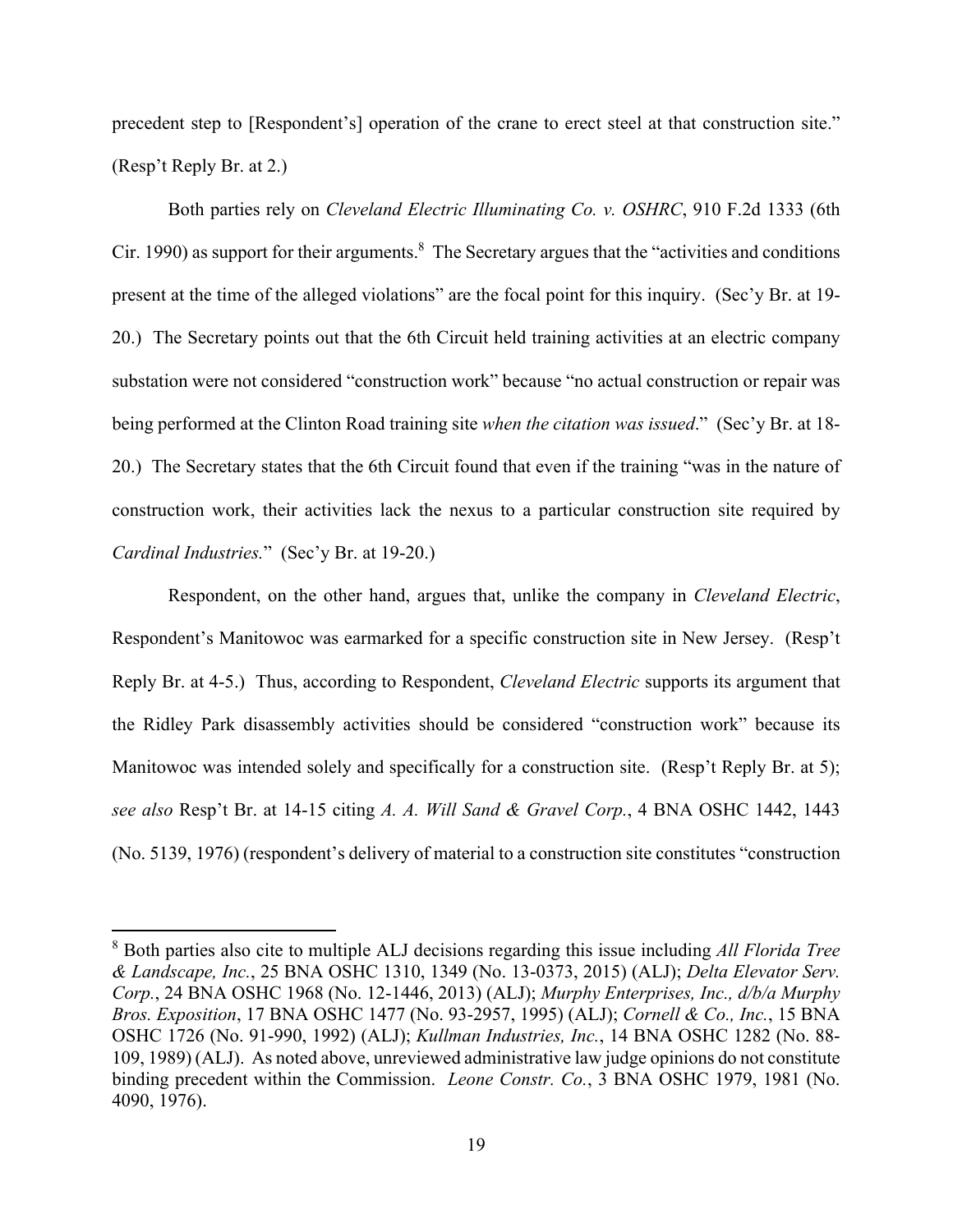work" subject to the construction standards where the delivery employee assisted at the site and, thus, the delivery became "an integral part of ... the construction activities."); *United Tel. Co. of the Carolinas*, 4 BNA OSHC 1644, 1645 (No. 4210, 1976) (work "incidental to subsequent construction and part of the total work to be performed" is subject to the construction standards).

 The preponderance of the evidence supports the Secretary's argument that there is an insufficient nexus between the Ridley Park disassembly activities on the day of the incident and the New Jersey construction worksite to render the construction standards applicable. Here, the activity in question occurred at Respondent's Ridley Park yard, which serves to store, maintain and even use the cranes that are also eventually rented out to "industrial facilities in the southern part of the region." (Tr. at 318-319.) Contrary to Respondent's arguments, the evidence regarding other uses of the Manitowoc, as well as the Liebherr, and other aspects of its Ridley Park yard are not "irrelevant" and "of no import" to the inquiry here. (Resp't Br. at 16; Resp't Reply Br. at 7- 8.) The record establishes that Respondent uses the cranes at its Ridley Park yard for nonconstruction purposes, including to load and unload tractor trailers, assemble and disassemble other cranes, and move pieces of equipment or crane sections throughout the yard. (Tr. at 320.) While this Manitowoc was earmarked for a construction site, and is also designed to be used on construction sites (according to Safety Director Merrill), CO Wilcox testified that management told him that Respondent also used the Manitowoc as a "display crane" for advertising purposes at the Ridley Park yard. (Tr. at 76, 116, 203-205, 379.)

Additionally, the undersigned questions Respondent's claims that Respondent's business is to provide heavy lift services "principally" and "primarily" for customers at construction job sites. (Resp't Br. at 14; Resp't Reply Br. at 3.) The undersigned notes, however, that Safety Director Merrill quantified its customers: while 70 to 75 percent of Respondent's customers are in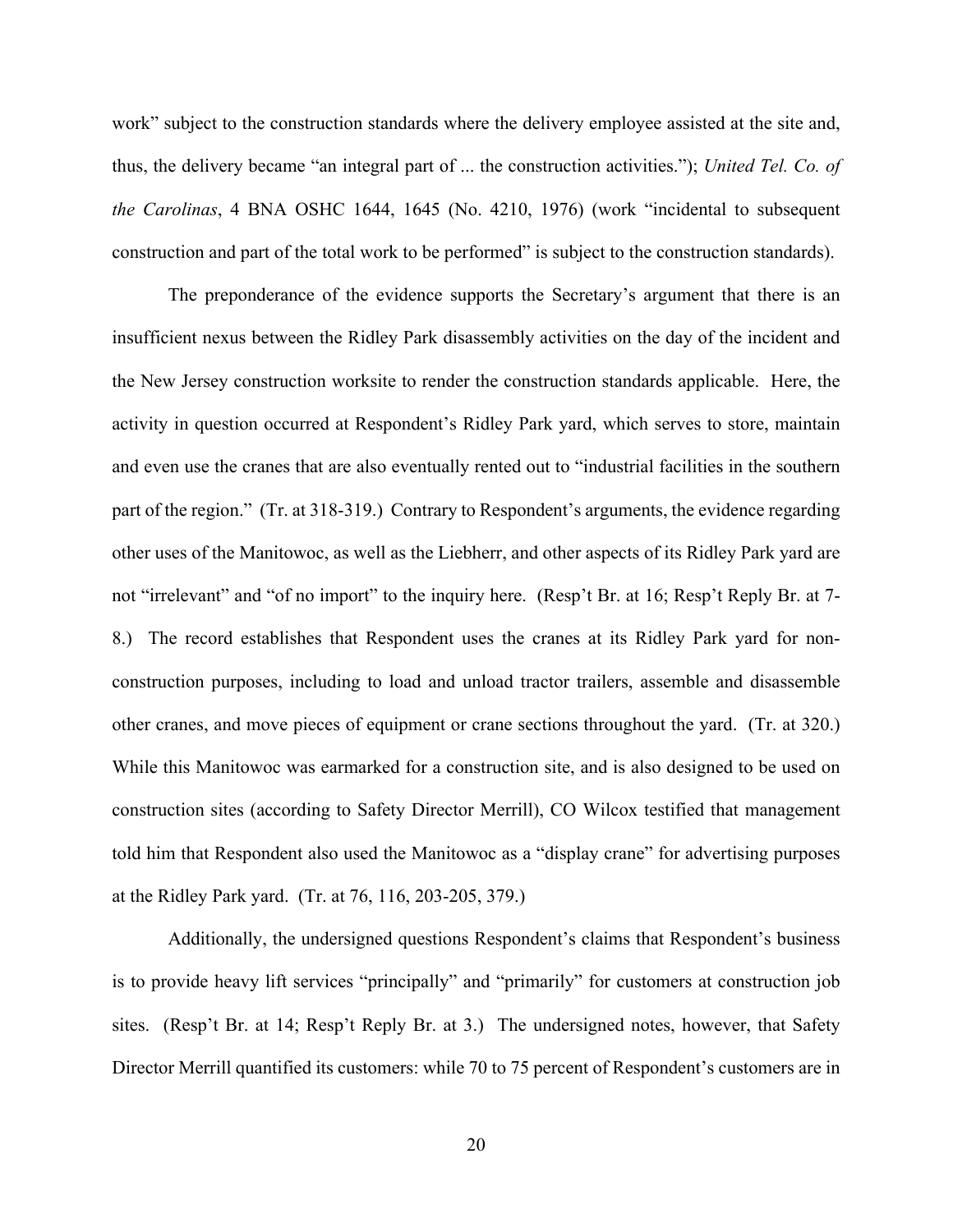the "construction industry," the other 25 to 30 percent of its customers are from "some other industry." (Tr. at 378-379.) Consequently, up to a third of Respondent's cranes are not used in the construction industry at all. While assembly and disassembly of cranes can happen at construction worksites, this particular activity happens regularly at this particular worksite for the purpose of transporting the crane to a client in whichever industry they belong as long as the client has a good line of credit. (Tr. at 378); *BJ-Hughes*, 10 BNA OSHC at 1547 (activities that could be regarded as construction work should not be so regarded when they are performed solely as part of a non-construction operation).

The undersigned is also not persuaded by Respondent's extensive arguments regarding the applicability of 29 C.F.R.  $\S 1926.1423^9$  based on its own interpretation of the rule and its preambles.10 (Resp't Br. at 17-22.) Respondent's Vice President of Safety, Troy Wagner, testified that he relied on the language of 29 C.F.R. § 1926.1423 and the preambles to both the proposed and final rules to develop Respondent's safety program and specifically, Respondent's 15-foot fall protection requirement. (Resp't. Br. at 19-22.) Respondent argues that the preamble to the final rule reveals that placing:

… the § 1926.1423 fall protection rule within the construction industry standards was not intended to limit its applicability solely to construction, but instead was intended to ensure that employers would be able to easily locate, identify and then

29 C.F.R. § 1926.1423(f).

<sup>&</sup>lt;sup>9</sup> That section states:

For assembly/disassembly work, the employer must provide and ensure the use of fall protection equipment for employees who are on a walking/working surface with an unprotected side or edge more than 15 feet above a lower level, except when the employee is at or near draw-works (when the equipment is running), in the cab, or on the deck.

 $10$  The Secretary treats these arguments as the affirmative defenses of infeasibility and greater hazard in his brief. (Sec'y Br. at 27-30.) The undersigned treats these arguments through the lens of applicability, placing the burden on the Secretary, as that is how the arguments are presented in Respondent's brief. (Resp't Br. at 17-22.)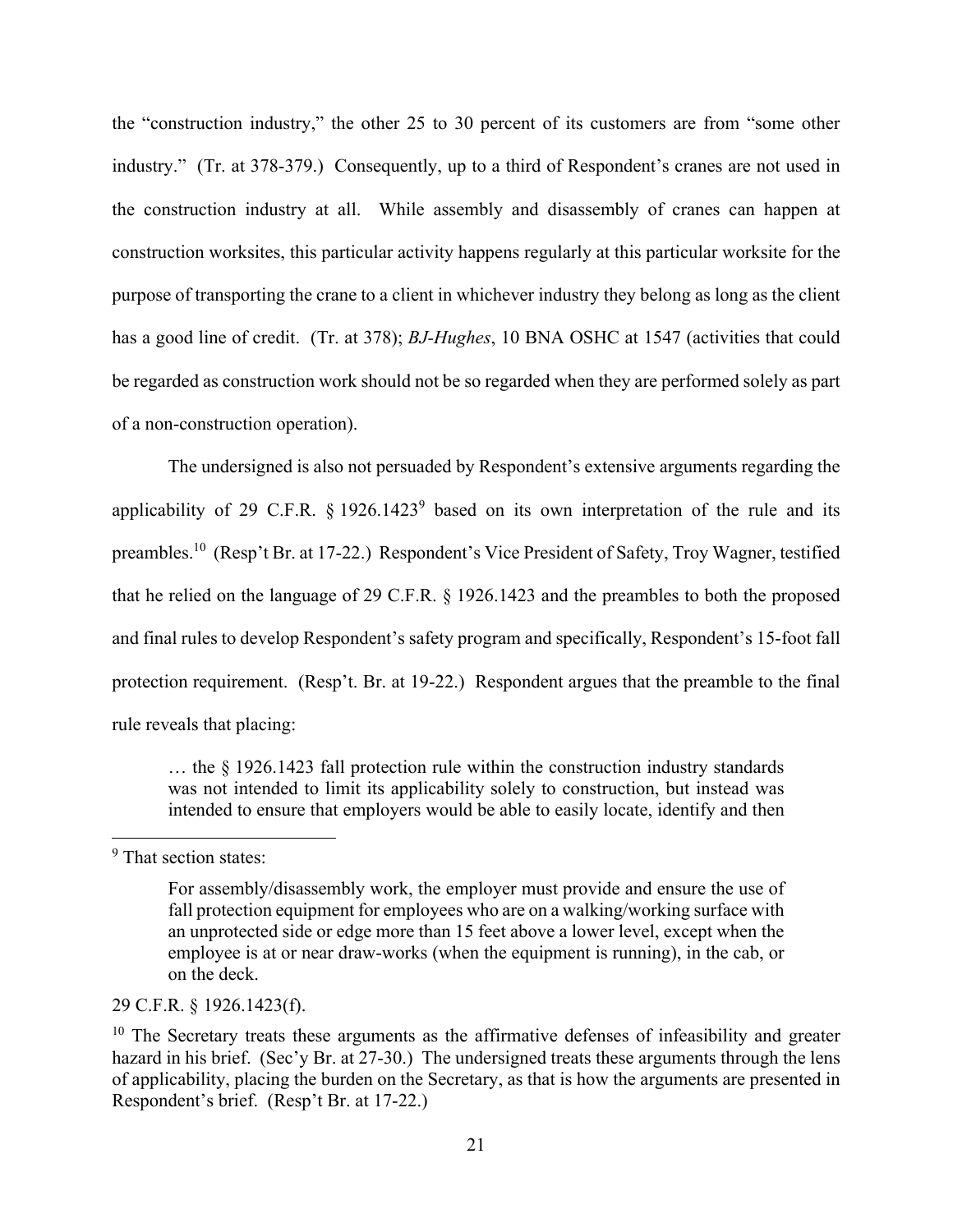follow the safest procedures to follow when assembling or disassembling crane booms, where those tasks are to be performed.

(Resp't Br. at 21-22.)

Respondent argues that the fall protection standards of Part 1910 "not only fail to offer greater protection to workers disassembling crane booms, but on the contrary, is far less safe and makes an accident more likely to occur." (Resp't Br. at 18.) Respondent claims that, because a worker must work from the top of the lowered boom, the only fall protection possible would be a personal fall arrest system, which would create "a tripping and entanglement hazard that has the potential to make a fall more likely to occur." (Resp't Br. at 20.) Therefore, Respondent declares that:

It is both impractical and inappropriate, and indeed is more dangerous, to require the use of fall protection when employees are performing assembly/disassembly work on a horizontal lattice boom crane when working at a height less than 15 feet above the next lower structural level.

(Resp't Br. at 20-21.)

Despite its extensive arguments, Respondent's basis for this idea is fundamentally flawed. Respondent claimed that "the Secretary has not introduced any evidence, nor has the Secretary even attempted to argue, that it would be safer had [Respondent's] employees [followed the cited general industry fall protection standard]." (Resp't Br. at 20.) Respondent points to CO Wilcox's testimony that an employee tying off at his feet on the Manitowoc's boom would be subject to a tripping and entanglement hazard, making a fall potentially more likely. (Resp't Br. at 20; Tr. at 197.) CO Wilcox, however, also testified that it is possible to utilize portable anchorage points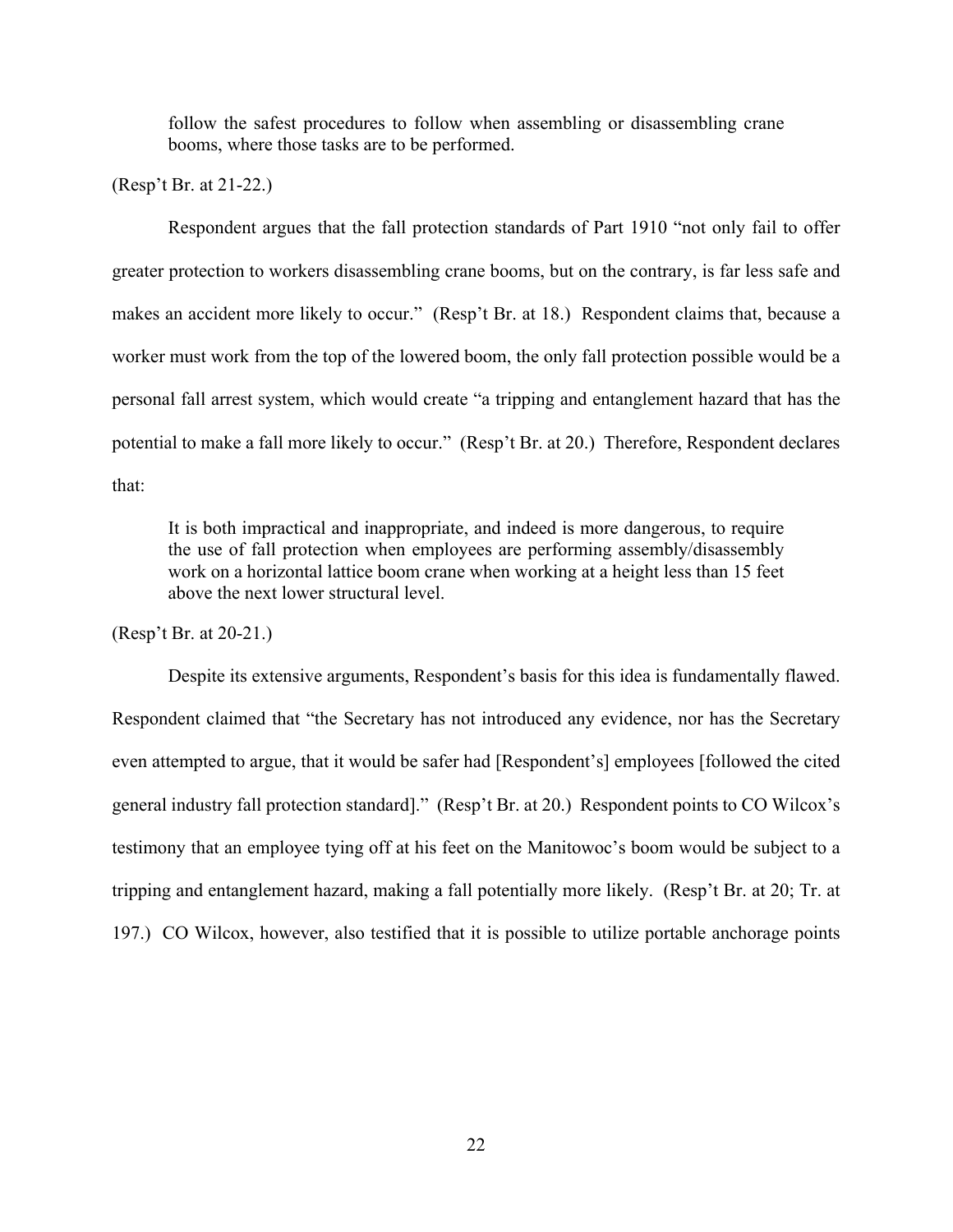"that go into the trailer hitch of a pickup truck and it has a swinging boom along the top of it."

(Sec'y Br. at 29-30; Tr. at 195-197.) Respondent did not address this solution at all.<sup>11</sup>

The undersigned is also persuaded by the Secretary's argument that Respondent quoted OSHA's preamble out-of-context and in a misleading manner. (Sec'y Reply Br. at 8-9.) The Secretary maintains that, taken within context, the preamble to 29 C.F.R. § 1926.1423 makes clear that, contrary to Respondent's assertions, OSHA did intend to limit 29 C.F.R. § 1926.1423 solely to construction. Within context, the portion of the preamble is as follows:

As discussed in the preamble to the proposed rule, the Committee determined that safety would be enhanced by addressing the problem of fall hazards associated with cranes and derricks comprehensively and that putting all such requirements in subpart CC would make it easier for employers to readily determine the applicable fall protection requirements (see 73 FR 59799, Oct. 9, 2008). Accordingly, under the final rule, subpart M [of the construction standards, Part 1926, which concerns fall protection] does not apply to equipment covered by subpart CC except where  $\S$  1926.1423 incorporates requirements of subpart M by reference.

Sec'y Reply Br. at 9 citing Cranes and Derricks in Construction, Final Rule, 75 Fed. Reg. 47906, 47999 (Aug. 9, 2010) (to be codified at 29 C.F.R Part 1926); *see also* Ex. R-38A at 1 (Respondent's exhibit of applicable portion of preamble). The Secretary also points out that the preamble does not refer to general industry standards in any way, nor has OSHA amended the general industry standards to indicate that they have been superseded by 29 C.F.R. § 1926.1423. (Sec'y Reply Br.

at 9.)

Respondent further argues the following:

The process of assembling and disassembling a lattice boom is the same, regardless of whether the boom is assembled/disassembled in [Respondent's] yard or, alternatively, on a construction site. Given the way that OSHA has interpreted and

<sup>&</sup>lt;sup>11</sup> The undersigned also notes that Respondent does not incorporate its own expert's testimony into this argument in its briefs at all. *See* Tr. at 469-533 (testimony of Anthony Lusi). The expert testified under the limited basis regarding assembly and disassembly of crane booms involved in the incident. The expert, however, did not talk to any of the employees involved in this matter nor did he see the Manitowoc involved in this matter. (Tr. at 485.) The expert's testimony is therefore of no use here.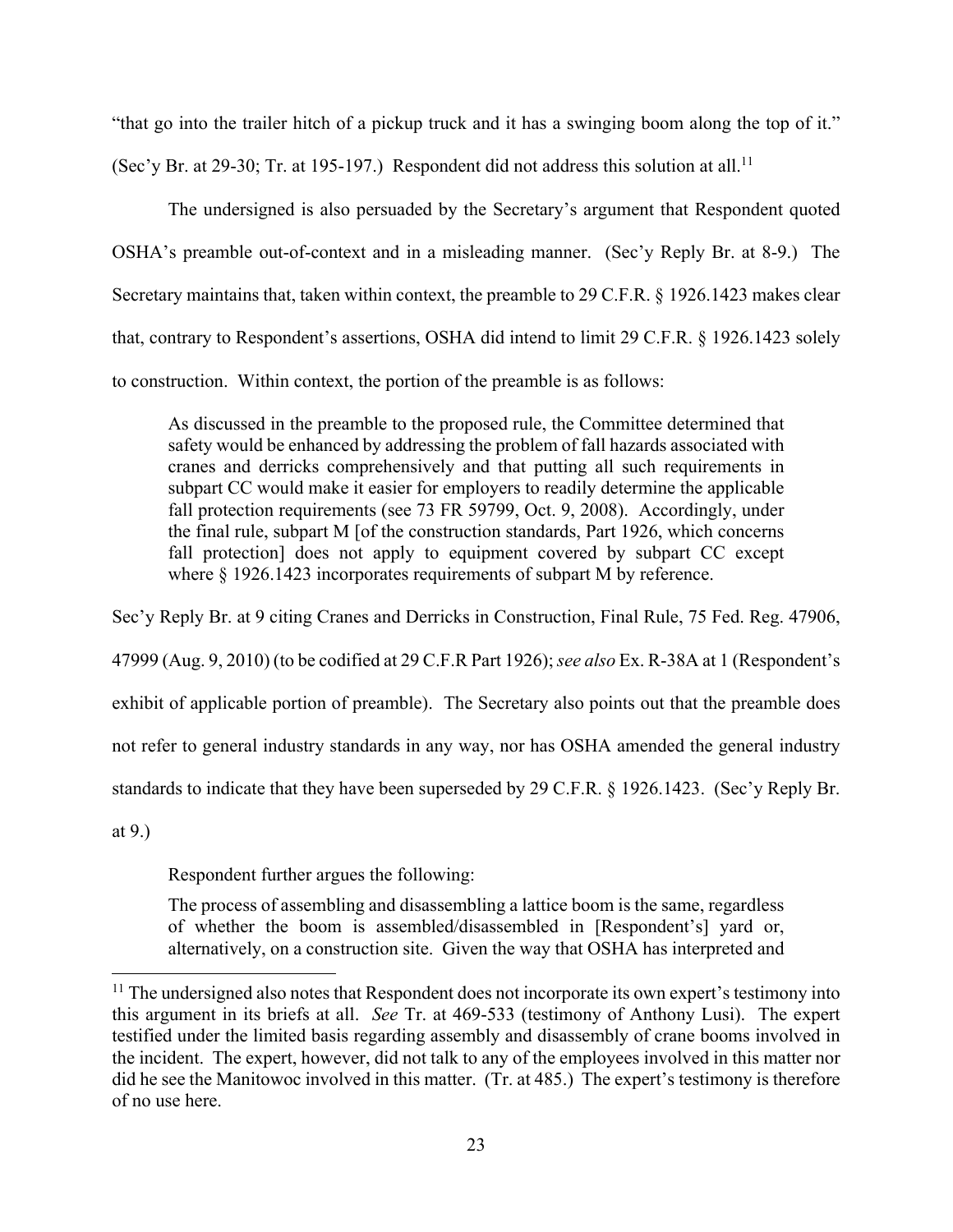applied the fall protection standards in this matter, there would have been no violation if [Respondent] employees had been disassembling the crane while the crane was sitting just inside the fence line of a construction jobsite. However, there would be a violation if [Respondent's] employees performed the very same task in the very same way on a crane sitting across the street from the construction site. This logic leads to absurd and inconsistent results.

(Resp't Br. at 20-21.) This argument flows from Respondent's fundamentally flawed predicate that there is no viable fall protection evidence for distances less than 15 feet, which, as noted above, there is such evidence.

 The cited standard applies to Respondent's disassembly activities at the Ridley Park yard on the day of the incident. There is no dispute that the facts of this case satisfy the remaining elements of a violation of the cited standard. Respondent's worker [redacted] violated the cited standard by not having fall protection and was exposed to the fall hazard while disassembling the Manitowoc from a height of approximately 9 feet on the day of the incident.

Regarding knowledge, given its 15-foot fall protection rule, Respondent's management were aware that when they directed [redacted] and the disassembly crew to disassemble the Manitowoc on the day of the incident that the workers were disassembling the Manitowoc from a height greater than 4 feet to as much as 15 feet without any fall protection at all. This awareness is sufficient to establish knowledge of the physical conditions constituting the violation of the cited standard. *Phoenix Roofing, Inc.*, 17 BNA OSHC 1076, 1079 (No. 90-2148, 1995) ("Employer knowledge is established by a showing of employer awareness of the physical conditions constituting the violation"), *aff'd,* 79 F.3d 1146 (5th Cir. 1996) (unpublished); *Am. Eng'g & Dev. Corp.*, 23 BNA OSHC 2093, 2095 (No. 10-0359, 2012) (knowledge is imputed to the employer "through its supervisory employee."). This citation item is therefore affirmed.

As far as characterization, this citation item is properly characterized as serious. 29 U.S.C. § 666(k) (A violation is "serious" if a substantial probability of death or serious physical harm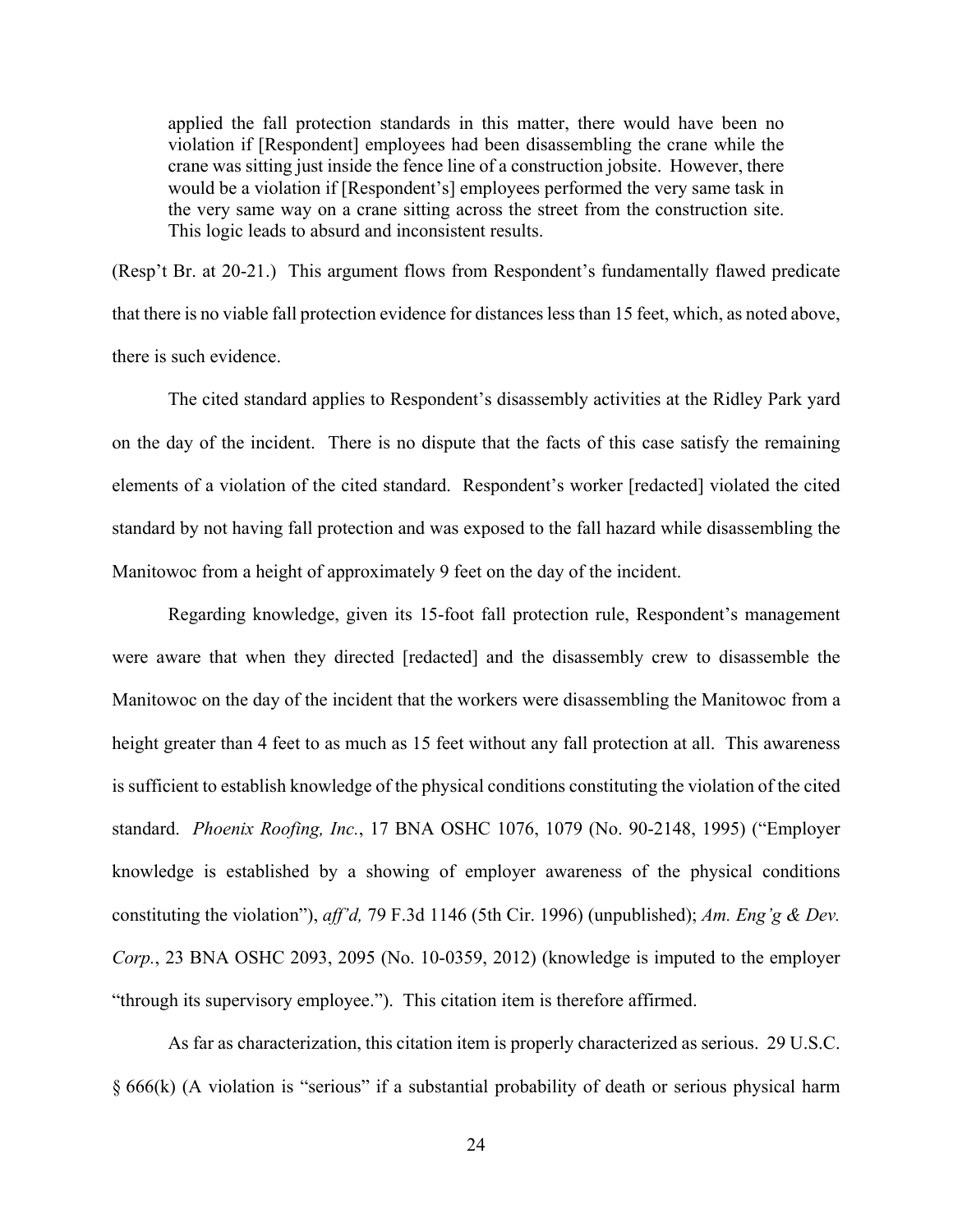could have resulted from the violative condition). CO Wilcox testified that the hazard of falling, should it occur, was likely to cause death or serious physical harm. (Tr. at 85.) [redacted]'s fall resulted in serious injuries like broken bones and a concussion. This citation item is affirmed as serious.

#### Serious Citation 1, Item 2: Standing on the Lattice Boom

The Secretary claims that Respondent violated 29 C.F.R.  $\S$  1910.180(h)(3)(v), which requires: "No hoisting, lowering, swinging, or traveling shall be done while anyone is on the load or hook." 29 C.F.R.  $\S$  1910.180(h)(3)(v). The Secretary alleges that, on the day of the incident, Respondent's "employee was standing on a section of the lattice boom while it was being hoisted and lowered, exposing the employee to caught-between, struck-by, and fall hazards." (Citation at 7.)

Respondent argues that the record does not establish that any worker "was standing or otherwise was located on a section of the boom when that section was being hoisted up or lowered down." (Resp't Br. at 7.) Respondent further argues, "even should the Court conclude there is sufficient evidence to find [redacted] was on the 18-foot boom section when it was either lifted or lowered, which [Respondent] denies, the section would have been lifted no more than  $\frac{1}{4}$  inch and lowered no more than 2 or 3 inches." (Resp't Br. at 10.) Thus, according to Respondent, "such de minimus movement" should not be a basis of a violation of the cited standard. (Resp't Br. at 10.)

The Secretary argues that Respondent's policies "clearly prohibit its employees from 'riding the load,' e.g., standing on pieces of equipment or crane components as they are hoisted or lowered by a crane." (Sec'y Br. at 11 citing Exs. C-37 at 7, 9, 13 ("No one is permitted to ride the hook or load,") and C-38 at 42 ("Under no circumstances may anyone ride the hook or load.").)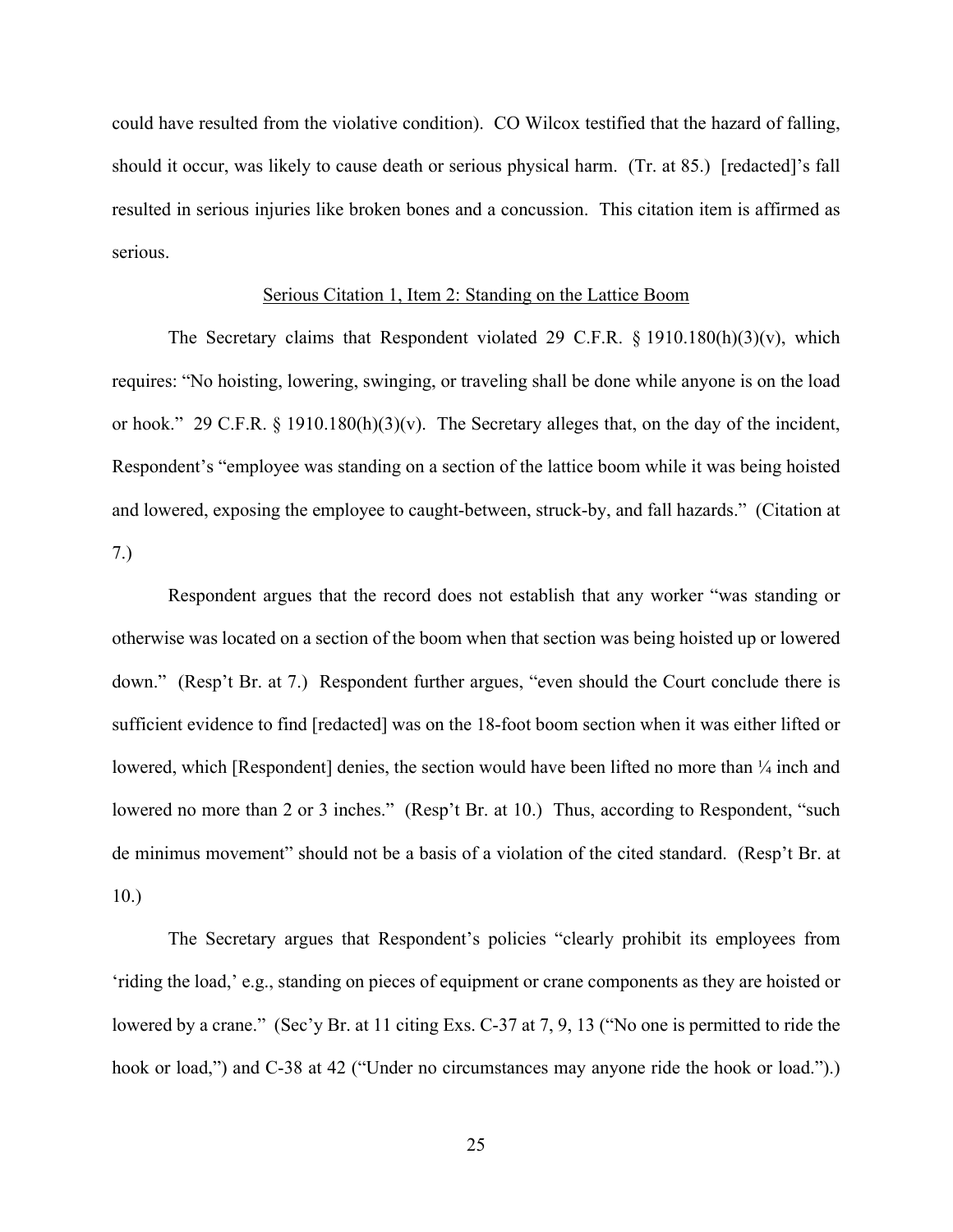The cited standard, however, conveys a stricter sense of forbidden conduct. To the extent that the term "riding the load" has a distance or time element in it, the cited standard is more restrictive – it forbids any person's presence for any amount of time or distance on a load while it is being hoisted or lowered. 29 C.F.R. § 1910.180(h)(3)(v).

[redacted] understands the difference between "riding the load" and the complete prohibition of being on a load while it is hoisted or lowered. The following testimony is illustrative:

Q But you did testify earlier that you've never seen a Maxim employee be disciplined for riding a load during assembly or disassembly?

A What do you mean riding a load, like coming off the ground and putting it on a trailer or just like coming up an inch and coming down?

Q Even just coming an inch and putting it down.

A No.

(Tr. at 240-241.) In this instance, [redacted] shows that he has never seen any discipline for either scenario, "riding a load, like coming off the ground and putting it on a trailer," or standing on a load "just coming an inch and putting it down." (Tr. at 240-241.) Yet, this testimony also illustrates that he sees a distinction, and Respondent in fact makes this argument – that a "de minimus" movement should not be a basis for a violation here. (Resp't Br. at 10.)

The undersigned rejects this argument as it contradicts the language of the cited standard. No amount of movement is allowed under the cited standard when someone is on the load. Additionally, it is irrelevant, with respect to establishing noncompliance, whether even a de minimus lifting or lowering of the boom actually caused [redacted]'s fall. (Resp't Br. at 10); *see Am. Wrecking Corp.*, 19 BNA OSHC 1703, 1707 n.4 (No. 96-1330, 2001) (consolidated) ("Determining whether the standard was violated is not dependent on the cause of an accident."),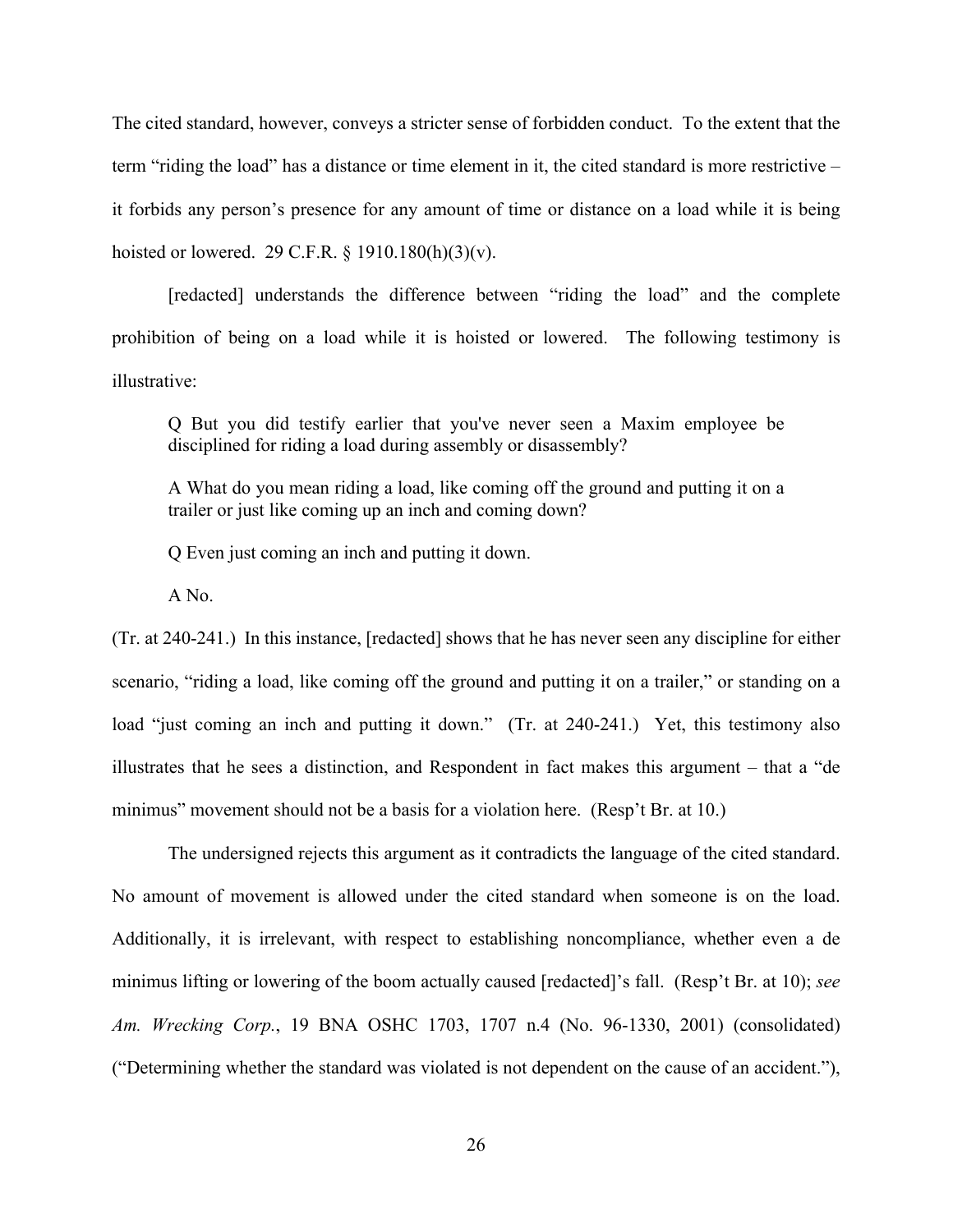*aff'd in relevant part*, 351 F.3d 1254 (D.C. Cir. 2003). The facts that are relevant are those that establish whether [redacted] was on the boom when the Liebherr hoisted it.

 With this in mind, the undersigned finds that the Secretary has shown by the preponderance of the evidence that [redacted] was on the Liebherr's load (the Manitowoc boom) while the boom was being hoisted on the day of the incident. It is undisputed that [redacted] was on the load during portions of the disassembly process. (Stipulations at ¶ 5); *see also* Tr. at 64-65, 227-228, 267, 298; Exs. C-20, C-61.

Respondent argues that the evidence in the record does not pinpoint exactly that [redacted] was on the load as it was hoisted or lowered. Respondent argues the following: [redacted] testified that he could not remember being on the load is it was being hoisted or lowered; [redacted] could not recall anyone ever being on a load at the Ridley Park yard as it was being hoisted or lowered; Puzzangara testified that [redacted] was "on the other piece," "still connected to the crane," and not on the 18-foot boom section that was actually rigged to the Liebherr that was hoisting or lowering the boom section; Puzzangara also testified that he had never seen any Maxim employee standing on a load while it was being hosted or lowered; Labuski testified that the Liebherr operator simply removed slack from the rigging, and did not actually hoist anything when [redacted] signaled the Liebherr operator to hoist the section; and Labuski clarified at trial that, despite what was written in his statement to CO Wilcox during the OSHA investigation, he was "pretty sure [he] meant to write that [[redacted]] was not on top of the boom" when the instruction was given. (Resp't Br. at 7-9.) Respondent further argues that a lack of disciplinary action for "riding a load" is not a basis on which to find the fact that [redacted] was on the load as it was being hoisted or lowered. (Resp't Reply Br. at 9-10.)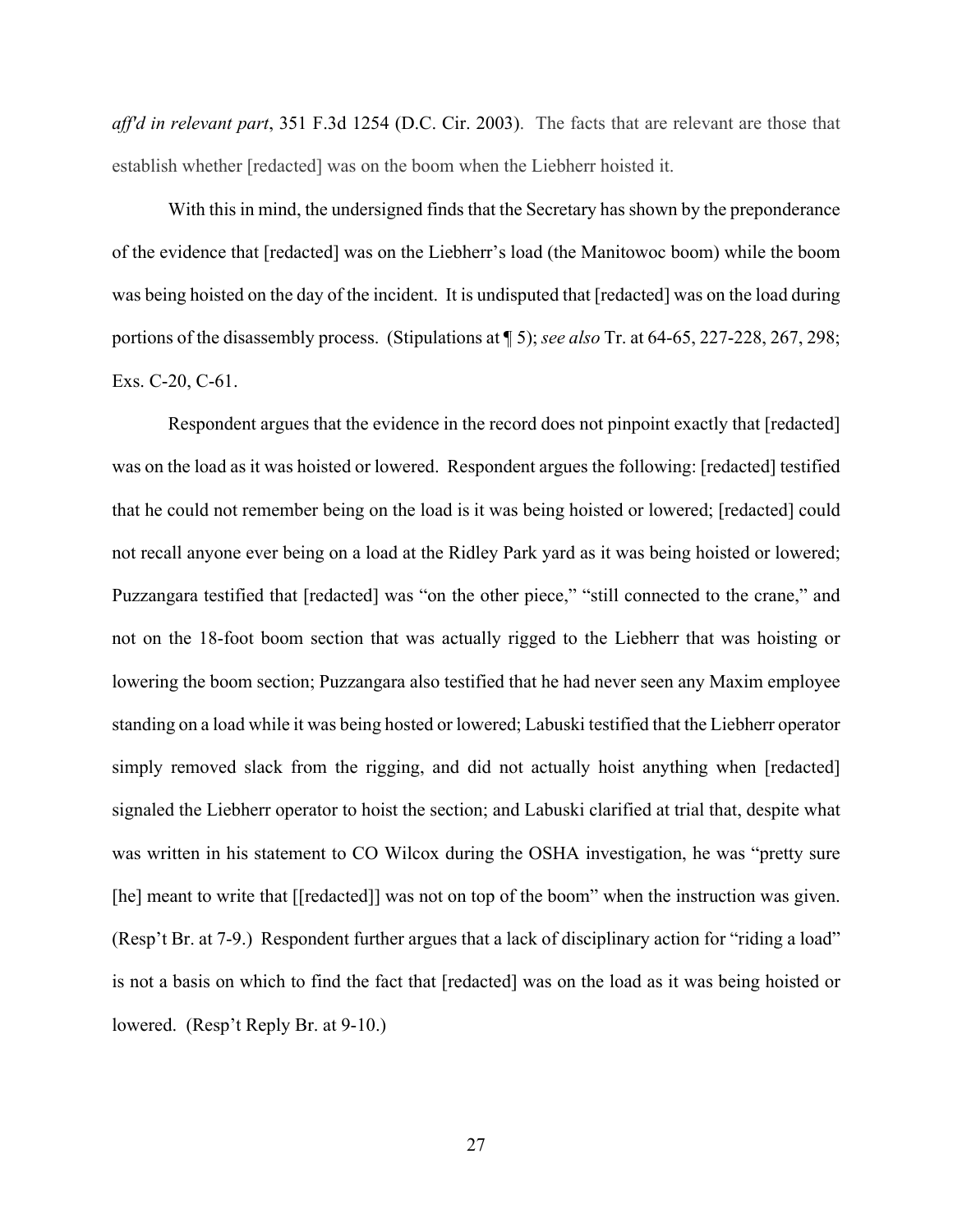The facts are these: [redacted] was on the 18-foot boom section, the Liebherr's load, before the pins were removed. [redacted] and the disassembly crew rigged the Liebherr to the 18-foot section of the Manitowoc boom in order to remove the pins. [redacted] climbed on top of the 18 foot section and rigged it himself. (Tr. at 227.) The Liebherr had to hoist the 18-foot boom section a slight amount so that the workers could remove the pins by hand. (Ex. C-20.) The pins were removed after the Liebherr "hoists up." (Tr. at 267-268.) [redacted] then instructs the Liebherr to "hoist down," but the 10-foot boom section did not immediately release from the 18-foot boom section. (Tr. at 267.) The 18-foot boom section was still rigged to the Liebherr at that time. [redacted] was still on top of the Manitowoc boom at that time. (Tr. at 266-268.) No one testified or stated that they ever saw [redacted] get off the 18-foot boom section at any time. (Sec'y Reply Br. at 5-6.) Rather, the evidence establishes that he was in the process of walking on the 18-foot boom section to the heel to get down from the boom when the sections suddenly separated. *See*  Tr. 298 (Puzzangara affirming his prior statement to CO Wilcox that "Bryan was on top as they were lowering it down. He started to come down and the section broke loose as soon as he turned around. And Bryan fell off."); Exs. C-20 ("[redacted] proceeded to walk towards the cab to climb off the boom. While walking towards the cab, the 10' section broke free causing the 18' section to suddenly drop 6 inches. The sudden drop caused [redacted] to lose his footing and fall off the 8 [sic] foot high boom section to the ground."); C-61 at 2 ("Bryan signals operator to hoist down slow and nothing is happening. Bryan decides to get down from top of boom and as he turns around to start walking back towards the 14000 . . . [the boom] fell about 6" throwing Bryan off boom section."). $^{12}$ 

 $12$  Respondent's critiques of the nuances of each witness's testimony is unpersuasive. The undersigned finds that CO Wilcox's testimony and the statements given to him on the day of the investigation are credible due to fresher memories closer in time to the incident. The undersigned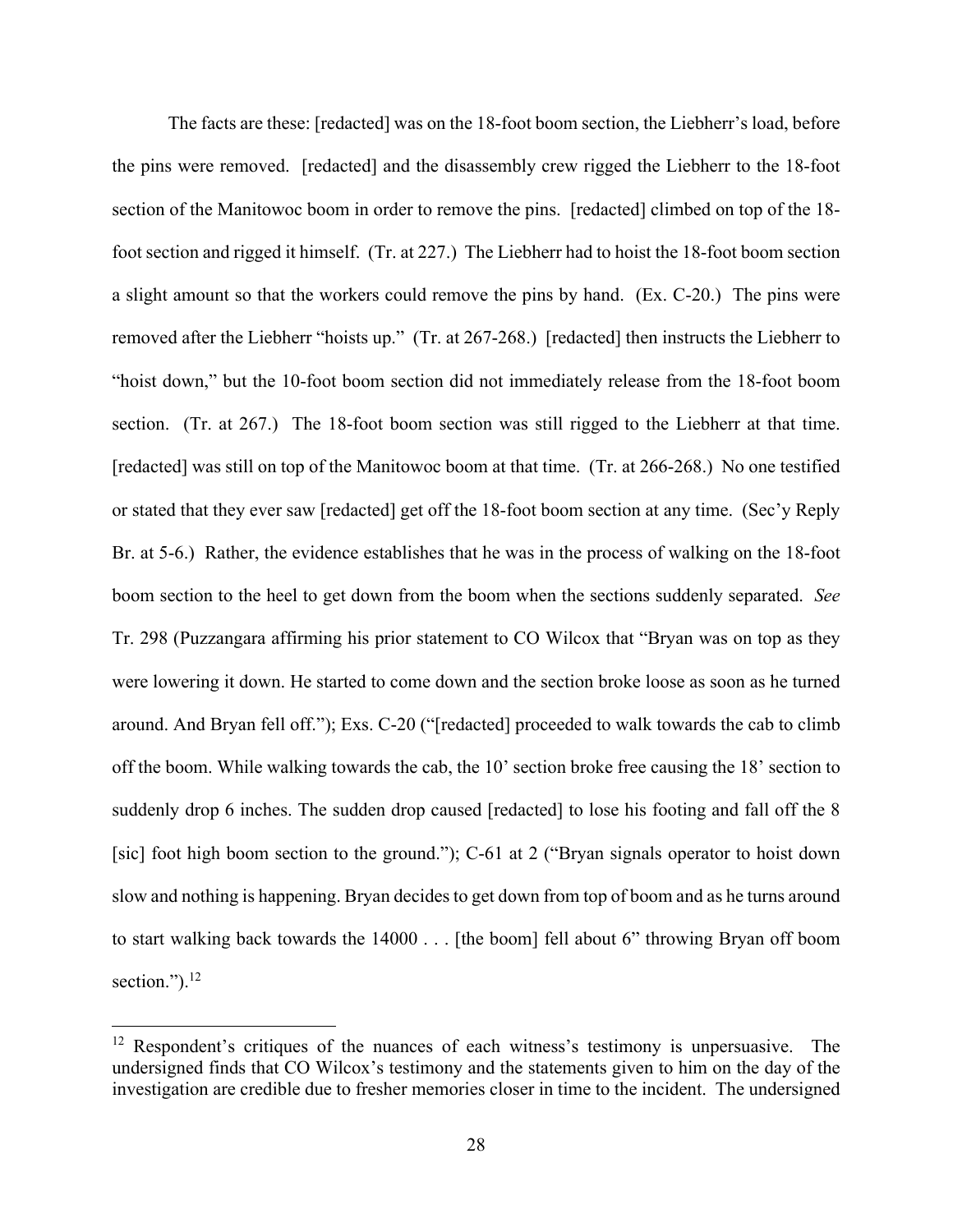The fact that when the boom sections separated, it was sudden and unexpected to [redacted], who was still on top of the boom, also supports the Secretary's recitation of the evidence. The preponderance of the evidence therefore supports the Secretary's argument that [redacted] did not come down from the 18-foot boom section before or during the Liebherr's act of hoisting the 18-foot boom section so that the pins could be removed. The Secretary has established noncompliance with the cited standard.

Regarding knowledge, the undersigned finds that the Secretary has established that Respondent had constructive knowledge of this violative condition. *See Par Elec. Contractors, Inc.*, 20 BNA OSHC 1624, 1627 (No. 99-1520, 2004 (factors considered for constructive knowledge include adequate work rules and training programs, adequate supervision, adequate anticipation of hazards, and adequate prevention measures); *Pa. Power & Light Co. v. OSHRC,* 737 F.2d 350, 357–58 (3d Cir. 1984) ("The courts of appeals have consistently held that the adequacy of a company's safety program, broadly construed, is the key to determining whether an OSHA violation was reasonably foreseeable and preventable*.*").

The record establishes that Respondent's management knew that Respondent's crew was disassembling the Manitowoc on the day of the incident - management directed [redacted] and the disassembly crew to disassemble the Manitowoc and management was on-site at the Ridley Park yard, within viewing distance of the disassembly process. (Tr. at 91, 232-233, 245, 254-255, 309; Ex. C-61 at 2); *see Peterson Bros. Steel Erection Co.*, 16 BNA OSHC 1196, 1199 (No. 90-2304,

further finds that, based on observations of their demeanor on the stand at the hearing, Respondent's workers appeared coached and they testified with hesitation. To the extent any testimony at the hearing diverges substantively from the statements given to CO Wilcox during his investigation, the undersigned accords greater weight to the more contemporaneous statements given to CO Wilcox during the investigation.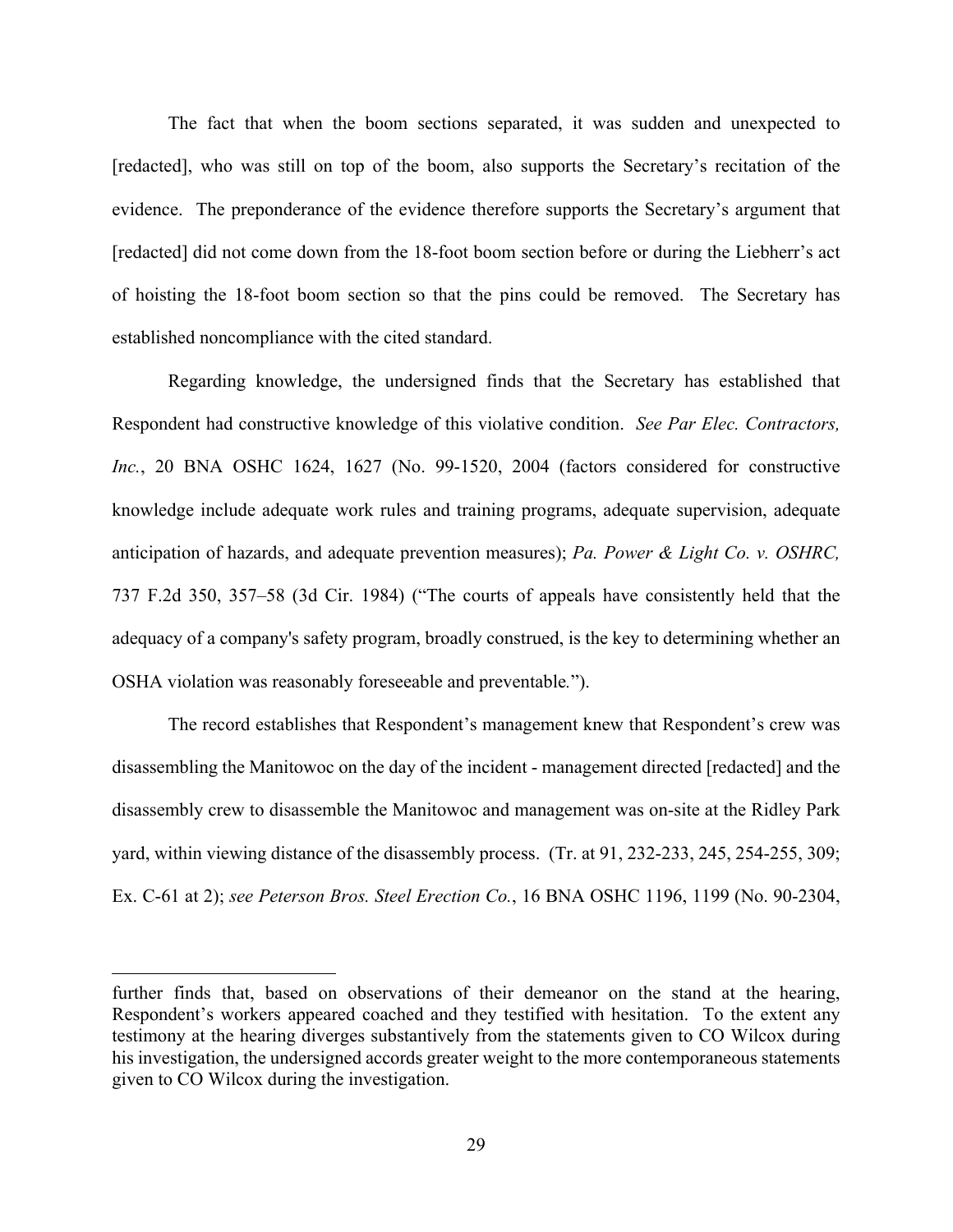1993), *aff'd*, 26 F.3d 573 (5th Cir. 1994) ("The knowledge element of a violation does not require a showing that the employer was actually aware that it was in violation of an OSHA standard; rather it is established if the record shows that the employer knew or should have known of the conditions constituting a violation"); *Schuler-Haas Elec. Co.*, 21 BNA OSHC 1489, 1493-94 (No. 03-0322, 2006) (finding that employer had constructive knowledge because it could have known of the physical conditions constituting the violation); *Pride Oil Well Serv.*, 15 BNA OSHC 1809, 1814 (No. 87-692, 1992) (finding constructive knowledge when a supervisor could have discovered and eliminated the hazard with reasonable diligence).

Respondent's pertinent disassembly safety rule, however, was not equivalent to the cited standard. *Gary Concrete Prods., Inc.*, 15 BNA OSHC 1051, 1054-55 (No. 86-1087, 1991) (finding inadequate work rules and a lack of specific training or instructions on stacking techniques supported a finding of constructive knowledge). Although Respondent has a rule forbidding "riding the load," the record establishes that this rule is insufficient. As noted above, [redacted]'s testimony suggests that Respondent's rule is not as strict as what the OSHA regulation requires – that there is a difference between "riding the load" and being on the load "just like coming up an inch and coming down." (Tr. at 240-241.) The cited standard prohibits any presence on the load even "just like coming up an inch and coming down." The record also contains evidence, including testimony from [redacted], stating that they have never been disciplined or seen any discipline even for the less stringent rule for "riding" a load, suggesting that Respondent did not take adequate steps to discover safety violations, or that it had effectively enforced its work rules when violations were discovered. (Tr. at 110-111, 237, 302, 308-309); *see Gary Concrete Prods., Inc.*, 15 BNA OSHC at 1056 (ineffective enforcement of safety rules when management was aware of safetydeficient nature of job performance but directed performance of a job anyway).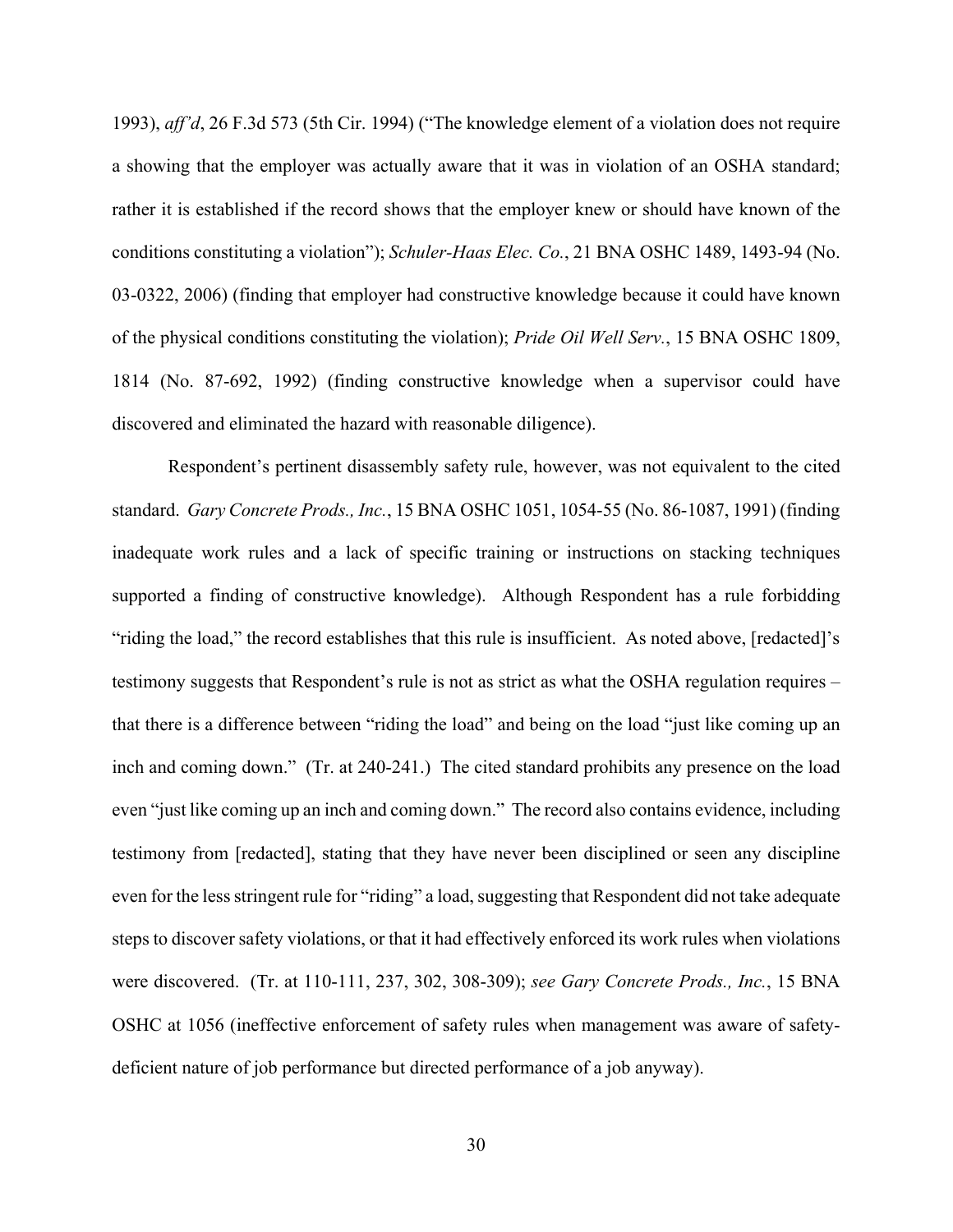The awareness by management of the disassembly process on the day of the incident, and the insufficient work rule combined with lack of disciplinary enforcement of a less strict rule prohibiting riding a load, convinces the undersigned that Respondent had constructive knowledge of the violative condition on the day of the incident. *See S.J. Louis Constr.*, 25 BNA OSHC 1892, 1900 n.24 (No. 12-1045, 2016) (evaluating employer's safety program for adequacy involves same factors for evaluating constructive knowledge and the defense of unpreventable employee misconduct (UEM)); *see also Daniel Int'l Corp.,* 9 BNA OSHC 2027, 2031 (No. 76-181, 1981) (rejecting UEM defense based on employees' failure to tie-off where construction fall protection standard required openings to be protected by guardrails or covers, stating that the employer's tieoff rule "is not equivalent to the cited standard"); *Boh Bros. Constr. Co*.*, LLC*, 24 BNA OSHC 1067, 1075 (No. 09-1072, 2013) (employer's monitoring and enforcement of work rule that did not meet cited provision's requirements could not be used to establish UEM defense).

The Secretary has also established that Respondent's employee, [redacted], was exposed to the violative condition when the Liebherr hoisted and lowered the Manitowoc boom while he was on it. As found above, the general industry standards are applicable under the facts of this case, where a Liebherr was hoisting and lowering a load at the Ridley Park yard. This citation item is affirmed.

This citation item is also properly characterized as serious. 29 U.S.C. § 666(k) (A violation is "serious" if a substantial probability of death or serious physical harm could have resulted from the violative condition). CO Wilcox testified that the hazard of falling, should it occur, was likely to cause death or serious physical harm. (Tr. at 108-109.) [redacted]'s fall resulted in broken bones and a concussion. This citation item is affirmed as serious.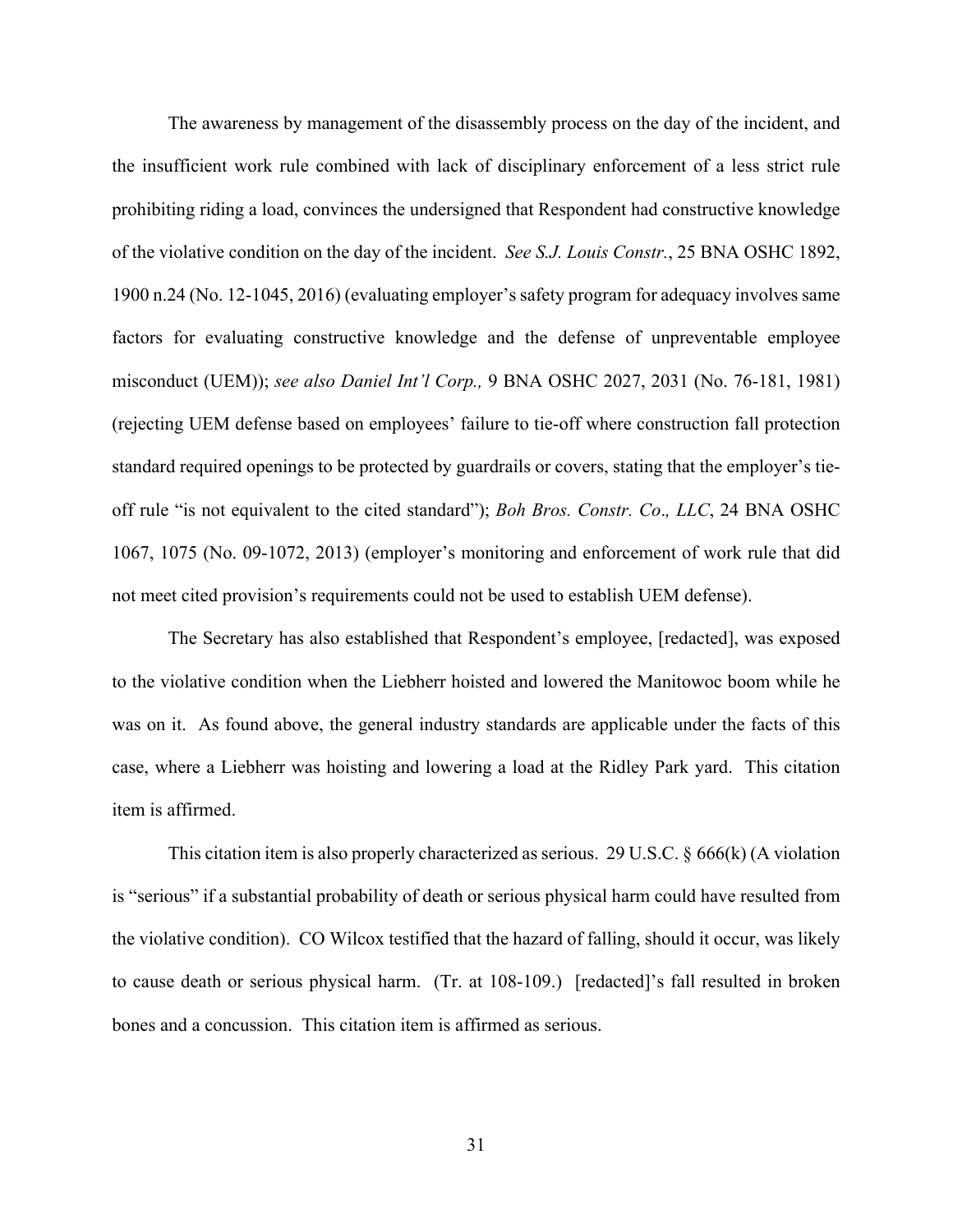#### **PENALTY**

Section 17(j) of the Act requires the Commission to give due consideration to four criteria in assessing penalties: the size of the employer's business, the gravity of the violation, the employer's good faith, and its prior history of violations. *Compass Envtl., Inc.*, 23 BNA OSHC 1132, 1137 (No. 06-1036, 2010) *aff'd*, 663 F.3d 1164 (10th Cir. 2011). The gravity of the violation is generally accorded greater weight. *J. A. Jones Constr. Co.*, 15 BNA OSHC 2201, 2214 (No. 87-2059, 1993).

CO Wilcox testified to how the penalty for each citation item was calculated and proposed for this matter. (Tr. at 87-89, 108-110.) CO Wilcox also testified that OSHA considered this violations here to have a high gravity based on the high severity of the injury (like death, head trauma, brain injuries, broken bones and paralysis) as a result of a fall at nine feet combined with a greater probability of its occurrence on this worksite given that Respondent's workers were standing on a 4 inch wide walking surface exposed to a fall of 9 feet the entire time they were on the walking surface. (Tr. at 84-87.)

As for history, CO Wilcox testified that Respondent had two previous inspections with the past five years that resulted in serious violation citations that became a final order before the inspection in this case. (Tr. at 88, 109.) As a result, the penalty calculation was increased by 10%, however, the high gravity of the violation already established the maximum statutory penalty for each citation item, and so the penalty was not adjusted for history. (Tr. at 89, 109.) The other factors, size and good faith, were considered, but were found to not apply to Respondent. (Tr. at 87-88, 109.)

Both of the serious violations were high gravity based on the potential for death or serious physical harm, and because there was an injury, in this case, broken bones and a concussion. (Tr.